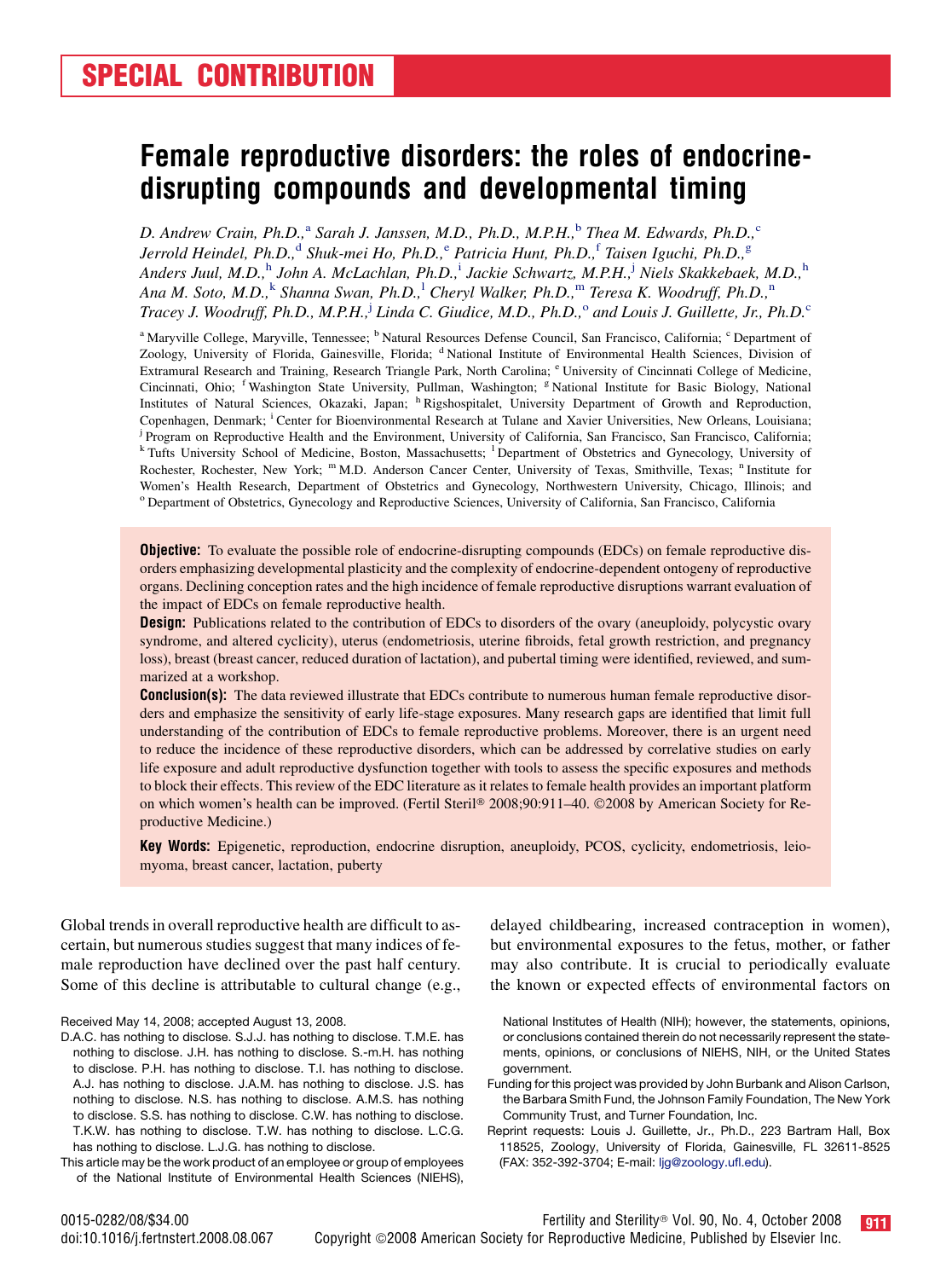the reproductive capacity of humans, and a call for clarity in this area has been made [\(1\).](#page-23-0)

The association between male reproductive outcomes and environmental exposures has been evaluated previously [\(2\)](#page-23-0) and has stimulated research, promoted public and governmental attention, and informed clinical practice for more than a decade. However, a similar comprehensive evaluation encompassing clinical trends and studies, laboratory animal studies, and comparative biology data collected from wildlife has not been conducted in females. Exposure to environmental chemicals recently has been proposed to contribute to several gynecologic pathologies, especially when exposures occur during critical periods of development [\(3\)](#page-23-0). Practitioners of women's health are aware of the potential for environmental factors to affect reproductive health, and obstetricians and gynecologists are being urged to increase communication with their patients about the potentially detrimental effects of environmental toxicants on reproductive health [\(4, 5\)](#page-23-0). A comprehensive evaluation of environmental factors and women's reproductive health is important to facilitate a more informed discussion between clinicians and their patients, to inform larger discussions among the public and government, and to further research in this area by generating hypotheses, identifying research gaps, developing research agendas, and facilitating the translation of animal and basic science studies to human research.

There are limited data on the prevalence of conditions that affect women's reproductive health. An analysis of female reproductive outcomes reveals that conception rates have declined in both Danish [\(6\)](#page-23-0) and US women, in whom a 44% decline since 1960 has been reported [\(7\).](#page-23-0) In addition, hormone-related diseases such as disorders of pubertal development, polycystic ovary syndrome (PCOS), endometriosis, and uterine fibroids are common, although few data on global or population-based trends are available. The combination of reduced conception rates and common occurrences of female reproductive organ diseases raises concern that environmental factors may be having a negative impact on female reproductive health.

The ability of synthetic chemicals to alter reproductive function and health in females has been demonstrated clearly by the consequences of diethylstilbestrol (DES) use by pregnant women. Diethylstilbestrol is an estrogenic compound that was manufactured first in 1938 and was prescribed to prevent miscarriages in women until 1971. The daughters of women given treatment with DES were shown to have rare cervicovaginal cancers [\(8, 9\)](#page-23-0). Since the initial 1971 publication linking treatment of women with DES and genital tract cancers in offspring, other abnormalities have been observed as the daughters have aged, including decreased fertility and increased rates of ectopic pregnancy [\(10\),](#page-23-0) increased breast cancer [\(11\),](#page-23-0) and early menopause [\(12\)](#page-23-0). Many of these disorders have been replicated in laboratory animals treated developmentally with DES. The lessons learned from 40 years of DES research are that the female fetus is susceptible to environmentally induced reproductive abnormalities, that

gonadal organogenesis is sensitive to synthetic hormones during a critical fetal exposure window, that reproductive diseases may not appear until decades after exposures, and that many female reproductive disorders may co-occur.

Other synthetic chemicals used in commerce are known to mimic hormones and have been shown previously to contribute to disease onset [\(13–15\)](#page-23-0). These chemicals are called endocrine-disrupting compounds (EDCs). Endocrinedisrupting compounds are either natural or synthetic exogenous compounds that interfere with the physiology of normal endocrine-regulated events such as reproduction and growth [\(16\).](#page-23-0) Although there are many hormonal pathways through which EDCs can act (e.g., agonists or antagonists of steroidal and thyroid hormones)[\(17\)](#page-23-0), many of the reported EDC effects in wildlife and humans are caused through alteration of estrogen (E) signaling. This is because E signaling is evolutionarily conserved among animals and is crucial for proper ontogeny and function of multiple female reproductive organs [\(18\).](#page-23-0)

The purpose of this article is to establish the state of the science linking EDC exposures to female reproductive health outcomes. After introducing several topics crucial to understanding the etiology of female reproductive disorders, we present an overview of ovarian, uterine, and breast development, as well as how exposure to EDCs may contribute to some of the most prevalent reproductive disorders in these organs and to pubertal timing. Emphasis is placed on the period of development that currently is known to be most susceptible to disruption and harm by exposure to EDCs. To conclude, we present both specific research needs and several general initiatives needed to improve women's reproductive health.

#### ENVIRONMENT AND DEVELOPMENT

Combined with the limited data on reproductive health trends, there is a very poor understanding of the causes of these disorders and the environmental factors that may influence them. One reason for this uncertainty concerning the etiology of reproductive disorders is the historical genocentric views of both developmental biology and disease predisposition. Only recently have we acknowledged the major role of the environment in dictating phenotype via at least three pathways: [1] a direct induction of gene expression, whereby environmental agents act directly as hormones or disrupt the metabolism or synthesis of endogenous hormones, [2] a neuroendocrine route, whereby the nervous system monitors the environment and sends signals to the endocrine system, and [3] an epigenetic route, whereby environmental agents alter transcriptional capabilities without changing DNA sequence [\(19\).](#page-23-0) Human disease researchers now consider these environmentally mediated mechanisms, and recent focus on epigenetic mechanisms has provided insight into disease onset [\(18, 20, 21\).](#page-23-0) In epigenetic disruption, the environmental agent modifies chromatin packaging by either modifying histones (thus altering the DNA–nuclear protein interactions) or by promoting DNA methylation (resulting most often in repressed transcription by inhibiting interaction with specific transcription factors). It has been suggested recently that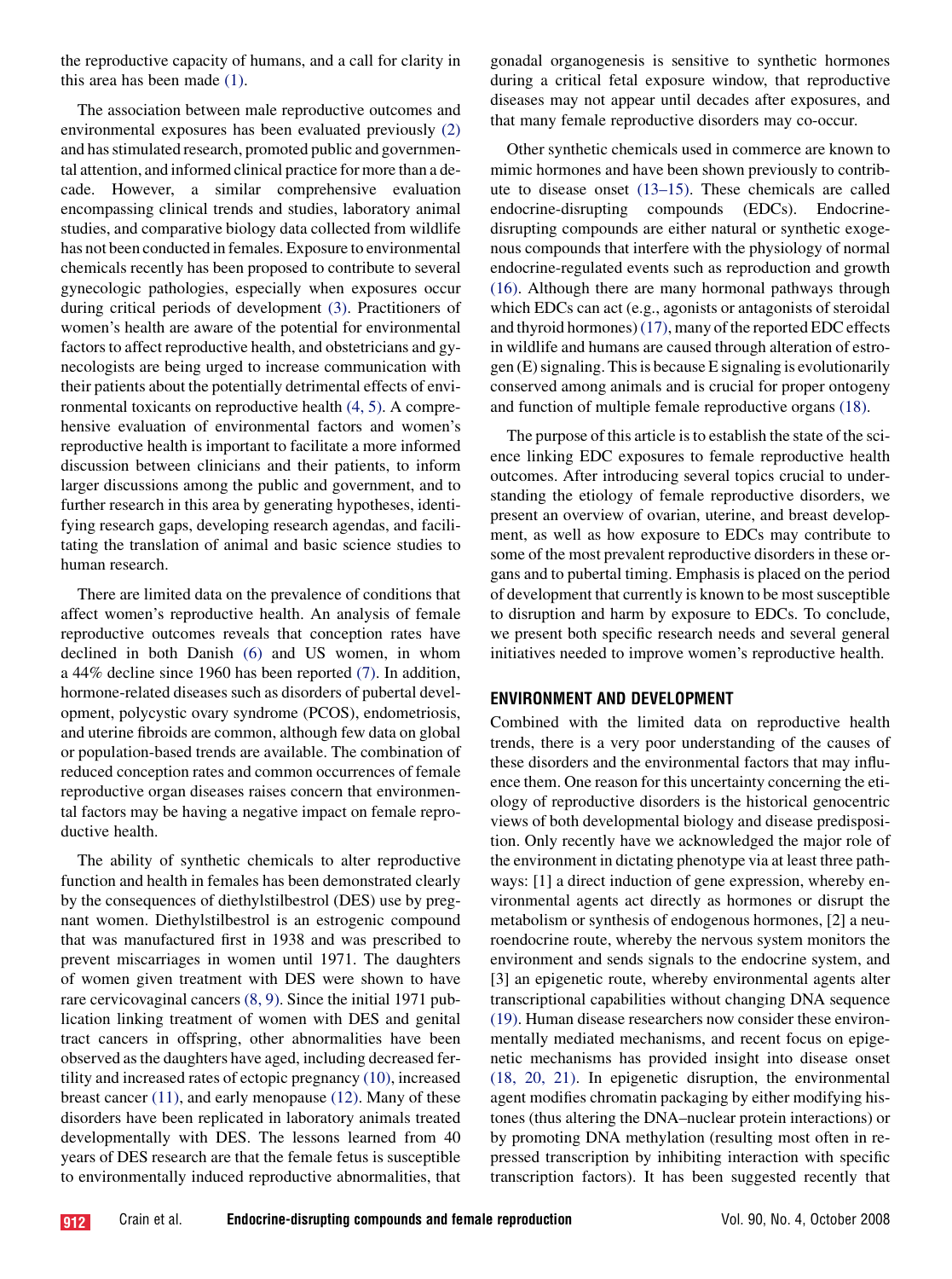these chromatin modifications acquired from environmental signals during the individual's development can be passed on to future generations [\(22\),](#page-23-0) reminiscent of the idea of inheritance of acquired characteristics promoted by the 16th- and 17th-century biologist Jean-Baptiste Lamarck. Epigenetic modifications help explain how developmental exposure to a toxicant can increase the likelihood of a disease state later in life [\(23–26\)](#page-23-0) and possibly even promote disease across several generations [\(22\)](#page-23-0).

Epigenetic-induced changes permit developmental plasticity that is evolutionarily adaptive because it allows the developing fetus to alter the course of organogenesis in anticipation of later life needs. For instance in our hominid ancestors, increased maternal dietary cholesterol would suggest ample nutrients in the environment, and the developing fetus would respond to this information by altering function of pancreatic  $\beta$  cells, hepatocytes, and adipocytes in anticipation. The increased maternal dietary cholesterol often parallels elevated maternal E concentrations and ''imprints'' greater E sensitivity in female offspring, a condition that would increase reproductive output. If later life demands match those prescribed by the fetus, health is expected. On the contrary, a mismatch would lead to disorders. Today, novel anthropogenic compounds are introduced to the fetal environment, and, although many such compounds do not cause genetic mutations, many likely contribute to adult disease through ''misinforming'' fetal developmental plasticity. This emerging theory of early origins of adult disease due to the ''mismatch'' between fetal exposures and adult has received increased attention [\(27, 28\).](#page-23-0) The literature from EDC research supports this mismatch theory of disease.

Besides the relatively new understanding of genetic-environmental interactions on adult phenotype and disease, another reason that the etiologies of many reproductive disorders have not been elucidated is due to the complexity associated with ontogeny of reproductive organs. Endocrine-disrupting compounds can have varying effects throughout development because of variations in tissue hormone receptor isoforms and concentrations at different developmental stages. For example, the grape phytoestrogen resveratrol acts as an E agonist in many cell types expressing E receptor (ER)- $\alpha$  or ER- $\beta$  but also acts as an E antagonist for  $ER-\alpha$  with the E response elements (EREs) EREc38 and PR1148 [\(29\)](#page-23-0). Thus, in vitro data suggest that resveratrol will have an antiestrogenic effect when organs express ER- $\alpha$  isoforms with EREc38 or PR1148 but an estrogenic effect when other EREs are expressed. This is confirmed in in vivo studies of rats, where resveratrol acts as an E agonist on gonads but an E antagonist in the brain [\(30, 31\)](#page-23-0). Indeed, the effects of many EDCs are dictated by the complement of ER isoforms, coactivators, and corepressors in cells and tissues, and these components vary with developmental stage.

A combined understanding of both developmental plasticity and ontogenetic complexity helps clarify the role of EDCs in the onset of reproductive disturbances. To illustrate, we begin with disruptions of ovarian function.

#### DISRUPTIONS OF THE OVARY

In males, poor semen quality and testicular cancer are measurable and increasing [\(32, 33\)](#page-23-0); in contrast, changes in oocyte quantity and quality are considerably more difficult to measure because of differences in male and female gametogenesis and the fact that female organs and their function are largely inaccessible. However, we can gain some insight into the etiology of ovarian dysfunction by defining the critical developmental processes that could be disrupted by exposure to EDCs.

The human female germ cell begins differentiation in the first trimester, and primordial follicles form between the second and third trimester. These follicles then enter an extended dormancy, which may last 15 to 50 years. Indeed, oocytes are the longest-lived, nonregenerating cells in the body and are subject to a lifetime of environmental exposures that are difficult to quantify. Thus, measuring oocyte quality and the impact of environmental factors on fertility is a significant challenge, given the timing of follicle formation, the longevity of follicle existence, and the relative inaccessibility of these cells for analysis. In spite of these obstacles, the overall body of knowledge of normal ovarian development, trends from human epidemiologic studies, and laboratory animal studies suggests that the female ovary is sensitive to disruptions by EDCs.

Proper formation of ovarian follicles in the fetus depends on a balance between systemic E and local inhibin and activin in the fetus [\(34, 35\),](#page-23-0) and therefore estrogenic exposures during the critical timeframe of follicle formation can alter follicle dynamics in the adult. For example, laboratory rodents and American alligators (Alligator mississippiensis) exposed during early developmental stages to estrogenic EDCs have a specific failure of normal follicle formation called multioocytic follicle. In normal follicle formation, a single layer of somatic granulosa cells (that are derived from the cortical sex cords) surround a maturing meiosis I oocyte. In a multioocytic follicle, more than one oocyte is surrounded by a single granulosa sheath, and numerous estrogenic EDCs can induce this follicular pathology ([Table 1\)](#page-3-0). Mice treated with DES and  $17\beta$ -E<sub>2</sub> during follicle formation on postnatal day 1 to 5 develop multioocytic follicles as a consequence of suppressing activin expression [\(36\).](#page-23-0) Thus, maintaining the homeostatic balance of local and systemic hormones during follicle development is necessary for normal follicle development and oocyte quality. The precise mechanisms that alter early follicle formation and their impact on adult ovarian function remain to be determined.

An interruption of the steroid or peptide hormonal control of ovarian function is a plausible mechanism for observed ovarian disturbances. Following the hypothesis that EDCs are contributing to ovarian disorders and declining conception rates, two key questions arise: What are the likely human ovarian targets, and how are these interactions manifested? Reproductive disorders that provide insight into these questions are aneuploidy, PCOS, premature ovarian failure (POF), and altered cyclicity and fecundability.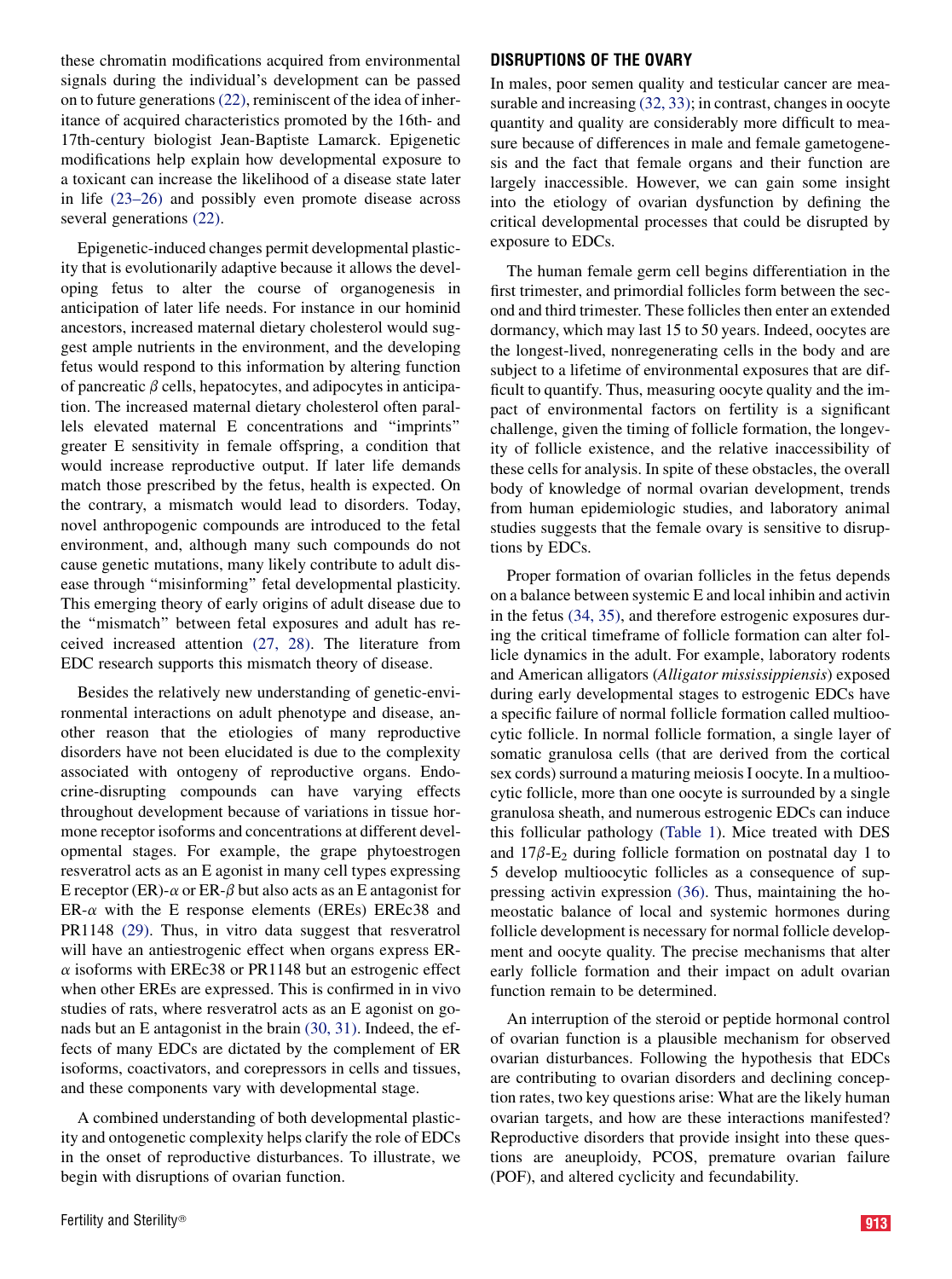914

| Compounds and doses required to induce multioocytic follicles in various species. |                        |                                                                                                                                                                                     |                              |                                                           |                                           |           |  |
|-----------------------------------------------------------------------------------|------------------------|-------------------------------------------------------------------------------------------------------------------------------------------------------------------------------------|------------------------------|-----------------------------------------------------------|-------------------------------------------|-----------|--|
| Compound                                                                          | <b>Species</b>         | <b>Doses tested</b>                                                                                                                                                                 | <b>LOEL</b>                  | <b>Animals with</b><br><b>MOFs at the</b><br>LOEL $(\% )$ | <b>Developmental</b><br>stage of exposure | Reference |  |
| <b>DES</b>                                                                        | Mice                   | $0.0001 - 50$ mg/d<br>for 5 days                                                                                                                                                    | 0.01 $\mu$ g/d for<br>5 days | 92                                                        | Neonate                                   | 268       |  |
| <b>DES</b>                                                                        | Mice                   | 0.1, 1, and 2 $\mu$ g/d<br>for 5 d                                                                                                                                                  | 0.1 $\mu$ g/d                | 100                                                       | Neonate                                   | 269       |  |
| <b>DES</b>                                                                        | <b>Mice</b>            | 0.3, 3 $\mu$ g/d for 5 d                                                                                                                                                            | 0.3 $\mu$ g/d <sup>a</sup>   | 100                                                       | Neonate                                   | 270       |  |
| <b>DES</b>                                                                        | <b>Mice</b>            | 6.7, 33.3, 67 $\mu$ g/kg/d<br>on GD 10-GD 18                                                                                                                                        | 33.3 $\mu$ g/kg/d            | 100 <sup>b</sup>                                          | Neonate                                   | 271       |  |
| E <sub>2</sub>                                                                    | Mice                   | 20 $\mu$ g/d for 5 d                                                                                                                                                                | $20 \mu g/d$                 | 100                                                       | Neonate                                   | 269       |  |
| Genistein                                                                         | Mice                   | 1, 10, 100 $\mu$ g/d for 5 d                                                                                                                                                        | 1 $\mu$ g/d <sup>c</sup>     | 12.5                                                      | Neonate                                   | 272       |  |
| Genistein                                                                         | Mice                   | 0.5, 5, 25 mg/kg SC<br>for 5 d                                                                                                                                                      | 25 mg/kg                     | 93                                                        | Neonate                                   | 273       |  |
| Genistein                                                                         | <b>Mice</b>            | Offspring of females<br>treated 25 mg/kg<br>SC for 5 d                                                                                                                              |                              | 37                                                        |                                           | 273       |  |
| Genistein                                                                         | Rats                   | 12.5, 25, 50, 100<br>mg/kg/d for 5 d                                                                                                                                                | 12.5 mg/kg/d                 |                                                           | Neonate                                   | 274       |  |
| <b>BPA</b>                                                                        | <b>Mice</b>            | 15, 150 $\mu$ g/d for 5 d                                                                                                                                                           | 150 $\mu$ g/d <sup>a</sup>   | 88                                                        | Neonate, but<br>not prenatal              | 270       |  |
| EE.                                                                               | Mice                   | 10, 25, 50, 100 $\mu$ g/kg/d<br>on GD 10-GD 18                                                                                                                                      | 50 $\mu$ g/kg/d              | 100 <sup>b</sup>                                          | In utero                                  | 271       |  |
| Organochlorine<br>contaminants,<br>nutrients, and<br>pesticides                   | American<br>alligators | NA, wild population                                                                                                                                                                 |                              |                                                           | In ovo                                    | 275       |  |
| <sup>a</sup> 40% of control mice had MOFs.                                        |                        | Note: MOF = multioocytic follicle; LOEL = lowest observed effect level; GD = gestational day; EE = ethinyl E <sub>2</sub> ; SC = subcutaneous; LOEL = lowest observed effect level. |                              |                                                           |                                           |           |  |

 $^{\text{b}}$  All mice examined, including controls, had MOFs. However, the 33.3  $\mu$ g/kg per day group had significantly greater incidence of MOFs (2% of all follicles) compared with controls (0.5% of all follicles).

<sup>c</sup> In CD-1 mice, 1  $\mu$ g/d produced MOFs in 1 of 8 animals, 10  $\mu$ g/d in 2 of 8, and 100  $\mu$ g/d in 6 of 8, whereas no controls had MOFs.

<span id="page-3-0"></span>Crain. Endocrine-disrupting compounds and female reproduction. Fertil Steril 2008.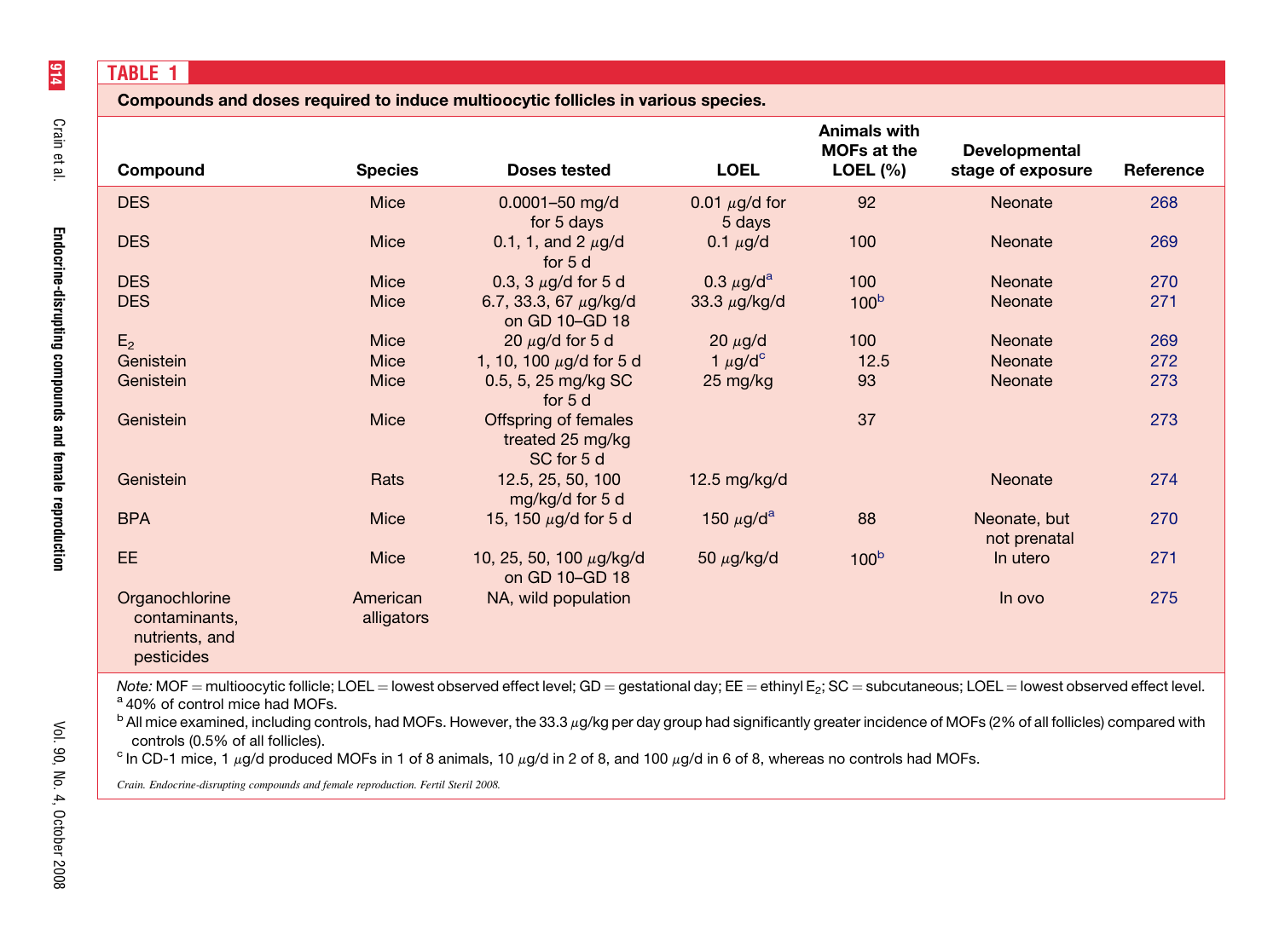#### Aneuploidy

Aneuploidy (an abnormal number of chromosomes) is the leading cause of miscarriage, congenital defects, and mental retardation in humans [\(37\).](#page-23-0) In humans, meiosis is initiated in the fetal ovary but arrests in the diplotene stage of late prophase, and the meiotic divisions do not occur until just before ovulation (meiosis I) and after fertilization (meiosis II). Although certain genetic factors are known to disrupt female meiosis, very few environmental compounds have been investigated for their ability to cause meiotic disturbance [\(38\).](#page-23-0) More than 10 years ago, an observation that mice housed in damaged polycarbonate plastic cages had a high incidence of oocytes with meiotic disturbances led to investigations into the oocyte-damaging effect of the estrogenic plasticizer bisphenol A (BPA) [\(39\)](#page-23-0). It was determined that BPA was leaching into the water of animals in damaged cages, and when BPA purposely was added to the water in nondamaged cages similar oocyte meiotic disturbances were induced [\(39\)](#page-23-0). Some of these meiotic disturbances resulted in aneuploidy. In oocytes from adult female mice exposed to BPA during meiotic maturation, abnormalities were noted in the alignment of chromosomes on the meiotic spindle, likely through altering the structural integrity of meiotic spindle microtubules [\(40\)](#page-23-0). More recent studies of oocytes exposed either in vitro or in vivo support the finding that BPA exposure leads to disturbances in spindle formation and chromosome alignment but suggest that these defects are more likely to lead to cell cycle arrest and death of the oocyte rather than to give rise to aneuploid eggs[\(41\)](#page-23-0). Regardless of the timing of the loss (i.e., loss of gametes before oogenesis is completed or the fertilization of chromosomally abnormal eggs and subsequent loss of the conceptus), experimental data from three different laboratories support the conclusion that BPA exposure has a detrimental impact on the maturing oocyte. Besides BPA, other EDCs have been shown to cause meiotic disturbances. For example, DES causes spindle defects during meiosis II [\(42\)](#page-23-0).

The aforementioned studies illustrate meiotic disruption in follicles of adult animals, but alterations also occur with exposure to environmentally relevant doses of BPA during the fetal period of oogenesis. When pregnant mice were exposed to BPA during meiotic prophase, synapsis and recombination were altered in oocytes developing in the fetal ovary; moreover, the resultant female offspring had an increased incidence of aneuploidy in their oocytes and embryos [\(43\)](#page-23-0). The disturbances in oogenesis induced by BPA during fetal development have been postulated to be caused by interference with the actions of ER- $\beta$  [\(43\).](#page-23-0) To date, there have been no human studies examining aneuploidy rates in women exposed in utero to BPA or other EDCs.

#### Polycystic Ovary Syndrome and POF

<span id="page-4-0"></span>Two disorders involving the human ovary that result in ovarian-dependent infertility are PCOS and POF. Polycystic ovary syndrome is considered the most common endocrine abnormality in reproductive-aged females, occurring in 4%

### FIGURE 1

Development of the PCOS phenotype. The combined influence of genetically inherited factors and embryonic and fetal exposure to environmental factors leads to the onset of PCOS in adulthood. The metabolic, as well as reproductive, disruptions associated with PCOS phenotype are shown. Based on Xita and Tsatsoulis [\(53\)](#page-24-0).



to 8% of women [\(44, 45\)](#page-23-0). A major cause of infertility, PCOS is characterized by hyperandrogenemia, hyperinsulinemia, and premature pubic hair growth (pubarche). Thus, this syndrome is characterized by both metabolic and reproductive disorders (see [Fig. 1](#page-4-0)). Women with PCOS have higher risk of development of insulin resistance, diabetes, endometrial cancer, and anovulatory infertility [\(44\).](#page-23-0) Although the latter may be treated with ovulation induction medications, women with PCOS are at higher risk of ovarian hyperstimulation syndrome with such treatments, and their pregnancy complications (i.e., miscarriage, hypertension, gestational diabetes) are more frequent than in normo-ovulatory women [\(44, 46\)](#page-23-0). Premature ovarian failure is characterized by cessation of menstruation before age 40 years and occurs in approximately 1% of women [\(47\)](#page-24-0).

Although ovarian function is dependent on appropriate steroid signals, the pathogenesis of PCOS and POF is unknown. Although these disorders are not considered to have common underlying mechanisms, both have been linked to changes in endocrine signaling during critical windows of follicle formation and follicle activation, and both disorders are characterized by dysregulated follicle selection and growth mechanics. Ovarian follicles in women with PCOS have accelerated transition from primordial to primary follicles, with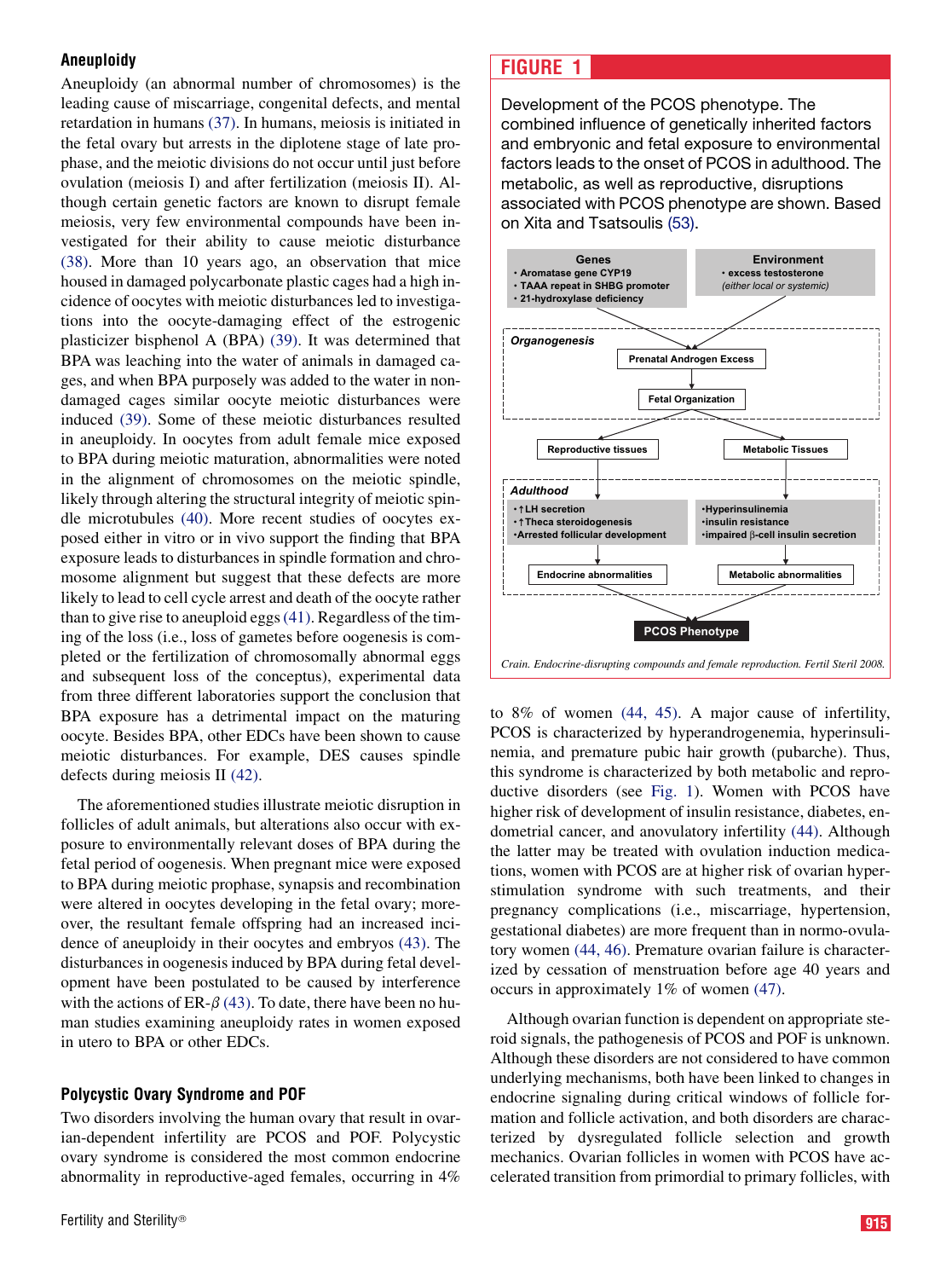increased number of granulosa cells per primary follicle [\(48\)](#page-24-0). The follicles then accumulate in the ovarian cortex without transitioning to dominance or atresia. Follicle disposition in POF is less clear and may result from an inadequate ovarian reserve at birth or follicles that activate early and undergo atresia, via apoptotic mechanisms, because of inadequate gonadotropin support [\(49\)](#page-24-0). In some women, a genetic predisposition to both diseases clearly is present. Where might environmental exposure alter follicle dynamics? Follicle formation during fetal development and follicle activation during postnatal development are two potential intersections for hormone alteration. Our prediction is that both time frames are ones during which in utero and neonatal steroid imbalances can contribute to adult disease.

One hypothesized etiology for PCOS is excessive prenatal T exposure [\(50\)](#page-24-0) resulting from both a genetic predisposition to hypersecretion of T and exposure to environmental factors that increase embryonic  $T(51)$  $T(51)$ . More than 70 genes have been investigated for their role in the etiology of PCOS [\(52\)](#page-24-0). Although no single genetic mutation has been linked directly to PCOS, mutations in genes that normally lead to embryonic protection from maternal androgens, such as 21-hydroxylase, could cause PCOS [\(53\)](#page-24-0). Indeed, a common genetic variation in the aromatase gene, CYP19, is associated with both prepubertal androgen excess in girls and PCOS in girls and young women [\(54\)](#page-24-0). Similarly, a polymorphism in the promoter of the sex hormone–binding globulin (SHBG) gene results in increased bioavailable T and is associated with increased incidence of PCOS in some Greek women [\(55\)](#page-24-0).

Experimental evidence from studies of rhesus monkeys (Macaca mulatta) and sheep supports environmental induction of PCOS due to excessive T. When pregnant rhesus monkeys were exposed to 10 to 15 mg of T propionate on gestational days 40 to 60 or 100 to 115, the resultant female offspring had elevated plasma T concentrations and an increased incidence of PCOS [\(56\)](#page-24-0). Similar effects were seen in female lambs exposed in utero to  $T(57)$  $T(57)$ . Prenatally androgenized lambs at 8 months of age had a decreased percentage of primordial follicles and an increased percentage of primary follicles, suggesting that prenatal androgens can have a direct impact on folliculogenesis [\(58\)](#page-24-0). The fact that excessive exposure to T in utero causes adult PCOS in sheep and rhesus monkeys indicates that PCOS is a disease state resulting, in part, from the inherent developmental plasticity of the fetus. Thus, PCOS serves as a good model of a reproductive disorder with both genetic and environmental mechanisms of onset.

One EDC that has been associated with PCOS is BPA. Bisphenol A has been measured in serum and follicular fluid (1– 2 ng/mL), as well as in fetal serum and term amniotic fluid, confirming passage through the placenta [\(59\)](#page-24-0). An approximately fivefold higher concentration was revealed in amniotic fluid at 15 to 18 weeks gestation when compared with other fluids. Additionally, there is a significant increase in serum BPA levels in women with PCOS [\(60\)](#page-24-0). However, it is possible that the elevated BPA is a consequence, and not a cause, of PCOS. Women with PCOS have higher circulating T levels than healthy women, and elevated androgen concentrations decrease BPA clearance [\(61\).](#page-24-0)

Premature ovarian failure is believed to be due to a limited follicle pool during development or an accelerated loss of follicles during the natural process of atresia in utero between midgestation and birth and thereafter [\(47\).](#page-24-0) Individuals who have a 45,XO karyotype have gonadal dysgenesis, and deletions of specific segments of the X chromosome and mutations in some X-chromosome genes are associated with POF [\(62\)](#page-24-0). In addition, carriers of the FMR1 premutation (55–200 CGG repeats) are at risk for primary ovarian insufficiency (decreased ovarian reserve), early menopause, and ovarian dysfunction (decreased fertility) [\(63\).](#page-24-0) In addition to gene mutations, deletions, and permutations involving the X chromosome, toxicity to the oocyte can affect follicle complement and fertility, as the oocyte is the master regulator of folliculogenesis. A recent study on a mouse model with oocyte-specific deletion of the tumor suppressor PTEN reveals premature activity of the primordial follicle pool and early ovarian senescence [\(64\).](#page-24-0) Theoretically, EDCs inhibiting PTEN expression and subsequent signaling through the PI3-kinase pathway in the oocyte could result in accelerated follicle loss. This remains to be determined in women with POF or premature ovarian insufficiency.

#### Altered Cyclicity and Fecundability

Interference with the hormonal regulation of the menstrual cycle resulting in long or irregular cycles will reduce fecundability (the ability to conceive in a menstrual cycle) [\(65\)](#page-24-0). Endocrine-disrupting compounds could reduce fecundability by interfering with hormonal regulation of the menstrual cycle. There are limited human data suggesting that fetal and neonatal exposure to EDCs can alter cyclicity [\(66, 67\)](#page-24-0), but data from laboratory animals support this thesis. In utero exposure to estrogenic compounds such as the plasticizer BPA, the mycotoxin zearalenone, or the phytoestrogen resveratrol increases the length of the mouse estrous cycle [\(68\).](#page-24-0) Similarly, exposure of neonatal mice to physiologically relevant concentrations of the phytoestrogen genistein causes prolonged and abnormal cycles in adult animals [\(69\)](#page-24-0). Perinatal exposure to BPA causes irregular cycles in mice [\(70\)](#page-24-0) and early cessation of cyclic activity in rats [\(71\)](#page-24-0), and this is probably due to hypothalamic alterations in the circuitry that controls LH secretion and ovulation [\(72\)](#page-24-0).

In humans, altered cyclicity and adult exposures to persistent organic pollutants and contemporary-use pesticides have been linked (see [Table 2](#page-6-0)). Studies examining the influence of organochlorine pesticide exposure on cyclicity and fecundity suggest that organochlorine exposure shortens menstrual cycles [\(73, 74\).](#page-24-0) In contrast, women who are exposed to contemporary-use hormonally active pesticides (nonorganochlorine) have a  $60\%$  to  $100\%$  increased odds of long cycles, intermenstrual bleeding, and missed periods [\(75\).](#page-24-0)

The varied menstrual cycle responses to different EDCs in women could be explained by the fact that cycle disruptions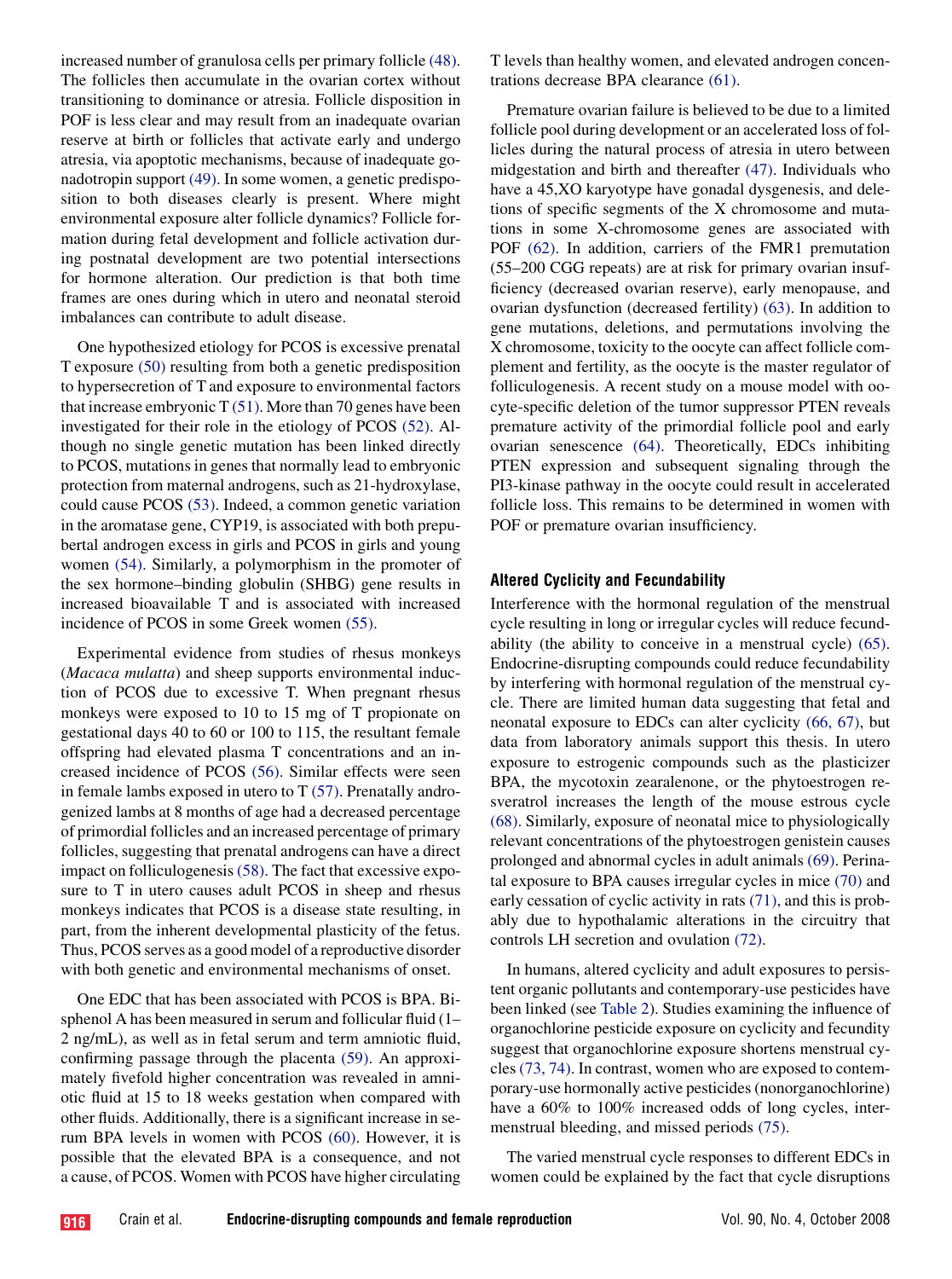| <b>TABLE 2</b>                                                                                                                                                      |                     |                             |                  |  |  |  |  |
|---------------------------------------------------------------------------------------------------------------------------------------------------------------------|---------------------|-----------------------------|------------------|--|--|--|--|
| Influence of various compounds on menstrual cycles.                                                                                                                 |                     |                             |                  |  |  |  |  |
| Compound                                                                                                                                                            | <b>Cycle length</b> | <b>Cycle irregularities</b> | <b>Reference</b> |  |  |  |  |
| <b>POCs</b>                                                                                                                                                         | Shorter             |                             | 73               |  |  |  |  |
| <b>PCBs</b>                                                                                                                                                         | Longer              | <b>Yes</b>                  | 276              |  |  |  |  |
| PCBs and PCDFs                                                                                                                                                      | Shorter             | <b>Yes</b>                  | 67               |  |  |  |  |
| Dioxins and dioxin-like PCBs <sup>a</sup>                                                                                                                           | Longer (for PCBs)   | <b>Yes</b>                  | 66               |  |  |  |  |
| <b>PBBs</b>                                                                                                                                                         | No effect           | <b>No</b>                   | 277              |  |  |  |  |
| <b>DDT</b>                                                                                                                                                          | <b>Shorter</b>      |                             | 74               |  |  |  |  |
| $p, p'$ -DDT and $o, p'$ -DDT                                                                                                                                       | No effect           | <b>No</b>                   | 278              |  |  |  |  |
| Hormonally active pesticides                                                                                                                                        | Longer              |                             | 75               |  |  |  |  |
| Androgens                                                                                                                                                           |                     | Yes                         | 279              |  |  |  |  |
| Ethylene glycol                                                                                                                                                     | Longer              |                             | 280              |  |  |  |  |
| Trihalomethanes                                                                                                                                                     | Shorter             | <b>No</b>                   | 281              |  |  |  |  |
| Note: POC = persistent organic compounds; PCDF = polychlorinated dibenzo-dioxins; PBB = polybrominated biphenyls.<br><sup>a</sup> Placental exposure to these EDCs. |                     |                             |                  |  |  |  |  |

Crain. Endocrine-disrupting compounds and female reproduction. Fertil Steril 2008.

can be caused by multiple mechanisms including alterations in hormone synthesis, release, storage, transport, and excretion-biotransformation, as well as modified hormone receptor recognition or binding and postreceptor activation. In addition to alterations in the function of the ''reproductive hormones'' such as the sex steroids, gonadotropins and inhibin-activin system, altered thyroid function, and central nervous system function can lead to changes in reproductive cyclicity [\(76\)](#page-24-0). On the basis of the previously described animal studies, we hypothesize that such changes can be initiated during fetal development. This hypothesis is further supported by cycle irregularities noted in women whose mothers were exposed in utero to DES [\(77\)](#page-24-0).

#### Disruptions of the Uterus

<span id="page-6-0"></span>A review of the developmental ontogeny of the uterus will help the reader to understand the potential contributions of prenatal or neonatal EDC exposures in adult uterine dysfunction. In the human female fetus between 9.5 and 11.5 weeks in gestation, the Müllerian ducts differentiate and proliferate rostral-caudally as the Wolffian ducts degenerate. As the Müllerian ducts differentiate into the oviducts (fallopian tubes), uterus, cervix, and upper vagina, the epithelial component is simple columnar epithelium in the endometrium and stratified squamous epithelium in the upper vagina [\(78\).](#page-24-0) Uterine endometrial gland development (adenogenesis) in humans begins in utero, gradually extending into the myometrium postnatally (forming the junctional zone), and is completed during puberty [\(78\).](#page-24-0) Adenogenesis is influenced by growth factors, tissue remodeling factors, and steroid hormones that alter cell proliferation and extracellular matrix remodeling [\(79\).](#page-24-0) Thus, similar to ovarian and breast development, altering hormonal signaling before puberty can have a detrimental effect on adult uterine morphology and function.

Timing of uterine gland development is species specific, ranging from initiation in the first trimester in humans to after birth in rodents and ungulates [\(79\)](#page-24-0). Adenogenesis continues into puberty for full structural and histologic maturity in most species. In contrast to humans, in which reproductive tract development occurs primarily in utero, the majority of rodent uterine differentiation and maturation occurs after birth [\(80\).](#page-24-0) At birth, the rat uterus is composed of the luminal epithelial layer of the endometrium and a randomly ordered, undifferentiated uterine mesenchyme. From birth through the onset of puberty (approximately day 35 in the rat), the uterine mesenchyme follows an ordered pattern of differentiation, which results in the formation of the uterine myometrium and endometrial stroma and glands. During early postnatal life, uterine development in rats is E independent, even though Es are present in neonatal blood. This is due to high levels of E-binding proteins, such as  $\alpha$ -fetoprotein (AFP) [\(81\),](#page-24-0) which bind to and inactivate endogenous E, thus protecting developing tissues from E exposure [\(82–84\)](#page-24-0). The neonatal rat begins to produce endogenous E near the end of the first week of postnatal life, but AFP levels do not begin to decline until between neonatal days 12 and 16, when it is cleared by the liver. On AFP clearance, the uterus becomes exposed to circulating E and begins to acquire E responsiveness as it prepares for the onset of puberty [\(82\).](#page-24-0)

Although several studies in animal models demonstrate that early postnatal uterine glandular development is hormone independent [\(82, 85\),](#page-24-0) exposure to steroid hormones after birth can severely compromise endometrial adenogenesis. For example, in ewe lambs, postnatal chronic exposure to a synthetic progestin results in complete uterine gland knock-out [\(86\)](#page-24-0), believed to be due, in part, to down-regulated ER- $\alpha$ . In the pig, endometrial glandular genesis and branching morphogenesis occur after birth and involve epithelial  $ER-\alpha$  and PRL receptor activation [\(87\).](#page-24-0) In the human fetus, data linking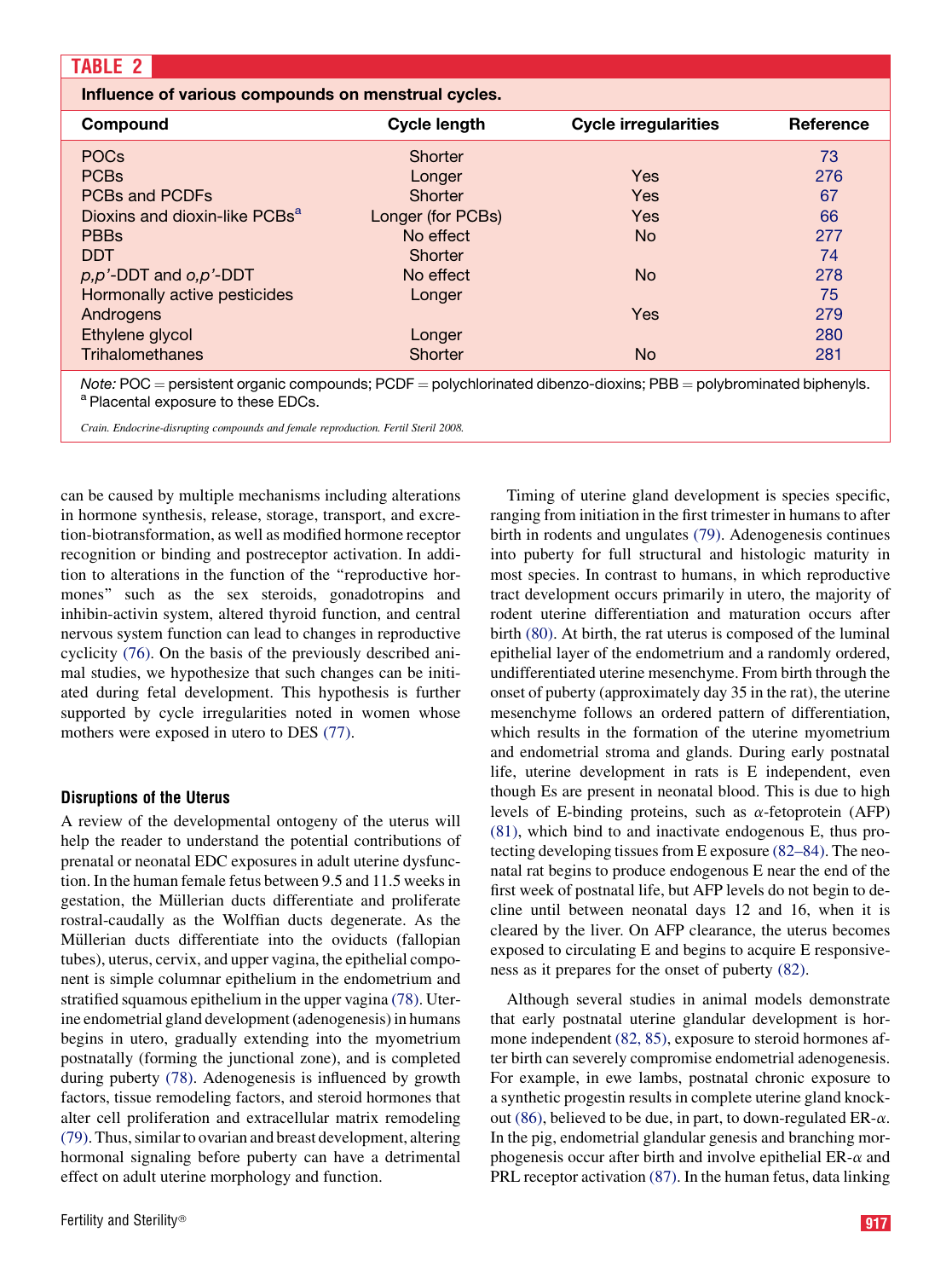ER expression and endometrial development are limited. Estrogen receptor- $\alpha$  messenger RNA expression is first detected in the fetal uterus at 13 weeks gestation and continues through 23 weeks [\(88\).](#page-24-0) Cellular localization by immunohistochemical analysis revealed expression of  $ER-\alpha$  in nuclei of mesenchymal cells at the interface between the uterine stroma and myometrium in 17- to 22-week gestation uteri but no immunostaining in the epithelium [\(88\).](#page-24-0) These studies demonstrate that in humans and in animal models, glandular genesis, glandular morphogenesis, and mesenchymal-epithelial interactions in the junction between the myometrium and endometrium (site of future junctional zone in the adult) are vulnerable to actions of E and EDCs. In addition, studies of adenogenesis show that uterine tissues can be programmed epigenetically during perinatal life for either normal or disrupted function [\(89\).](#page-24-0)

Studies of DES daughters provide further information on the ability of EDCs to interfere with uterine development by altering adenogenesis. In women exposed in utero to DES, the zone differentiating the cervix and vagina is not well defined, resulting in an elevated incidence of uterine glandular tissue being present in the upper vagina (vaginal adenosis) [\(90\)](#page-25-0). In addition to the abnormal finding of vaginal adenosis in young women exposed in utero to DES, vaginal adenosis also was found with increased prevalence (80%) in stillborn infants and neonates exposed in utero to DES in the first half of gestation [\(91\).](#page-25-0) Whereas most studies of in utero DES exposure have focused on pubertal and adult outcomes, the observations of abnormalities in the fetus emphasize the importance of early effects of DES exposure on the developing Müllerian tract in humans, which later results in vaginal adenosis and clear cell cancer of the vagina.

#### Endometriosis

Endometriosis is characterized by ectopic endometrium (presence of endometrial glands and stroma outside the uterus) and is a major cause of infertility and chronic pelvic pain in women. The etiology of this disease depends on the combined effect of genetic, hormonal, immunologic, and environmental factors [\(92, 93\)](#page-25-0). Estimates for the incidence of endometriosis vary, but most studies find that between 10% and 15% of reproductive-age women have endometriosis [\(94, 95\).](#page-25-0) Incidence is much higher (between 35% and 50%) in women with pelvic pain, infertility, or both [\(96\)](#page-25-0). Health care costs for treating infertility and pain associated with endometriosis are tremendous, with an estimated \$22 billion being spent in the United States in 2002 alone [\(97\)](#page-25-0). A distinction can be made between the pathology of peritoneal endometriosis, ovarian endometriosis (involving transformation of serosal or mesothelial cells to endometrial cells or invagination of surface endometriosis into the ovarian capsule), and rectovaginal endometriosis (arising from Müllerian nests), and it is likely that each has a distinct etiopathogenesis [\(92\).](#page-25-0) Peritoneal endometriosis is the most diagnosed and most studied form and is the primary focus in this review.

Pathogenesis Sampson's hypothesis [\(98\)](#page-25-0) that peritoneal endometriosis is initiated by retrograde menstruations (backflow of menstrual flow through the fallopian tubes into the peritoneal cavity) is accepted widely as the major pathogenesis leading to peritoneal endometriosis, but the fact that retrograde menstruation occurs in the majority of women [\(99\)](#page-25-0) leads to the question of why endometriosis develops in only 10% to 15% of women. One hypothesis is that women in whom endometriosis develops have retrograde menstruation and altered hormonal and immune environments. Thus, most research has focused on endometriosis incidence relative to adult endogenous hormones and EDC levels. However, two observations suggest that fetal exposures also are involved: [1] with use of data collected from the Nurses' Health Study II (an ongoing prospective cohort study of 84,046 women with no previous diagnosis of endometriosis, infertility, or cancer at baseline), DES daughters were found to have an 80% increased risk (relative risk [RR] 1.8, confidence interval [CI] 1.2–2.8) of the development of endometriosis [\(100\)](#page-25-0); and [2] in mice, exposure to the dioxin 2,3,7,8-tetrachlorodibenzo-p-dioxin (TCDD) on gestational day 8 increases the size of implanted endometriotic lesions when combined with an adult exposure [\(101\)](#page-25-0). We hypothesize that during embryogenesis, EDC exposure has an organizational effect that increases susceptibility for endometriosis, but subsequent adult hormone, immune, and/or EDC irregularities are required for disease onset.

Estrogen and immune dependence of adult disease Endometriosis is a hormone- (and thus possibly EDC-) dependent disorder, and evidence for this is provided by observations that [1] endometriosis manifests during reproductive years and largely regresses after oophorectomy or menopause, [2] ectopic endometrial tissue has increased expression of aromatase enzyme and decreased expression of  $17\beta$ -hydroxysteroid dehydrogenase (HSD) type 2, [3] treatment with the T-derivative danazol causes lesion regression, but discontinuation causes lesion growth, [4] the expression patterns of ER and P receptor (PR) subtypes are altered in ectopic endometrial lesions [\(102\)](#page-25-0), and [5] gene expression profiles of eutopic endometrium reveal a fingerprint of E-regulated genes not suppressed by P [\(103\).](#page-25-0)

Although E is necessary for the progression of endometriosis [\(104\)](#page-25-0), other factors also influence this progression. For instance, the unintentionally produced industrial byproduct TCDD (one of the most toxic of the dioxins) fails to induce endometriosis in ovariectomized, E-supplemented mice that are implanted with endometrial tissue [\(105\)](#page-25-0) but promotes endometriosis in mice with an intact ovary [\(106\).](#page-25-0) Furthermore, dysfunction of the immune system influenced by EDCs (e.g., TCDD) has been considered because, despite high levels of activated macrophages and inflammatory cytokines in the peritoneal environment, in women with peritoneal endometriosis the immune system fails to prevent implantation of endometrial debris [\(92\).](#page-25-0) Thus, the progression of endometriosis is dependent on both hormonal and immune environments, but the exact etiology of endometriosis onset is unclear.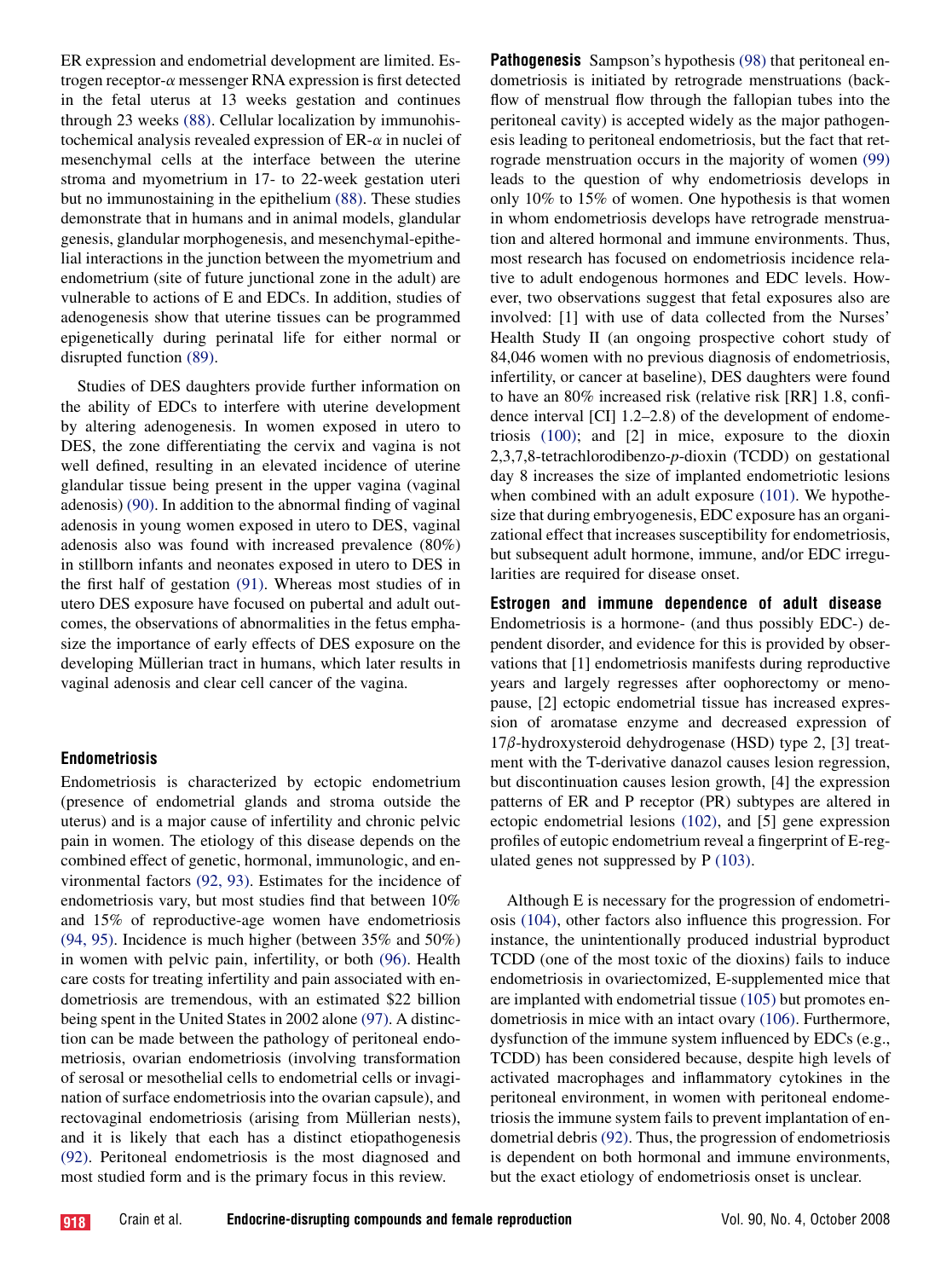# TABLE 3

Summary of representative human epidemiology studies evaluating the role of adult exposure to various environmental factors in inducing endometriosis.

| <b>Environmental</b><br>factor                                              | <b>Significance</b>       | <b>Statistics</b>                                                 | <b>Study type</b>            | Sample size                                  | Reference |
|-----------------------------------------------------------------------------|---------------------------|-------------------------------------------------------------------|------------------------------|----------------------------------------------|-----------|
| Greater alcohol<br>consumption                                              | Yes for DEN,<br>no for PE | $OR = 5.82$<br>for DEN <sup>a</sup>                               | Case-control,<br>prospective | 88 DEN cases,<br>86 PE cases,<br>88 controls | 256       |
| Lower alcohol<br>consumption                                                | Yes                       | P < .0001                                                         | Retrospective                | 1,721                                        | 282       |
| Low physical<br>activity at work                                            | Yes                       | $OR = 4.85$<br>for DEN, 5.61<br>for PE                            | Case-control,<br>prospective | 84 DEN cases,<br>86 PE cases,<br>86 controls | 256       |
| Organochlorine-related<br>factors (not<br>organochlorine<br>concentrations) | <b>No</b>                 |                                                                   | Case-control,<br>prospective | 88 DEN cases,<br>88 PE cases,<br>88 controls | 256       |
| <b>PCBs</b>                                                                 | <b>No</b>                 |                                                                   | Case control,<br>prospective | 40 cases,<br>25 controls                     | 283       |
| <b>PCBs</b>                                                                 | Yes                       | $OR = 4.0$                                                        | Case control,<br>prospective | 40 cases,<br>40 controls                     | 284       |
| <b>PCBs</b><br>(antiestrogenic)                                             | <b>Borderline</b>         | $P = .08; OR$<br>$=$ 3.77 for<br>highest-exposed<br>group         | Cohort                       | 32 cases,<br>52 controls                     | 285       |
| <b>PCBs</b><br>(non-dioxin-like)                                            | <b>No</b>                 |                                                                   | Case control,<br>prospective | 86 cases,<br>70 controls                     | 286       |
| <b>PCBs</b>                                                                 | Yes                       | $Cox$ model $-1.67$                                               | Retrospective                | 943                                          | 287       |
| <b>Dioxin</b>                                                               | <b>No</b>                 |                                                                   | Case control,<br>prospective | 23 cases,<br>17 controls                     | 288       |
| <b>Dioxin</b>                                                               | Yes                       | $P = .04$                                                         | Case control,<br>prospective | 44 cases,<br>35 controls                     | 289       |
| <b>Dioxin</b>                                                               | Yes                       | $OR = 3.2$                                                        | Case control,<br>prospective | 25 DEN cases,<br>25 PE cases,<br>21 controls | 290       |
| Dioxin TEQ <sup>b</sup>                                                     | <b>No</b>                 | $OR = 4.33$                                                       | Case control,<br>prospective | 34 cases,<br>27 controls                     | 283       |
| <b>Dioxin</b>                                                               | <b>No</b>                 | $RRR = 1.2$ for<br>20.1-100 ppt,<br>$RRR = 2.1$<br>for $>100$ ppt | Cohort,<br>retrospective     | 296                                          | 291       |

*Note:* DEN = deep endometriotic nodules; PE = peritoneal endometriosis; TEQ = dioxin toxic equivalents; RRR = relative risk ratio.

 $P^a$  OR = (Number with factor in cases/Number without factor in cases)/(Number with factor in control/Number without factor in control).

<sup>b</sup> Assumes additive dioxin-like effect of multiple chemicals, also called toxic equivalency factor.

Crain. Endocrine-disrupting compounds and female reproduction. Fertil Steril 2008.

<span id="page-8-0"></span>**Organochlorines** Overwhelming evidence from laboratory animal studies suggests that endometriosis can be promoted by many organochlorines, a class of xenobiotic chemicals including the dioxin TCDD, the pesticides methoxychlor and dichlorodiphenyltrichloroethane (DDT), and many polychlorinated biphenyls (PCBs) with dioxin-like effects [\(107\)](#page-25-0).

However, data linking organochlorine exposure and endometriosis in humans are equivocal, with some studies concluding significant correlations and others failing to find any significant relationship [\(108\)](#page-25-0) ([Table 3\)](#page-8-0). This could be due to the inherent weaknesses of observational epidemiology studies. Particularly problematic in such studies are the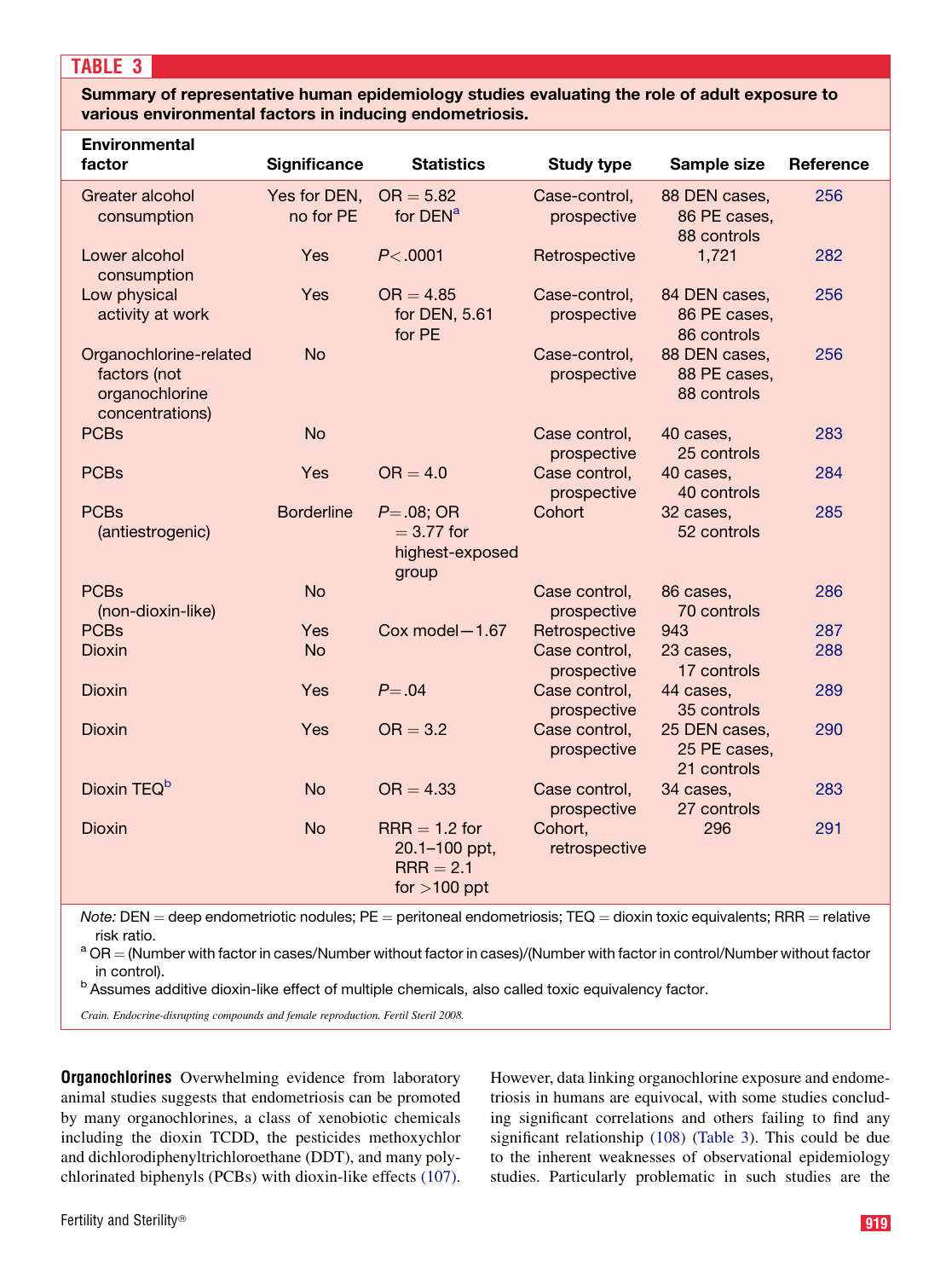limited sample sizes and potential confounding variables. Thus, to answer the question of whether EDCs promote endometriosis, we turn to experiments using model animals.

Several studies in primates have examined the role of organochlorines in promoting endometriosis after adult exposures. The rhesus macaque  $(M. \text{ *multata*})$  is a common model species used in endometriosis studies, as rhesus monkeys both menstruate and spontaneously develop peritoneal endometriosis. The first primate study to link organochlorine exposure to endometriosis was a 15-year study of 20 rhesus monkeys (six control, seven low dose, seven high dose) [\(109\).](#page-25-0) After 4 years of daily dietary treatment of adults with TCDD, animals were followed for 11 subsequent years to determine any detrimental effects. Two of the control animals did develop endometriosis, but both the incidence and severity of endometriosis were increased in animals treated with this dioxin. A subsequent analysis on preserved tissues from these monkeys found that animals with elevated serum dioxin toxic equivalents had a high prevalence of endometriosis (see [Table 4\)](#page-9-0) [\(110\).](#page-25-0) However, the results of Rier et al. [\(110\)](#page-25-0) have been criticized because of [1] inappropriate statistical analysis due to low sample sizes and lack of statistical normality, [2] numerous confounding variables such as parity status, and [3] the retrospective addition of endometriosis as a defined endpoint [\(111\).](#page-25-0) Despite such valid criticism, it is clear that dioxin exposure can promote endometriosis in primates. Another study in the cynomolgus monkey (Macaca fascicularis) found that implants of endometrial tissue in the pelvic cavity survived longer and grew larger in animals exposed for 1 year to high doses (17.86 ng/kg per day) of TCDD [\(112\)](#page-25-0).

Experiments on rodents suggest that both adult and in utero exposure to dioxin can promote endometriosis during adulthood. Cyclicity in primates and rodents differ, and rodents neither menstruate nor spontaneously develop endometriosis. However, the disease can be induced in rodents via surgical implantation of endometrial tissue into the peritoneum, and, thus, rodents serve as an appropriate model organism for endometriosis experiments [\(113\)](#page-25-0). When adult rodents were exposed to TCDD before implantation of endometrial tissue, significant postimplantation endometrial growth was noted in both mice and rats [\(106\)](#page-25-0). Similarly, increased endometriotic lesion size was observed in mice exposed to TCDD during both perinatal and adult life stages [\(101\)](#page-25-0).

<span id="page-9-0"></span>The mechanism by which dioxin promotes endometriosis is unclear. In utero and lactational exposure to TCDD reduces circulating  $E_2$  in vivo [\(114\)](#page-25-0) and decreases ovarian  $E_2$  production in cultures [\(115\).](#page-25-0) Exposure to TCDD does not appear to reduce  $E_2$  by inhibiting ovarian steroidogenic enzyme expression [\(115\)](#page-25-0) or serum gonadotropin production [\(116\).](#page-25-0) In addition to reducing circulating  $E_2$ , TCDD also causes degradation of ER- $\alpha$  [\(117\),](#page-25-0) reducing not only the amount but also the response of endogenous  $E_2$ . It is possible that fetal exposure to TCDD promotes adult endometriosis through altered P action, because PR expression is reduced in the uterus of adult mice that were exposed to TCDD in utero [\(118\)](#page-25-0) and

# TABLE 4

Number of rhesus monkeys with varying degrees of endometriosis (based on revised American Fertility Society scale) after 4-year dietary exposure to TCDD.

|                                                                                       | <b>None</b>   | - 1 - 11     |          | ш |  |
|---------------------------------------------------------------------------------------|---------------|--------------|----------|---|--|
| Control                                                                               |               | 2            | $\Omega$ |   |  |
| Low dose (5 ppt)                                                                      | $\mathcal{P}$ | 2            | 0        | 2 |  |
| High dose (25 ppt)                                                                    |               | $\mathbf{I}$ |          |   |  |
| <i>Note:</i> Data from Rier et al. (109).                                             |               |              |          |   |  |
| Crain. Endocrine-disrupting compounds and female reproduction. Fertil Steril<br>2008. |               |              |          |   |  |

P insensitivity is characteristic of women with endometriosis [\(92, 119\)](#page-25-0). It is also possible that TCDD promotes endometriosis through altered immune function. 2,3,7,8-Tetrachlorodibenzo-p-dioxin is an immunosuppressant [\(120\)](#page-25-0) and may diminish efficient immune surveillance in the peritoneal cavity for removal of menstrual debris, thereby enabling establishment and growth of peritoneal endometriosis under the influence of  $E_2$ , proangiogenic, proliferative, and antiapoptotic factors. Alternatively, TCDD could activate specific signaling pathways that promote endometriosis, as a recent study showed that overexpression of K-ras in the ovarian surface and uterotubal junction of mice resulted in peritoneal endometriosis [\(121\)](#page-25-0).

Although the detailed modes of action through which organochlorines promote endometriosis are unknown, we hypothesize that some EDCs can influence developmental plasticity of uterine tissue toward enzymatic and signaling cascades that promote the development of endometriosis after subsequent adult exposures are given. Endometriotic lesions have increased expression of aromatase and  $17\beta$ -HSD type 1 and decreased expression of  $17\beta$ -HSD type 2 and 4, resulting in an increase in production of  $E_2$  [\(122\).](#page-25-0) If this expression pattern is established during fetal development via epigenetic mechanisms, then endometriosis could manifest during adulthood after estrogenic exposures. In ectopic endometrial tissue,  $ER-\beta$  is up-regulated and acts as the mediator of endometrial proliferation [\(123, 124\).](#page-25-0) Therefore, adult exposures to high doses of  $ER-\beta$  agonists are hypothesized to promote ectopic endometrium growth after retrograde menstruation.

In summary, experimental studies on rodents and primates indicate that adult exposure to organochlorines (particularly dioxin-like compounds) that have been shown to interfere with both hormonal regulation and immune function can promote endometriosis. Furthermore, in utero exposure to DES increases the risk of developing endometriosis. Several questions remain: [1] what role does fetal exposure to EDCs have on the development of endometriosis, [2] is there a programming of endometrial cells during developmental adenogenesis and mesenchyme-epithelial interactions that confers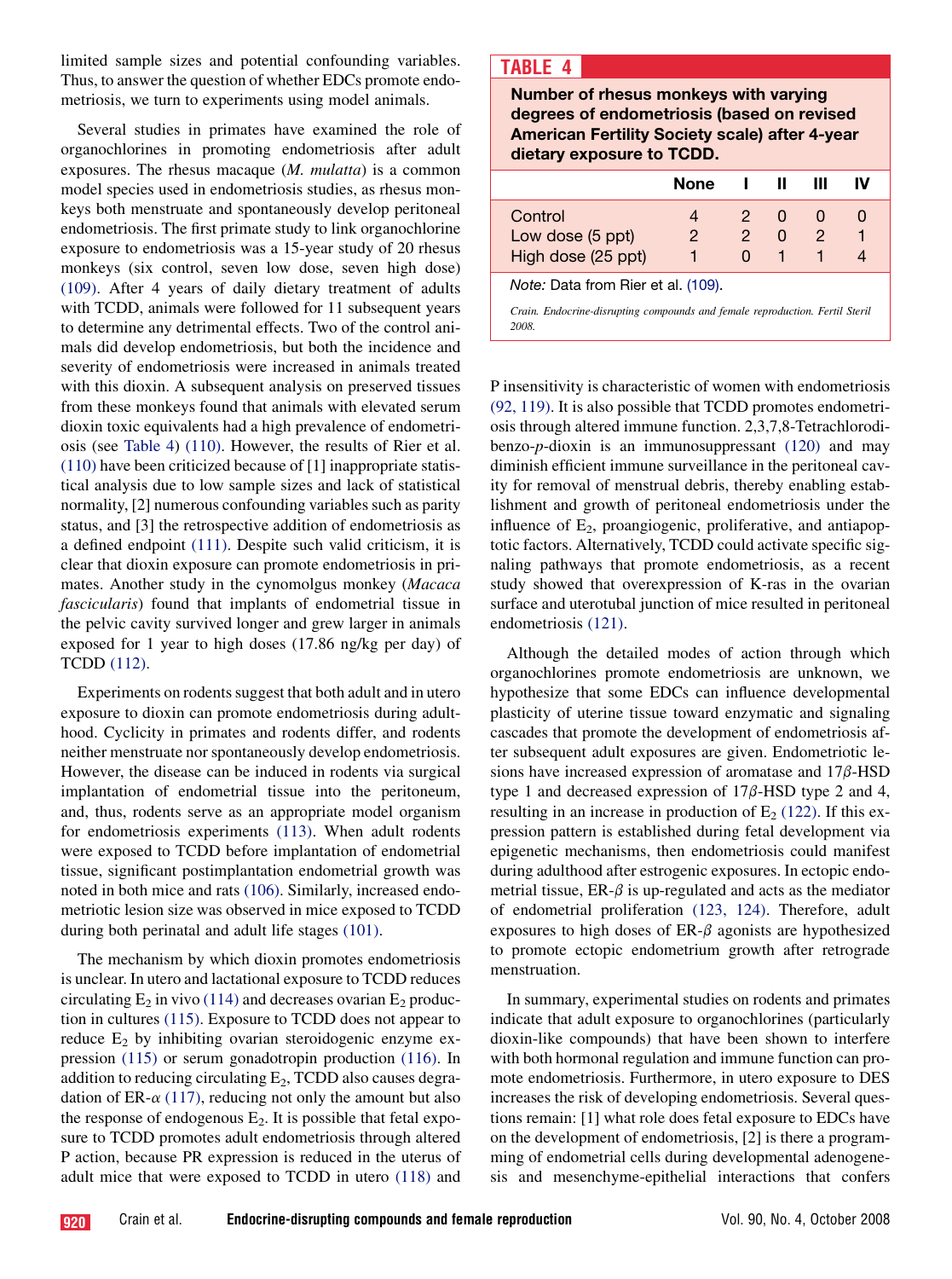a survival advantage in eutopic endometrium and subsequently ectopic endometrium in adulthood, [3] do any contemporary-use EDCs (such as the estrogenic chemicals, BPA, or atrazine) contribute to the onset and/or progression of endometriosis, and [4] through what mechanism are these conducted within the endometrium and perhaps other tissues? These are data gaps in our understanding of the development of endometriosis that require further research attention.

#### Uterine Fibroids

Uterine fibroids (leiomyomas) arise from the uterine myometrium and are the most common tumor of the female reproductive tract [\(125\).](#page-25-0) Like pituitary adenomas and many neuronal tumors, uterine leiomyomas belong to a class of tumors whose primary morbidity is associated with local disease rather than distant metastasis. However, unlike these somewhat rarer cancers, uterine leiomyomas occur in 25% to 50% of all women, although estimates from autopsy specimens in which microscopic lesions were assessed histologically place the incidence as high as 77% of reproductive-aged women [\(126\)](#page-25-0). They are the number one cause of hysterectomy in reproductive-aged women, accounting for >200,000 of these surgeries annually in the United States alone [\(127\)](#page-25-0) at an estimated cost of \$1.7 billion per year. In addition, they are a significant cause of pelvic pain, menorrhagia, abnormal uterine bleeding, infertility, and complications of pregnancy including placental abruption [\(128–](#page-25-0) [133\)](#page-25-0). Therefore, the fact that these tumors do not metastasize beyond the uterus belies the extent of their negative impact on women's health [\(132\).](#page-25-0)

The risk of the development of leiomyoma tumors increases with age during the premenopausal years, but tumors typically regress and/or become asymptomatic with the onset of menopause [\(126, 134\).](#page-25-0) In addition to menopausal status, several other hormone-associated risk factors for uterine leiomyoma have been identified. Obesity, age at menarche, and unopposed E exposure have been linked to an increased risk for uterine leiomyoma, whereas cigarette smoking, use of oral contraceptives, and parity have been identified as protective factors [\(131, 135–141\)](#page-25-0). In the case of pregnancy, the risk of uterine leiomyoma in parous women is approximately half that in nulliparous women, and the risk of development of this disease decreases significantly with increased number of pregnancies [\(131, 137, 139, 141\)](#page-25-0). Taken together, these data suggest that, as in other tumors and disorders of the female reproductive tract, hormones (and possibly EDCs) play a significant role in the etiology of this disease.

Uterine leiomyomas are present in mice, some dogs [\(142\)](#page-26-0), and Baltic gray seals that have high organochlorine body burdens [\(143\),](#page-26-0) but the best-characterized animal model for study of uterine leiomyoma is the Eker rat [\(125, 144–147\).](#page-25-0) Susceptibility to tumor development in Eker rats is the result of a germline mutation in the rat homologue of the tuberous sclerosis complex 2 (Tsc2) tumor suppressor gene. Female

Eker rats develop spontaneous uterine leiomyomas that are hormone dependent and occur with a similar frequency and are phenotypically similar to human tumors [\(144\)](#page-26-0). The development of these tumors in intact and reproductively competent female Eker rats makes this a useful animal model for investigating the potential impact of xenoestrogens.

Studies in both mice and rats have demonstrated that early exposure to some EDCs can increase the incidence of uterine fibroids. CD-1 mice exposed before birth or as neonates to DES have significantly increased incidence of uterine fibroids [\(148\).](#page-26-0) In studies of Eker rats, developmental programming by DES can enhance the penetrance of a tumor suppressor gene defect in adulthood to increase the risk of developing fibroids [\(149\).](#page-26-0) Developmental exposure to DES causes rats genetically predisposed to uterine leiomyomas to develop increased tumor incidence, multiplicity, and size but fails to induce tumors in wild-type rats. Importantly, DES exposure imparts a hormonal imprint on the developing uterine myometrium in both wild-type and carrier rats, causing an increase in expression of E-responsive genes before the onset of tumors. Thus, when developmental programming of E-responsive genes was combined with the presence of a tumor suppressor gene defect, the result was an increased risk of developing hormone-dependent leiomyomas in adult females.

To understand what defines the critical developmental risk period for this effect, neonatal Eker rats were exposed to DES on differing postnatal days, followed by examination of the reproductive tract [\(150\)](#page-26-0). Leiomyomas were induced with DES exposures on either postnatal days 3 to 5 or 10 to 12 but not 17 to 19. Gene expression analysis revealed that, in adult myometrium, expression of the E-responsive genes calbindin [D\(9\)](#page-23-0)K and PR had been reprogrammed during the sensitive windows of postnatal days 3 to 5 and 10 to 12 but not during the resistant window of postnatal days 17 to 19. In the sensitive time periods, developmental reprogramming in response to DES exposure resulted in a hyperresponsiveness of these genes to ovarian hormones that could be prevented by ovariectomy before sexual maturity. Interestingly, the resistant time period coincided with the time at which reproductive tract tissues are exposed to endogenous E, suggesting that target tissues are most vulnerable to developmental programming of disease during the period in which they normally would be maintained in an E-naïve state.

The potential for DES to cause uterine fibroids in humans is less clear. If fetal exposure to DES causes uterine fibroids in humans, then we would expect to see an increased incidence of leiomyomas in DES daughters. Two recent studies addressed this question and arrived at different conclusions based on using different methods of fibroid detection. In a study of 2,579 women born during the period when DES was being prescribed (1,731 exposed, 848 unexposed), no association was found  $(P=.68)$  between prenatal DES exposure and uterine fibroids when positive histologic confirmation after surgical removal of fibroids was used as the detection criterion [\(151\)](#page-26-0). Another study in 1,188 women found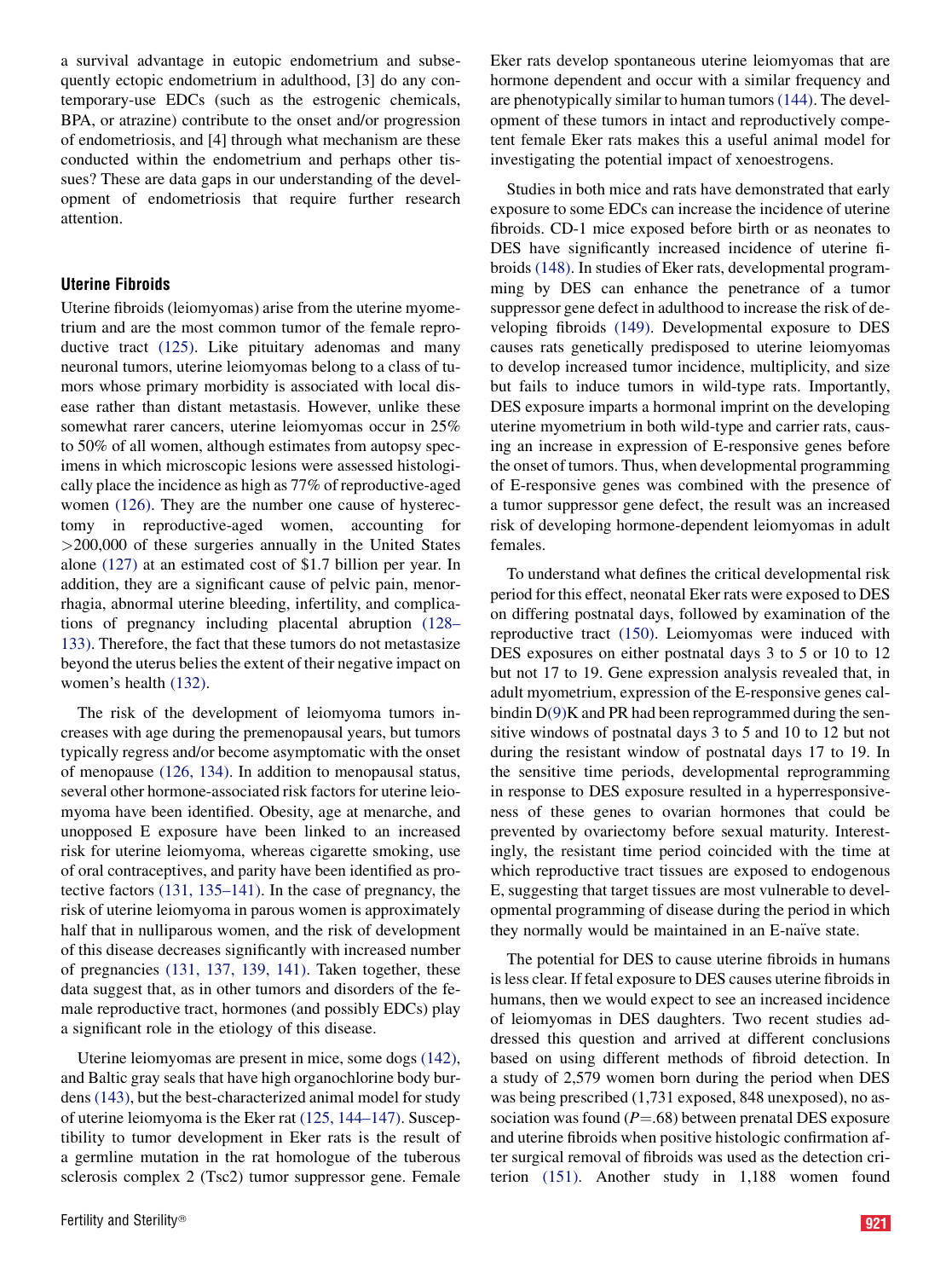a significant relationship (odds ratio [OR] 2.4, CI 1.1–5.4) between DES exposure and uterine fibroid presence due to the use of ultrasound detection of fibroids [\(152\)](#page-26-0). On the basis of their results, Baird and Newbold concluded an ''increased risk of uterine fibroids in women prenatally exposed to DES, and DES-exposed women tended to have larger fibroids'' [\(152\).](#page-26-0) Although histologic confirmation is certainly a more conservative detection approach, ultrasound examination is a reliable diagnostic tool for the detection of leiomyomas. The increased incidence of leiomyomas detected by this method suggests that prenatal estrogenic exposures could contribute to the development of this disease in women.

The potential role of estrogenic EDCs in increasing uterine fibroids led several researchers to examine the relationship between phytoestrogen consumption and leiomyoma incidence. A study in Japanese women who consumed a moderate amount of soy found that individuals consuming the most soy had a decreased incidence of hysterectomy [\(153\)](#page-26-0). Because the leading diagnosis for patients receiving a hysterectomy is uterine fibroids, this study suggests a protective effect of modest phytoestrogen consumption. Compared with Asian diets, typical Western diets contain lower amounts of phytoestrogens, and a study in US women found an inverse association between uterine fibroid risk and lignan excretion [\(154\).](#page-26-0) Lignan is one of the two main classes of phytoestrogens (isoflavones such as genistein from soy are the other class), and these data suggest that increased lignan consumption decreased the incidence of uterine fibroids. Similarly, a case-control study in 2,400 Italian women found a significant inverse relationship between consumption of green vegetables and fruit and incidence of uterine fibroids [\(135\)](#page-26-0). These two studies suggest a protective effect of phytoestrogens on leiomyoma formation when consumed during reproductive maturity. This protective nature of phytoestrogens could be due to dietary consumption during reproductive maturity (activational impact), and this can be contrasted with the aforementioned results of fetal DES exposure studies (organizational impact).

In addition to in vivo studies, in vitro studies suggest that EDCs contribute to the growth of uterine fibroids. Rat uterine leiomyoma cells are extremely sensitive to estrogenic EDCs, with physiologically relevant concentrations of Kepone,  $\alpha$ -endosulfan, and 2,2-bis-(p-hydroxyphenyl)-1,1,1-trichloroethane (a breakdown product of methoxychlor) stimulating cell proliferation and 2,2-bis-(p-hydroxyphenyl)-1,1, 1-trichloroethane, methoxychlor, Kepone,  $\alpha$ -endosulfan,  $\beta$ endosulfan, toxaphene, and dieldrin increasing transcription in an E-sensitive reporter gene assay [\(155\).](#page-26-0) Diethylstilbestrol also induces proliferation of rat uterine leiomyoma cells, indicating that such cells are sensitive to estrogenic pesticides and pharmaceutical agents [\(145\)](#page-26-0).

In summary, both in vitro and in vivo studies suggest a role of estrogenic EDCs in promoting uterine leiomyoma in women. Data from laboratory animals show that EDC exposures during critical periods of development, both prenatal and neonatal, can induce leiomyoma in adulthood. There are data gaps in our understanding of how similar exposures in humans might result in uterine fibroids, and this is identified as a research need.

#### Implantation Disorders

Several reproductive disorders arise from dysfunction of the uterus or other Müllerian-derived tissues (oviduct, cervix, and upper vagina) and result in infertility, pregnancy loss, or fetal compromise. Abnormal uterine development, as seen in DES daughters, can compromise pregnancy outcomes (e.g., with a higher incidence of preterm delivery). However, of the numerous disorders of pregnancy, miscarriage, preeclampsia, and intrauterine growth restriction are the most common and are primarily disorders of implantation (abnormal placentation and abnormal decidual-placental interactions) [\(156, 157\)](#page-26-0).

Miscarriage affects up to 21% of clinically recognized pregnancies, with recurrent pregnancy loss (more than three miscarriages) affecting 1% to 2% of women [\(158–160\)](#page-26-0). The causes of miscarriage are diverse and include chromosomal abnormalities such as aneuploidy (approximately 50% of miscarriages), environmental and dietary exposures, male factors, and anatomic, endocrine, or immune disruption [\(161\).](#page-26-0) However, the majority of postimplantation, first-trimester miscarriages share a single fundamental mechanism based on oxidative damage. In miscarriage, the trophoblast is fragmented, does not invade the endometrium deeply, fails to fully remove smooth muscle and endothelial cells from endometrial spiral arteries, and does not plug maternal spiral arteries completely during early gestation [\(156\)](#page-26-0). This situation allows maternal blood flow to begin too early, exposing the embryo and placenta prematurely to oxygen and consequently causing oxidative damage. During the first trimester, the antioxidant capacity of the placenta and embryo is extremely limited. Interestingly, maternal diabetes is associated with increased production of oxygen free radicals, which partially may explain the higher miscarriage rates in women with diabetes [\(162\)](#page-26-0).

Furthermore, if the embryo survives beyond the first trimester but trophoblast extension into the spiral arteries is shallow or second-trimester removal of the spiral artery plugs is delayed or incomplete, subsequent placental blood flow is reduced [\(156\)](#page-26-0). This scenario can cause repeated ischemia-reperfusion and transient hypoxia in the fetus and placenta, resulting in progressive placental damage, intrauterine growth restriction, and preterm birth of the fetus, and preeclampsia in the mother [\(156, 163\).](#page-26-0)

Surprisingly few studies have examined the role of EDCs in fetal growth restriction and pregnancy loss, but evidence suggests that exposure to some EDCs during pregnancy can contribute to incomplete placentation. For example, unintentional pregnancies that occur 1 to 2 months after administration of the injectable progestin contraceptive Depo-Provera are at increased risk for fetal growth restriction, low birth weight, and neonatal death [\(164, 165\).](#page-26-0) In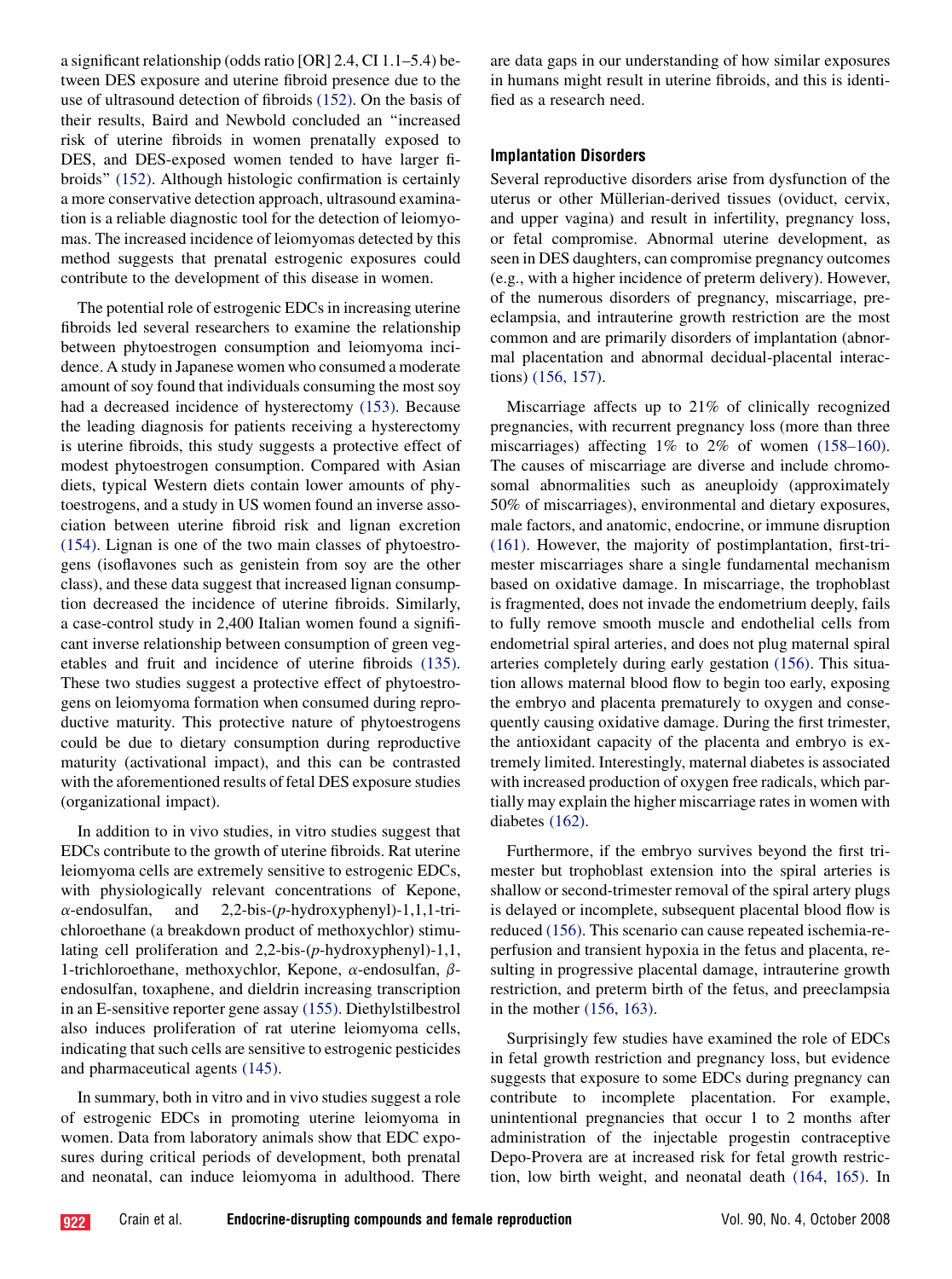laboratory animal studies, early exposure to Es has been shown to induce trophoblast degeneration (both apoptosis and placental labyrinth destruction) in pregnant Wistar rats infused intraperitoneally with a physiologic dose of  $E_2$  benzoate during gestational days 12 to 19 [\(166\)](#page-26-0). At 20 days gestation, the exposed pups had reduced weight compared with control pups, indicating fetal growth restriction associated with the trophoblast degeneration. Poor placentation, miscarriage, and increased neonatal mortality also were observed in mice exposed during early gestation to BPA [\(167\)](#page-26-0). In vitro studies with JEG-3 cells (human choriocarcinoma cell line used as a model for the placental syncytiotrophoblast) exposed to the pesticides Roundup or methoxychlor or the Es DES or  $E_2$ , at concentrations relevant to human or animal exposures, exhibited reduced proliferation and increased apoptosis [\(168, 169\)](#page-26-0). These in vivo and in vitro studies suggest that early E or xenobiotic exposure could limit trophoblast invasion of the endometrium, placing the fetus at risk for intrauterine growth restriction and neonatal mortality. However, more studies are needed to understand the effects of inappropriate hormone or xenobiotic exposure on first-trimester placentation, spiral artery remodeling, oxidative damage, and subsequent placental function.

#### Disruptions of the Breast

Breast development begins before birth and progresses through different growth and differentiation stages in puberty, pregnancy, and lactation. This development has been elucidated by study of the mouse model [\(170\)](#page-26-0) and is described briefly here. In mice, the five paired mammary glands emerge as ectodermal placodes at gestational day 11.5 of a typical 20-day gestation, and by gestational day 15.5 these placodes have formed into epithelial mammary sprouts that begin to invade the underlying fat pad precursor. By gestational day 18, significant branching of the mammary sprout has occurred, and a ductal lumen is present. Mammary gland growth continues isometrically with respect to body growth until 3 weeks after birth, when circulating E concentrations rise. These Es direct extensive ductal growth during this peripubertal time, characterized by the growth and progression of terminal end buds into the surrounding stroma (adipose and other connective tissue). Thus, at puberty the mammary gland ductal network is established, and a few alveolar buds are present at the terminal ends. Minimal structural changes occur in the adult during each estrous cycle, but during pregnancy the alveolar buds and lobuloalveolar units proliferate tremendously. On cessation of lactation, there is widespread epithelial apoptosis and remodeling of the stroma leading to mammary gland involution and a return to the prepregnant adult state.

Thus, mammary gland development in the mouse is a continual process characterized by major changes during embryonic development, peripubertal maturation, and pregnancy. A similar process occurs in humans. In the first trimester, fetal epithelial tissue begins thickening and branching into mammary gland ducts, and, by birth, adipose deposits form pectoral fat pads. Mature secretory glandular epithelium does not develop until pregnancy, and, thus, in a nonpregnant woman breast size primarily reflects the amount of adipose deposition and to a much less extent the epithelial ducts. Between birth and puberty, mammary gland progression is limited to minimal ductal elongation into the mammary fat pad. At puberty, steroid hormones cause significant ductal branching, formation of the terminal duct lobular unit, and expansion of the stroma. During pregnancy the luminal epithelial cells of the terminal end buds differentiate into lobuloalveolar epithelial cells, which are inhibited from secreting milk by high circulating E concentrations through negative feedback. At birth, these high maternal steroid concentrations plummet, allowing PRL to stimulate milk production by the glandular alveolar epithelial cells.

Ovarian and pituitary hormones play a pivotal role in mammary gland development during fetal development, puberty, adulthood, and pregnancy. Studies using ER-knockout mice suggest that prenatal development of the female genital tract and mammary gland is apparently normal in the absence of ER- $\alpha$  and ER- $\beta$ . However, the fetal mammary gland is responsive to sex steroids, because positional effects have been shown to occur in female fetuses placed between two males and those placed between two females [\(171\)](#page-26-0). During puberty, elongation and terminal branching requires GH,  $E_2$ , and ER- $\alpha$  whereas lateral branching requires P and PR as does lobular alveolar development during pregnancy [\(172\).](#page-26-0)

In summary, the development of the mammary gland starts in the fetus and continues until menopause. The three periods of active developmental change and, thus, increased sensitivity are [1] fetal, when mammary gland architecture is established; [2] peripubertal, when stromal and epithelial proliferation occurs; and [3] pregnancy, when milk-secreting alveolar cells differentiate.

#### Increased Breast Cancer Predisposition

There are three theories used to explain the onset of breast cancer: [1] the somatic mutation theory of carcinogenesis states that progressive accumulation of genetic alterations ultimately conveys a growth advantage over normal cells, [2] the epigenetic theory proposes a fetal origin of disease where changes in the epigenome play a central role in carcinogenesis, and [3] the tissue organization field theory postulates that cancers arise because of disruptions in tissue organization, altering the dynamic interaction between neighboring cells and tissues during early development and throughout adulthood [\(170\).](#page-26-0) Both the somatic mutation theory and the epigenetic theory imply that cancer originates in a single cell that has undergone genetic or epigenetic changes, which ultimately result in dysregulated growth. In contrast, from the perspective of the tissue organization theory, cancer is a supracellular phenomenon akin to organogenesis gone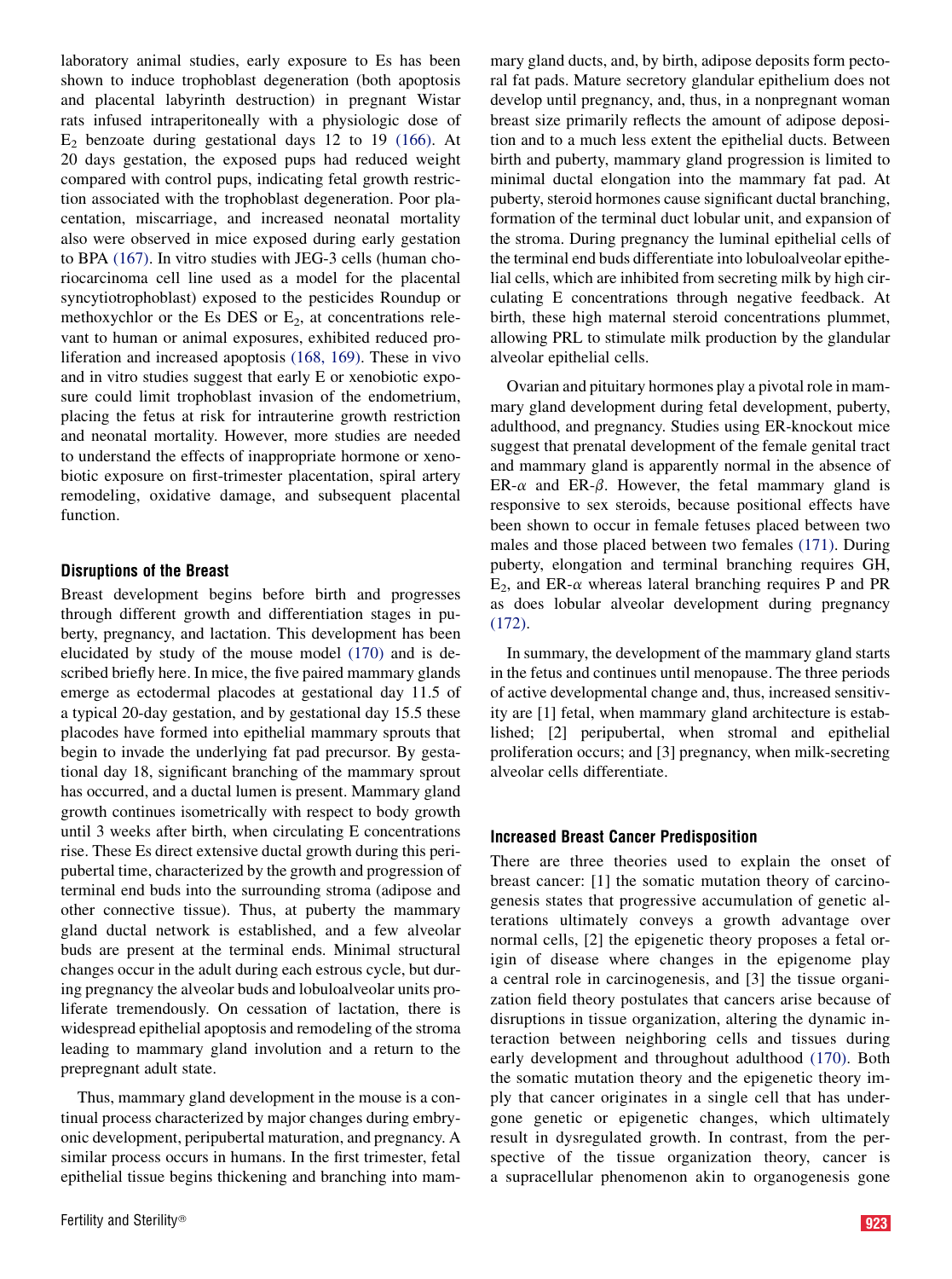awry; mutations would not be necessary for neoplastic development [\(173\).](#page-26-0) The latter two theories are the focus of EDC research.

The known endogenous risk factors for development of breast cancer include age at menarche, first pregnancy, menopause, lactation, and parity. All of these factors are related to lifetime exposures to ovarian hormones, mostly Es, beginning before birth. Exposure to excessive E across a woman's lifespan increases the risk of breast cancer [\(174\)](#page-26-0). The recently reported decline in breast cancer for non-Hispanic white women over the age of 50 years from 1999 to 2004 [\(175\)](#page-26-0) has been proposed to be associated with decreased use of hormone replacement therapy, although other factors currently are being considered including the use of the drugs raloxifene and selective ER modulators, aspirin and other anti-inflammatories, and vitamin D. Additional time is needed to discern the impact of decreased use of hormone replacement therapy, but the current data support the notion that exposure to exogenous hormonally active compounds can promote the development of breast cancer.

More than 200 chemicals have been associated with increased incidence of mammary gland tumors [\(176\)](#page-26-0), but an understanding of the modes of action for these chemicals is far from complete. Exposures occurring during critical developmental windows (primarily prenatal and pubertal) are hypothesized to increase the risk of breast cancer development. If fetal exposure to estrogenic EDCs is associated with adult breast cancer, then we would expect an increased breast cancer incidence in DES daughters. Indeed, a systematic review of studies of daughters exposed in utero to DES finds an increased risk of breast cancer [\(177\).](#page-26-0) The risks are higher for older women, with women older than 50 years of age having greater risk (incidence rate ratios [IRR] 3.0; 95% CI 1.01–8.98) [\(178\)](#page-27-0) than women older than 40 years of age (IRR 1.83; 95% CI 1.1–3.2) [\(179\).](#page-27-0) Studies of the DES cohort as they continue to age will provide insight into the role of fetal exposure to DES in the onset of breast cancer at advanced age.

Experiments on laboratory rodents provide evidence for the role of prenatal and perinatal exposures in the development of adult breast cancer. It long has been recognized that altered perinatal hormone milieus in rodents can induce spontaneous and carcinogen-induced mammary tumorigenesis [\(180\)](#page-27-0). Fetal influence on adult breast cancer is also a possibility, because prenatal DES exposure reduces the ability of ovariectomy to control induced breast cancer in adult rats [\(181\).](#page-27-0) The fact that breast cancer and other adult reproductive disruptions are related to prenatal and perinatal DES exposure is not surprising and has led to examination of less-potent, more widely available EDCs.

Recent studies in laboratory rodents have raised suspicion of a link between breast cancer incidence and the use of the ubiquitous endocrine-disrupting plasticizer, BPA. These studies also have helped to define how EDCs may interfere with mammary gland development and differentiation.

Rats exposed in utero to environmentally relevant doses of BPA as low as  $2.5 \mu g/kg$  per day develop precancerous lesions (intraductal hyperplasias), and perinatal exposure at higher doses also resulted in the development of carcinomas in situ at postnatal day 50 and 95 [\(182\)](#page-27-0). In addition, prenatal exposure to 25  $\mu$ g/kg per day BPA sensitized the mammary gland to the effect of subcarcinogenic doses of nitrosomethylurea during adulthood [\(183\).](#page-27-0) In utero exposure to BPA causes 6-month old virgin mice to have mammary gland tissue resembling that of pregnant mice, with increased secretory products in the alveoli and a 300% increase in the mammary gland area composed of alveolar buds [\(184\)](#page-27-0). The number of terminal end buds and terminal ducts also was increased in these mice, leading to concern because this is correlated with increased mammographic density, a risk factor for breast cancer [\(185\).](#page-27-0) Similarly, terminal end bud density relative to the ductal area was seen at puberty in mice exposed in the perinatal period to low, environmentally relevant doses of BPA [\(186\),](#page-27-0) and these changes are due to an increased sensitivity to Es during puberty [\(187\)](#page-27-0). This increased sensitivity, in turn, induces the expression of PR in the luminal cells, which may be the mediator of increased lateral branching and ductal density. These effects of fetal exposure to BPA were already apparent at gestational day 18 (2 days before birth) in mice [\(171\)](#page-26-0). Fetuses of mothers exposed to 250 ng/ kg per day BPA exhibited an altered growth pattern of the mammary gland. Changes in the appearance of the mammary epithelium were observed, such as decreased cell size and delayed lumen formation, as well as increased ductal area. In the stroma, BPA exposure promoted advanced maturation of the fat pad and altered localization of fibrous collagen. Because maturation of the fat pad is the driving event for ductal growth and branching, it is likely that the increased ductal area in BPA-exposed animals is due to the accelerated formation of their fat pads [\(171\).](#page-26-0) Similar to the effects of BPA, 4-day exposure of fetal CD-1 mice to 0.5 mg/kg per day zearalenone, an estrogenic mycotoxin, results in accelerated mammary gland differentiation with an apparent, although unquantitated, increase in terminal end buds and alveolar differentiation [\(68\).](#page-24-0) Thus human epidemiologic studies and laboratory animal studies support the hypothesis that exposures to EDCs during mammary gland organogenesis can result in breast alterations manifested after puberty.

It is difficult to evaluate the role of embryonic EDC exposure and future breast cancer incidence in humans because of the difficulty of reconstructing past exposures during critical periods, and therefore few studies exist. For example, the observation that atrazine (a widely used herbicide) increases the incidence of mammary gland tumors in adult rats [\(188\)](#page-27-0) resulted in human research studies looking for a similar association. These epidemiology studies have not found an association between adult atrazine exposure and female breast cancer [\(189, 190\).](#page-27-0) However, this could be due to a lack of data about fetal exposure to atrazine. Research does suggest that higher body burdens of estrogenic toxicants are associated with breast cancer [\(191\)](#page-27-0), but most studies examine the relationship of adult body burdens and breast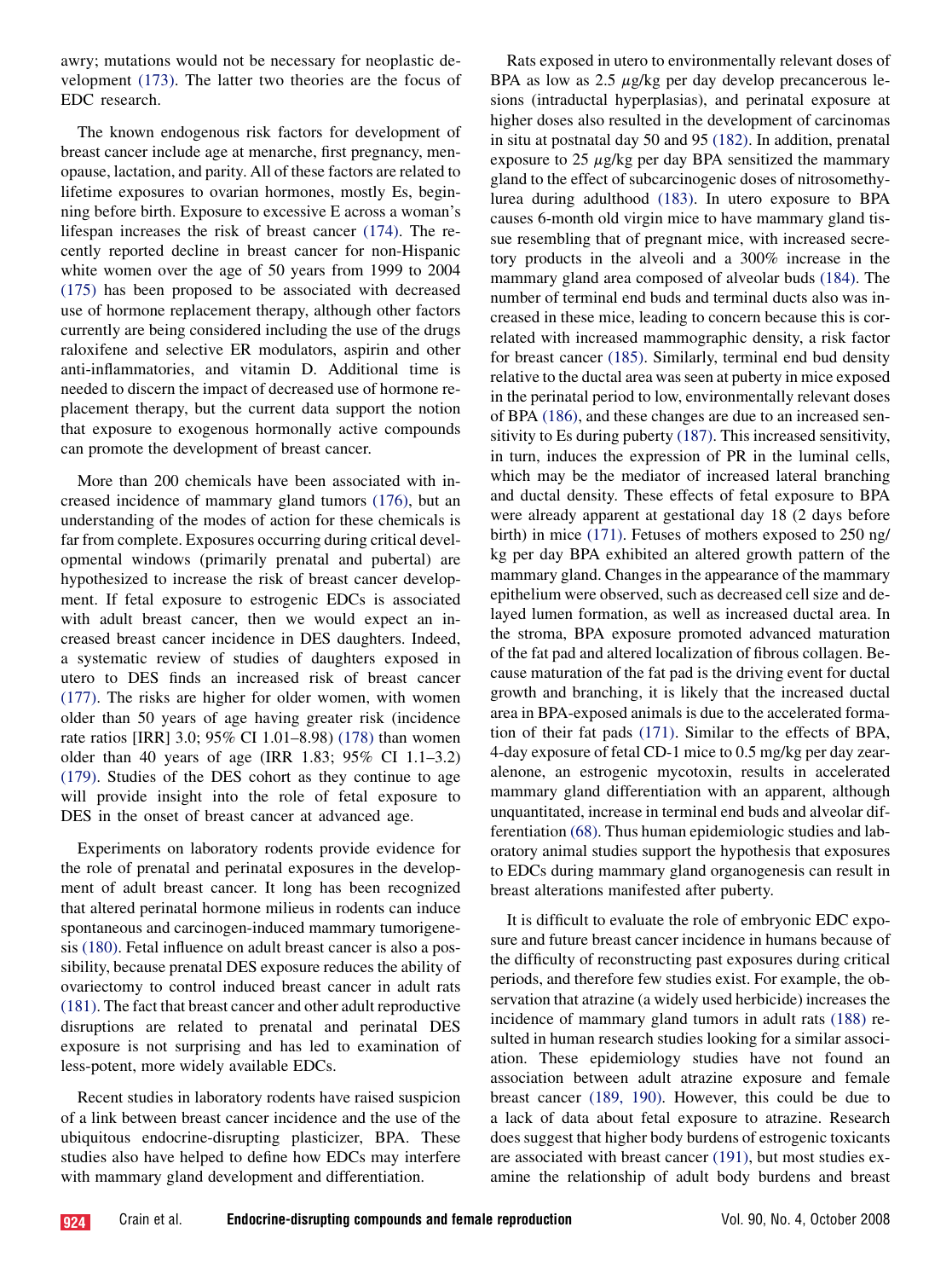cancer risk. An illustration of the importance of assessing early life-stage exposure is the relationship between breast cancer risk and DDT exposure. A meta-analysis found no link between adult DDT concentrations and breast cancer risk [\(192\)](#page-27-0). However, a recent study has shown a statistically significant fivefold increase in the risk of breast cancer in women who were under the age of 14 years when exposed to high levels of  $p, p'$ -DDT (OR 2.9; 95% CI 1.1–8.0) [\(193\)](#page-27-0). Women who were not exposed before the age of 14 years (those who turned 14 years of age by 1945, when widespread use began) showed no association between DDT levels and breast cancer. Indeed, when assessing the effect of EDCs on breast cancer incidence, both level of exposure and timing of exposure are critical [\(194\)](#page-27-0).

In addition to the importance of fetal and neonatal developmental imprinting for adult mammary cancer, puberty also represents a sensitive window for breast development. Limited laboratory animal studies find that exposures during puberty can increase the risk of subsequent breast cancer. Studies of exposure to radiation and dimethyl-benz[a]anthracene show an increased risk of mammary cancer from pubertal exposure compared with early life or adult exposure [\(195\)](#page-27-0). Similarly, in mice transgenic for the rat wild-type erbB-2 gene, exposure of reproductive-age mice to  $E_2$  causes mammary tumors to develop at an earlier age (reduced latency period) when exposures occurred during puberty compared with other ages [\(196\)](#page-27-0).

This review emphasizes the role of early life-stage exposure on breast cancer incidence, but, as with other reproductive disorders, it is the combination of fetal, neonatal, pubertal, and adult exposures that likely is important in contributing to and/or dictating disease onset. If early life-stage exposure to EDCs causes altered transcriptional patterns during adulthood, then we would expect all life stages to be critical windows. Future research should clarify the roles of EDCs on breast carcinogenesis.

#### Reduced Duration of Lactation

Consumption of breast milk is associated with numerous health benefits in offspring and, despite the widespread presence of EDCs in breast milk, breastfeeding is recommended over formula feeding because of these benefits (including decreased incidence of childhood obesity, immune protection, and early programming of glucose metabolism) [\(197\)](#page-27-0). As a result, any EDCs that reduce the duration of lactation could compromise the health of the infant. Duration of lactation is reduced in women with elevated serum concentrations of PCBs and the DDT breakdown product dichlorodiphenyldichloroethylene (DDE). The effect of DDE and PCBs on duration of lactation is dose dependent, with each additional part per million increase in serum concentration being associated with a 1-week reduction in lactation duration [\(198\)](#page-27-0). Thus, reduced lactation duration is noted in populations exposed to elevated DDE and PCBs, such as in women of a northern Mexico agricultural town in the late 1980s [\(199\)](#page-27-0) and in females who consumed high amounts of Lake Michigan sport-caught fish [\(200\).](#page-27-0)

Experimental studies examining the cellular-level mechanisms through which DDE and/or PCBs reduce the duration of lactation are lacking because of the absence of such an organochlorine effect in laboratory rats [\(201\).](#page-27-0) One possible mechanism is the E-mimicking effect of DDE on mammary glands, as it is known that endogenous Es inhibit milk secretion during lactation. Whereas E and E agonists cause enlargement of the breasts by promoting fat deposition, other stromal tissue development, and the growth of ducts during pregnancy, elevated circulating levels of Es inhibit lactation. Besides acting as an E agonist, other mechanisms for DDE's reduction of lactation are possible. Dichlorodiphenyldichloroethylene is antiandrogenic in male rodents [\(202\)](#page-27-0) and possibly females. Dichlorodiphenyltrichloroethane metabolites could also be antiprogestogenic although few studies have examined the interaction of DDE with other steroid receptors, such as the PRs of humans. One study examining the alligator PR showed that the seldom-measured DDT metabolite, DDOH, binds to the PR and can displace P from the receptor, as do the herbicide atrazine and related compounds [\(203\).](#page-27-0)

It is also possible that earlier life-stage exposures to environmental agents contribute to reduced lactation duration. Data from humans are lacking because of the absence of early life-stage exposure data and subsequent lactation data, but several recent studies in rodents have shown that prenatal exposures to environmental agents disrupt mammary gland development and subsequent lactation throughout life. In rats, exposure to environmentally relevant doses of atrazine at gestational day 17 to 19 (during the period of epithelial outgrowth) has been shown to delay pubertal and adult development of the mammary glands independently of circulating hormone levels or weight gain [\(204\).](#page-27-0) This delay results in inadequate milk production in F1 individuals and decreased weight gain in the F2 generation [\(204\)](#page-27-0). Further studies have demonstrated that prenatal exposure to low doses of atrazine metabolites (a mixture of hydroxyatrazine, diaminochlorotriazine, deethylatrazine, and deisopropylatrazine) also inhibits mammary gland development [\(205\)](#page-27-0). Although the detailed mechanism is unknown, the fact that atrazine increases aromatase activity in many cells [\(206\)](#page-27-0) suggests an endocrine-disrupting role.

The role of pubertal exposures in altering lactation is less supported, although there is a paucity of data on the subject. When high doses of Es were administered during adolescence to reduce the adult height of abnormally tall girls, these females exhibited no alteration in lactation during adulthood [\(207\).](#page-27-0)

In summary, at this time it appears that disruption of lactation by environmental contaminants is possible after both embryonic and adult exposures. We propose that embryonic exposures alter breast architecture, as supported by the discovery that pesticide-exposed girls exhibit breast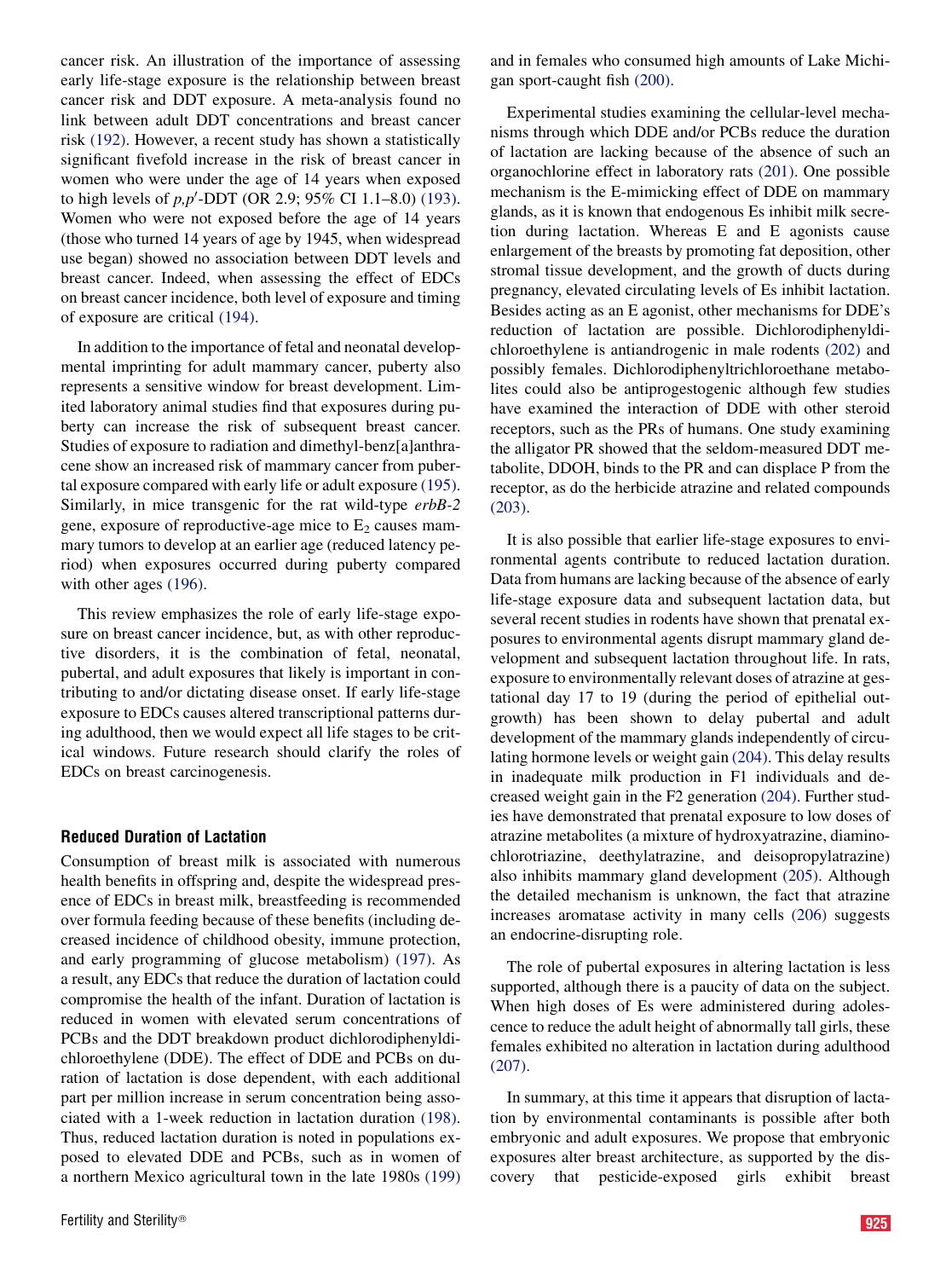development that is associated with adipose deposition and not ductal or glandular growth [\(208\)](#page-27-0), and that adult exposures alter the initiation or progression of lactation in the same manner as endogenous Es. The limited data in humans comprise a data gap and should be the subject of further research.

#### DISRUPTIONS IN TIMING OF PUBERTY

Puberty is characterized as a cascade of events leading to the attainment of adult reproductive capacity and involves maturation of the hypothalamus, anterior pituitary, ovary, uterus, and breast. The pubertal cascade is initiated by activation of the hypothalamic GnRH pulse generator, which results in anterior pituitary release of FSH and LH. Secretion of these gonadotropins stimulates ovarian  $E_2$  production that initiates breast development (thelarche) and, subsequently, uterine-endometrial maturation. Simultaneous with the pituitary-gonadal activation, the adrenal glands increase the secretion of androgens (adrenarche), which results in pubic hair growth (pubarche) approximately 6 months after breast budding. Approximately 2 years after pubertal onset, first menstruation (menarche) occurs as a late pubertal event. Although there are many associated pubertal events, the three notable characteristics that have been used to indicate puberty onset in human females (which are different from pubertal markers in nonhuman animals) are breast development, pubarche, and menarche [\(209\).](#page-27-0)

There is considerable variation among human populations in the age at puberty, and this variation has not been sufficiently explained solely by genetic influences. For girls, the age of puberty onset has declined over the last half century in the United States[\(210\)](#page-27-0) and several other developed nations [\(211\).](#page-27-0) Indeed, the majority of an expert panel asked to evaluate secular trends in puberty onset concluded that the weight of evidence supported trends in earlier breast development and earlier menarche [\(212\).](#page-27-0) In a recent review of the timing of puberty in populations around the world [\(211\)](#page-27-0), mean age at first measured breast development (Tanner stage B2) in 15 developed-nation populations ranged from 8.9 to 11.2 years. Age at menarche in these populations was slightly less variable, ranging from 12.0 to 13.5 years. On average, age at first breast development occurred several years before age at menarche (median 2.5, range 1.7 to 3.3 years). However, in developing countries these pubertal markers occurred considerably later, with menarcheal age ranging from 12.9 to 16.1 years. These data demonstrate the considerable variability in age of breast development compared with age at menarche and suggest a role for environmental factors in the timing of pubertal onset.

The occurrence of early puberty can have a detrimental effect on a woman's health. Precocious puberty has been associated with increased incidence of depression [\(213, 214\)](#page-27-0), sexual victimization [\(215\),](#page-27-0) substance abuse [\(213\)](#page-27-0), and adult breast cancer [\(216\).](#page-27-0) As a result, recent studies have given deserved attention to the environmental factors shown to influence precocious puberty. These factors include obesity, increased psychosocial stressors, and increased exposure to environmental pollutants [\(211\).](#page-27-0) The human data linking EDCs to early breast development and early age at menarche are limited; however, data from animal models have lent more certainty to this association.

#### Early Breast Development

Peripubertal breast development in females progresses through five stages, termed Tanner stages following the criteria outlined in the early 1960s [\(209\)](#page-27-0), and the earliest indication of puberty is breast development from Tanner stage B1 (prepubertal) to Tanner B2 (breast budding). There is considerable evidence that the age of Tanner B2 attainment has declined significantly, particularly in the United States. A significant reduction in age of onset for breast development has been shown in US girls [\(210\)](#page-27-0), especially African American females [\(210, 217\).](#page-27-0) The well-established contributors to such precocious breast development include childhood obesity [\(218, 219\)](#page-27-0) and obesity-associated hyperinsulinemia and insulin resistance [\(220\).](#page-27-0) Studies also have suggested links to exposure to estrogenic chemicals. The roles of EDCs and obesity in promoting early breast development are complex, and an emerging hypothesis links EDC exposure to obesity in animal models [\(71, 221, 222\)](#page-24-0).

One way to examine environmental influences on premature breast development is to study populations that have increased incidence of precocious breast development. For the past 25 years, researchers have examined females in Puerto Rico because of an increased incidence of thelarche (breast development before 8 years of age) that is estimated to be 8 in 1,000 live births [\(223\).](#page-28-0) This increased rate does not appear to be of genetic origin, because the incidence is independent of ethnic group [\(224\)](#page-28-0), and multiple environmental factors have been used to explain the elevated occurrence of thelarche in this population. All such factors are associated with increased cumulative estrogenic exposure: [1] consumption of phytoestrogen-laden soy-based formula [\(224\)](#page-28-0), [2] maternal history of ovarian cysts [\(224\)](#page-28-0), [3] elevated serum zearalenol, a nonsteroidal E [\(225\),](#page-28-0) and [4] elevated serum phthalate concentrations [\(226\).](#page-28-0) The association with elevated phthalates is intriguing, as phthalates are EDCs present in plastics and personal care products, and human exposure to phthalates is high and common [\(227, 228\).](#page-28-0) Although di-(2 ethylhexyl) phthalate was not detected in serum from all the girls with thelarche, di-(2-ethylhexyl) phthalate was significantly elevated in cases (average 450 ppb) compared with controls (70 ppb) [\(226\).](#page-28-0) These results of Colon et al. [\(226\)](#page-28-0) have been criticized on the basis that phthalates were measured in serum, and such measures are subject to contamination in the collection process. Moreover, phthalates are rapidly metabolized and excreted from the body, and, thus, any phthalate measured in the serum had no influence on the already existing condition [\(229\)](#page-28-0). However, recently similar results were found in girls with precocious puberty in Shanghai [\(230\).](#page-28-0) Thus, the hypothesis that phthalate exposure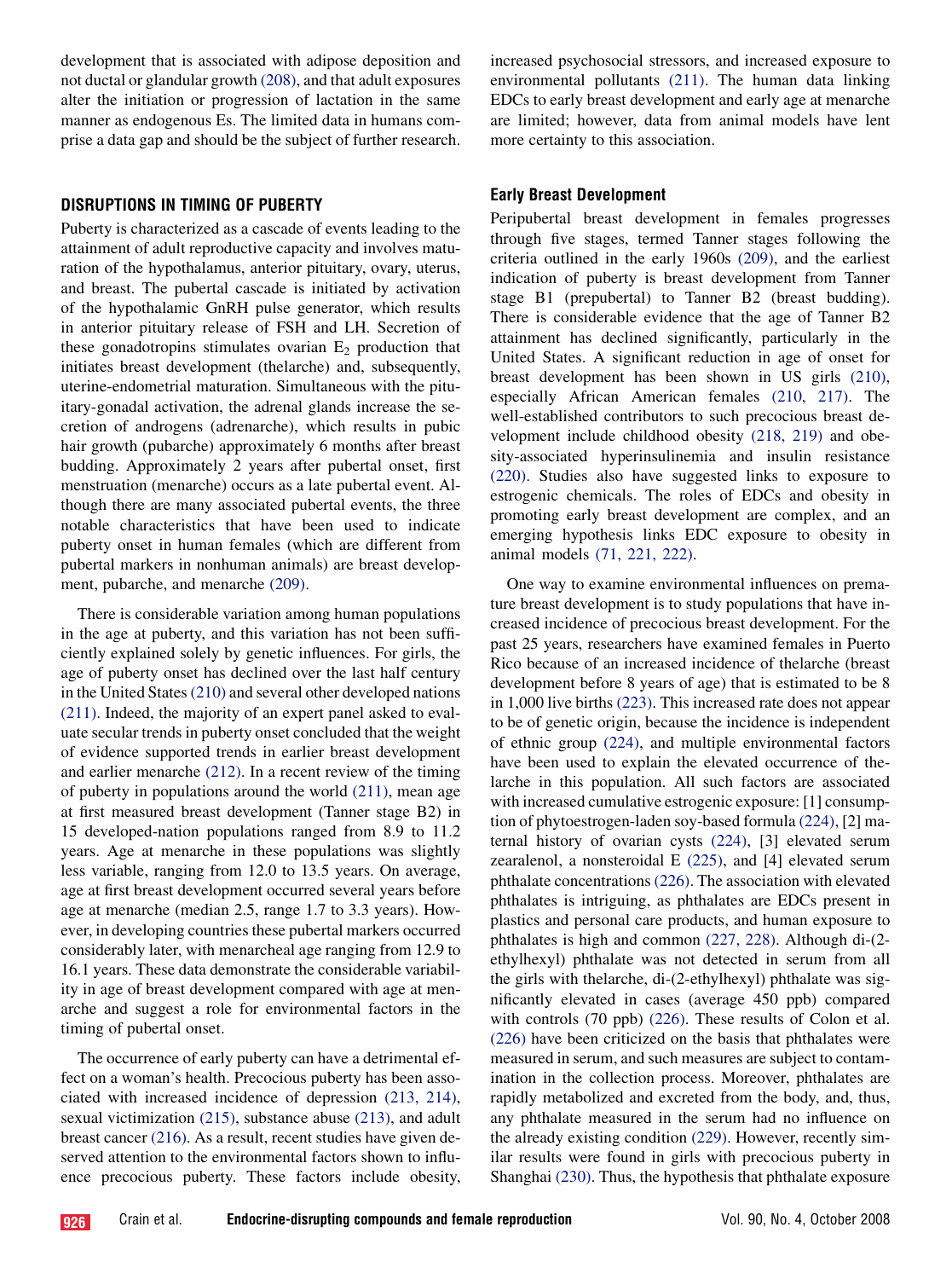|  |  | Compounds that cause early vaginal opening, an early visual indicator of puberty, in rodents. |
|--|--|-----------------------------------------------------------------------------------------------|
|  |  |                                                                                               |

|                                                                                                      |                                          | Lowest dose<br>tested causing early       |                  |
|------------------------------------------------------------------------------------------------------|------------------------------------------|-------------------------------------------|------------------|
| Compound                                                                                             | <b>Developmental stage</b>               | vaginal opening                           | <b>Reference</b> |
| E <sub>2</sub>                                                                                       | PND $1-10^a$                             | 10 $\mu$ g                                | 292              |
| E <sub>2</sub>                                                                                       | PND <sub>5</sub>                         | 1 <sub>mg</sub>                           | 293              |
| E <sub>2</sub>                                                                                       | PND 5 to vaginal opening                 | $0.5 \mu g$                               | 294              |
| E <sub>2</sub>                                                                                       | <b>PND 10</b>                            | 10 mg/kg                                  | 295              |
| E <sub>2</sub>                                                                                       | PND 12 to vaginal opening                | Silicone elastomer<br>(Silastic) implant  | 296              |
| <b>DES</b>                                                                                           | <b>GD 1-PND 22</b>                       | 50 $\mu$ g/L in drinking<br>water of dams | 297              |
| <b>DES</b>                                                                                           | PND 12 to vaginal opening                | Silicone elastomer<br>(Silastic) implant  | 296              |
| <b>DES</b>                                                                                           | <b>GD 1-PND 21</b>                       | 6.5 $\mu$ g/kg/d in drinking water        | 298              |
| <b>DES</b>                                                                                           | GD 15-GD 18                              | $0.5 \mu g/kg$                            | 68               |
| <b>DES</b>                                                                                           | <b>PND 21-41</b>                         | 1 $\mu$ g/kg/d                            | 299              |
| Genistein                                                                                            | GD 15-GD 18                              | $0.5$ mg/kg                               | 68               |
| Genistein                                                                                            | <b>PND 1-21</b>                          | 40 mg/kg/d                                | 300              |
| Genistein                                                                                            | <b>PND 21-27</b>                         | 2.5% soy extract                          | 301              |
|                                                                                                      |                                          | in diet                                   |                  |
| Coumestrol                                                                                           | PND <sub>5</sub>                         | 1 <sub>mg</sub>                           | 293              |
| <b>BPA</b>                                                                                           | GD 15-GD 18                              | $0.5$ mg/kg                               | 68               |
| <b>BPA</b>                                                                                           | <b>PND 1-10</b>                          | 1 $\mu$ g                                 | 292              |
| Di(2-ethylhexyl)<br>phthalate                                                                        | <b>PND 25-84</b><br>(prepuberty-puberty) | 5 mg/ $m3$ inhalation                     | 302              |
| Butyl benzyl phthalate                                                                               | <b>GD 1-PND 22</b>                       | 1 mg/L in drinking<br>water of dams       | 297              |
| p-Nonylphenol                                                                                        | <b>PND 21-41</b>                         | 50 mg/kg/d                                | 299              |
| <i>Note:</i> PND = postnatal day; $GD$ = gestational day.<br><sup>a</sup> Day 1 is the day of birth. |                                          |                                           |                  |

Crain. Endocrine-disrupting compounds and female reproduction. Fertil Steril 2008.

is associated (through either causation or correlation) with early breast development is still viable.

Another population experiencing early breast development is children who immigrate from developing to developed countries. A study in Belgium found that 28% of patients with precocious puberty were children who immigrated from developing countries where organochlorine exposure is high, and these children had significantly elevated  $p, p'$ -DDE concentrations [\(231\)](#page-28-0). Similarly increased incidence of precocious puberty has been noted in adoptees in Denmark, although the contributions of genetic and environmental influences are unknown [\(232\).](#page-28-0)

Both in utero and neonatal time periods are sensitive windows of susceptibility for effects on early puberty in humans [\(233\)](#page-28-0) and rodents (see [Table 5](#page-16-0)). In a study examining breast development in girls exposed both in utero and lactationally to differing amounts of the flame retardant polybrominated biphenyl, there was an increased OR (2.2, 95% CI 0.5–9.8)

<span id="page-16-0"></span>Fertility and Sterility®  $\overline{927}$ 

of early breast development in girls exposed to moderate, but not high or low, concentrations of polybrominated biphenyl [\(233\).](#page-28-0) Similarly, a study in girls in Sonora, Mexico, indicates that it is possible that fetal, neonatal, or childhood exposure to contemporary pesticides can alter the pattern of breast development [\(208\)](#page-27-0). The role of peripubertal EDC exposure on female breast development is less clear, but data from rodents show that mammary gland tissue is altered after acute, peripubertal exposure to DES, genistein, or DDT, with these EDCs acting as potent morphogens [\(234\).](#page-28-0)

Numerous laboratory animal studies indicate that embryonic and neonatal exposure to natural and synthetic Es can accelerate puberty. In rodents, vaginal opening is the earliest visible sign of puberty occurring in response to elevated Es, being analogous to Tanner B2 breast development in humans. Accelerated, early vaginal opening is seen in rodents exposed in utero or after birth to  $E_2$ , the synthetic E DES, phytoestrogens, and many plasticizers (see [Table 5\)](#page-16-0). Vaginal opening is not the only indicator of early puberty in rodents; when they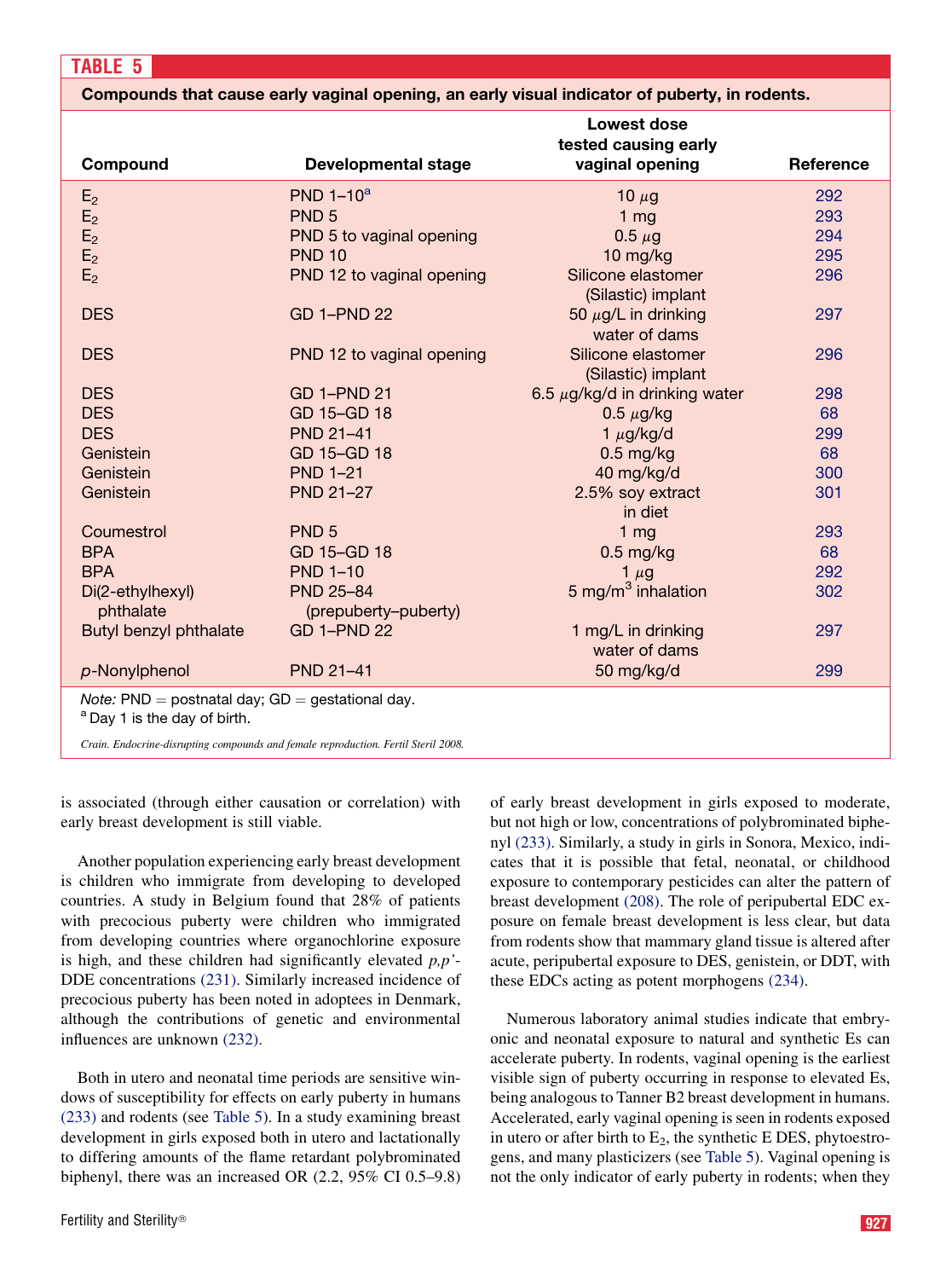

are exposed to environmentally relevant doses of BPA, vaginal opening itself is not altered but the number of days between vaginal opening and first estrus is reduced, indicating an acceleration of postpubertal ovulation [\(235\).](#page-28-0)

Consistent with the findings that prepubertal exposure to Es can induce early breast development, exposure to compounds that block Es can delay breast development. 2,3,7,8-Tetrachlorodibenzo-p-dioxin has an antiestrogenic effect on breast development, and exposure of girls to PCBs with dioxin-like activity results in retarded breast development [\(236\).](#page-28-0) Results from laboratory animals support these studies, because mice exposed in utero to TCDD have delayed puberty [\(237\)](#page-28-0) and mammary gland development [\(238\).](#page-28-0)

#### Menarche

Age at menarche is much easier to record in large-scale epidemiologic studies when compared with other pubertal indices, but menarcheal age is less likely to be sensitive to EDCs than age at onset of breast development. Menarche occurs only after several years of endogenous  $E_2$  stimulation of the endometrial tissues, whereas breast budding is the result of E stimulation of prepubertal glandular tissues naïve to Es. Thus, while menarche is clinically easier to measure, early breast development is a more sensitive and earlier pubertal index.

<span id="page-17-0"></span>Age at menarche is reduced in girls exposed to estrogenic organochlorines, but the exact contribution of organochlorines to precocious menarche is unknown because of the numerous environmental variables influencing menarche (see [Fig. 2](#page-17-0)). A study of women exposed to DDE (one breakdown product of DDT) through Great Lakes fish consumption found a 1-year reduction in age at menarche for each increase of 15  $\mu$ g/L serum DDE [\(239\),](#page-28-0) and a study of Chinese textile workers determined that a 10  $\mu$ g/L serum DDT increase was associated with 0.2-year reduction in menarcheal age [\(74\)](#page-24-0). However, predictions of exact age reductions in puberty by specific EDCs are confounded by the fact that other environmental variables (including other EDCs) also contribute to pubertal onset ([Fig. 2](#page-17-0)).

Determining the role of particular xenobiotics and phytoestrogens in promoting early menarche (and other reproductive disorders) is complicated by the fact that humans are exposed to numerous xenobiotics, each of which could have a different effect. For instance, what is the result of simultaneous exposure to environmentally relevant concentrations of lead (which delays menarche) and DDE (which accelerates menarche)? Such a question was asked for girls residing in the Akwesasne Mohawk Nation [\(240\)](#page-28-0). Girls with elevated circulating estrogenic PCBs were more likely to have reached menarche compared with those with lower PCB concentrations. Conversely, girls with higher blood lead concentrations attained menarche at a later age. Thus, the cumulative effect of all EDCs is what appears important, with compounds likely having additive or subtractive influences.

It has been suggested that a reduction in environmental lead levels, one of the environmental success stories of the past 30 years, may contribute to recently documented decreases in menarcheal age in the United States. Peripubertal lead exposure is associated with delayed sexual maturation in rats [\(241, 242\)](#page-28-0) and humans [\(240, 243, 244\).](#page-28-0) Thus, it is possible that reduced circulating lead concentrations as a result of US regulation [\(245\)](#page-28-0) could be a contributing factor to the occurrence of earlier menarche seen in US girls.

The lack of knowledge, until recently, about human embryonic EDC exposures has hampered our understanding of the role of contemporary-use EDCs in reducing age at menarche. As illustrated in this review, most EDCs examined for their role in altering age of puberty are the well-characterized organochlorines, phytoestrogens, and pharmaceutical Es. These studies clearly illustrate the potential for fetal and neonatal exposures to influence breast development and menarche, but, in some cases (such as DES exposure), menarche itself may not be altered but menstrual regularization may be delayed [\(77\)](#page-24-0). Thus a data gap exists for understanding the effects of contemporary-use EDCs in early menarche.

#### Mechanisms of EDC-Induced Pubertal Disruption

The mechanisms for EDC-accelerated puberty are characterized as either central (with the EDC causing hypothalamic and/or pituitary maturation) or peripheral (with the EDC acting directly on the ovary or breast independent of the hypothalamic-pituitary axis) [\(246\)](#page-28-0). Data supporting the central hypothalamic maturation hypothesis come from studies of genetically similar populations exposed to different environmental conditions. For children emigrating from countries having higher EDC exposure, it is proposed that estrogenic EDC exposure accelerates maturation of the hypothalamus at the same time as inhibiting gonadotropin production, and the absence of EDC exposure initiates early puberty [\(211\)](#page-27-0). The role of EDCs in initiating hypothalamic maturation is seen in rats, where early postnatal exposure to either  $E<sub>2</sub>$  or  $o, p'$ -DDT caused early GnRH secretion and subsequent puberty [\(247\).](#page-28-0)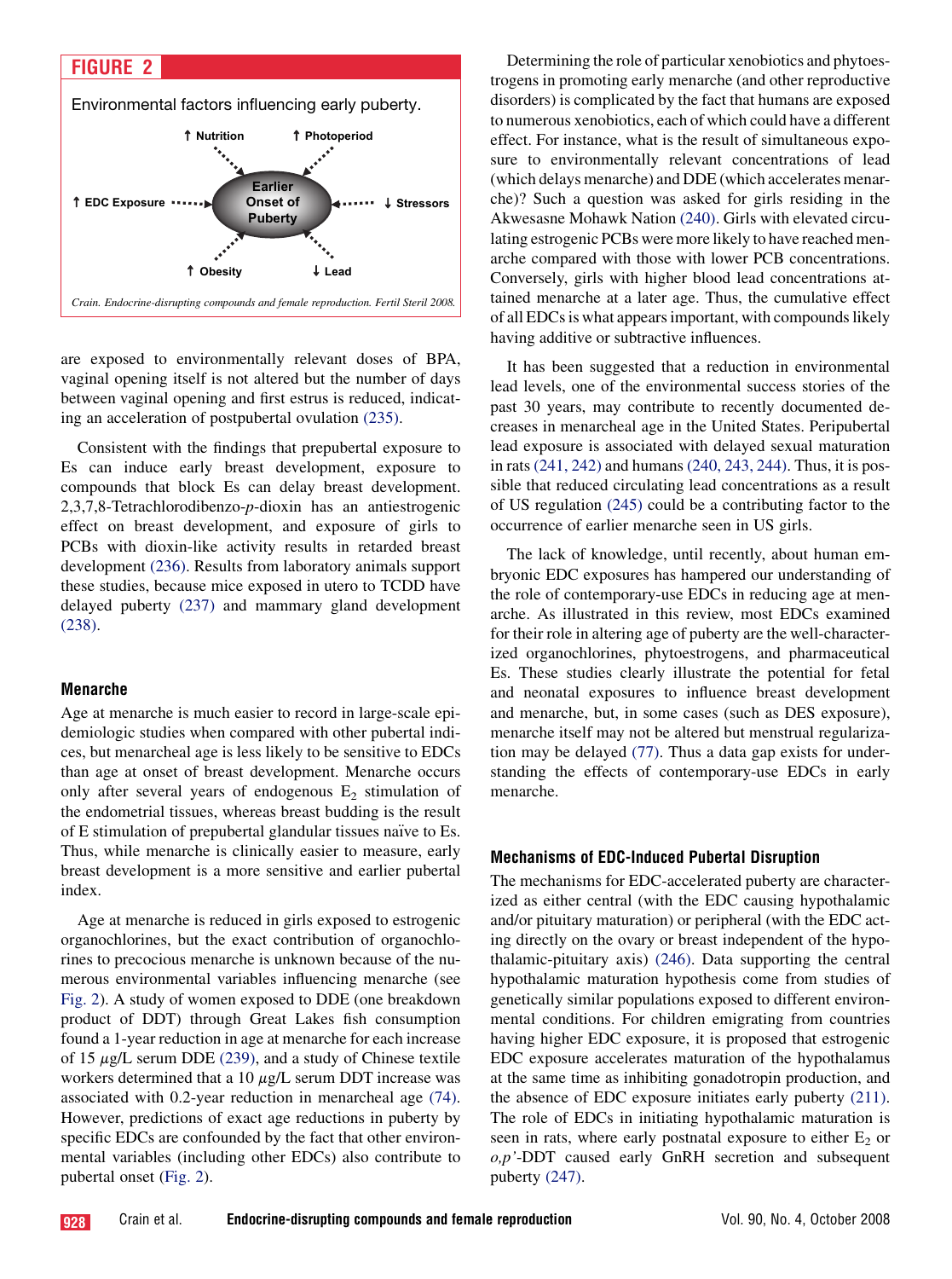Early breast development could be due either to proliferation of ducts and periductal stroma (gynecomastia) or excessive adipose-tissue deposition (lipomastia). Most studies ignore such distinctions, but the few that have considered the tissue-level cause of early breast development have indicated lipomastia. When breast development was compared for two populations—one exposed to contemporary pesticides and the other not—the pesticide-exposed girls exhibited large breast fields with breast size not being related to glandular development, as it was in non-pesticide-exposed girls [\(208\).](#page-27-0) Such lipomastia may precede gynecomastia, as mammary gland epithelial cell differentiation is dependent on induction by adipose tissue [\(248\).](#page-28-0)

Studies in the 1990s led to the hypothesis that occurrence of early breast development in obese girls could be influenced by elevated Es associated with obesity. When pregnant rats are fed high-fat diets, maternal  $E_2$  concentrations are significantly higher and the offspring of these females have puberty onset at a younger age  $(249)$ . However, plasma E<sub>2</sub> concentrations are not consistently elevated in obese girls, raising doubts about this hypothesis. Recent studies do show that perinatal E exposure is associated with altered adiposity and weight homeostasis later in life [\(250\)](#page-28-0). Thus, the mechanisms through which nutrition and EDCs promote early breast development are likely conserved, both involving elevated exposure to Es.

Numerous studies confirm that prenatal and neonatal exposure to xenoestrogens affect breast development, but the amount of exposure to xenoestrogens required to elicit such effects is unknown. Morphometric measurements indicate that embryonic exposure to  $E_2$  results in a nonmonotonic dose-response in the mouse, such that intermediate doses promoted terminal end bud formation and ductal elongation, but low and high doses had an inhibitory effect [\(251\).](#page-28-0) Such nonmonotonic dose-response curves are likely due to the interaction of two or more monotonic dose-response curves and make hazard modeling and subsequent risk assessment difficult [\(251\).](#page-28-0)

#### COMPLEX INTERACTIONS

Obesity, diet, and physical activity are external factors relevant to multiple female reproductive endpoints, and they may modify or exacerbate the effects of EDCs. New studies are finding links between obesity and incidence of hysterectomy [\(252\)](#page-28-0) and stillbirths [\(253, 254\)](#page-28-0), and some of the specific reproductive disorders mentioned in this article show an increased incidence in obese and physically inactive individuals. For instance, higher body mass index is associated with earlier puberty in girls [\(255\)](#page-28-0), and low physical activity in working women has a significant influence on incidence of both deep endometriotic nodules (OR 4.58, 95% CI 1.80–11.62) and peritoneal endometriosis (OR 5.61, 95% CI 1.90–16.60) [\(256\).](#page-28-0) One explanation is that higher physical activity reduces circulating  $E_2$  in females [\(257\);](#page-28-0) therefore, the reduced physical activity associated with modern society could increase E exposure. Diet is also a contributor to the

progression of endometriosis, primarily through the action of phytoestrogens and/or dietary suppression of enzymes (cyclooxygenase-2, matrix metalloproteinase-2) or growth factors (tumor necrosis factor- $\alpha$ , interleukin-6, interleukin-8) that promote endometriosis [\(258\)](#page-28-0). These associations may be linked to increased ''estrogenicity'' in adults, as adipose tissue has high aromatase activity that produces more Es [\(259\),](#page-28-0) but the complexity of reproductive system organogenesis suggests that early exposure to EDCs could be associated simultaneously with obesity and adult reproductive problems. Instead of obesity being a causative factor in reproductive disorders, it may be the result of early developmental channeling, just as is the reproductive disorder. The observed correlation between EDC exposure, obesity, and female reproductive failure should be examined and clarified.

We believe that clarity for disease onset amidst developmental complexity is possible if associations among diseases are carefully studied and considered. Recent studies in women with PCOS and their offspring illustrate this. When women with PCOS become pregnant, the offspring are more likely to be exposed to elevated prenatal androgen concentrations and also to have an increased likelihood for low birth weight [\(260, 261\).](#page-28-0) This low birth weight is often compensated for with postnatal catch-up growth, which is a risk factor for insulin insensitivity, obesity, and diabetes later in life [\(262\)](#page-28-0), particularly in children who are not breastfed or who are weaned from the breast early [\(263–265\)](#page-28-0). Furthermore, reduced fetal growth appears to be associated with precocious adrenarche, early puberty, poor fertility, and PCOS during later life stages [\(266\).](#page-29-1) Clearly, female reproductive problems develop through a complex link between genetics, EDCs, and other factors such as obesity. Much more research is needed to assess the multigenerational effects of early exposure to hormonally active agents. The documented associations among PCOS, early androgen exposure, fetal growth restriction, catch-up growth, and consequent metabolic and reproductive disorders, for example, suggest that early hormonal disruption can manifest in multiple ways.

#### NEEDED RESEARCH AND INITIATIVES

Experimental data from animal models of human reproduction have shown that numerous ubiquitous environmental chemicals (including banned or highly regulated chemicals such as DES, DDT, and PCBs, as well as contemporary-use chemicals such as BPA, atrazine, and phthalates) have detrimental effects on female reproduction. Given that the reproductive physiology of humans and other mammals is remarkably similar, it is reasonable to predict that human female reproductive disruption can occur after exposure to these compounds. A number of human epidemiology studies support these predictions. However, there remains uncertainty as to the nature and scope of the influence of EDCs on human reproductive health. We suggest several specific research directions that can elucidate the relative impact of EDC exposure on female reproductive disorders [\(Table 6\)](#page-19-0) and emphasize three larger-scale needs: [1] studies of early life exposures with sufficient follow-up to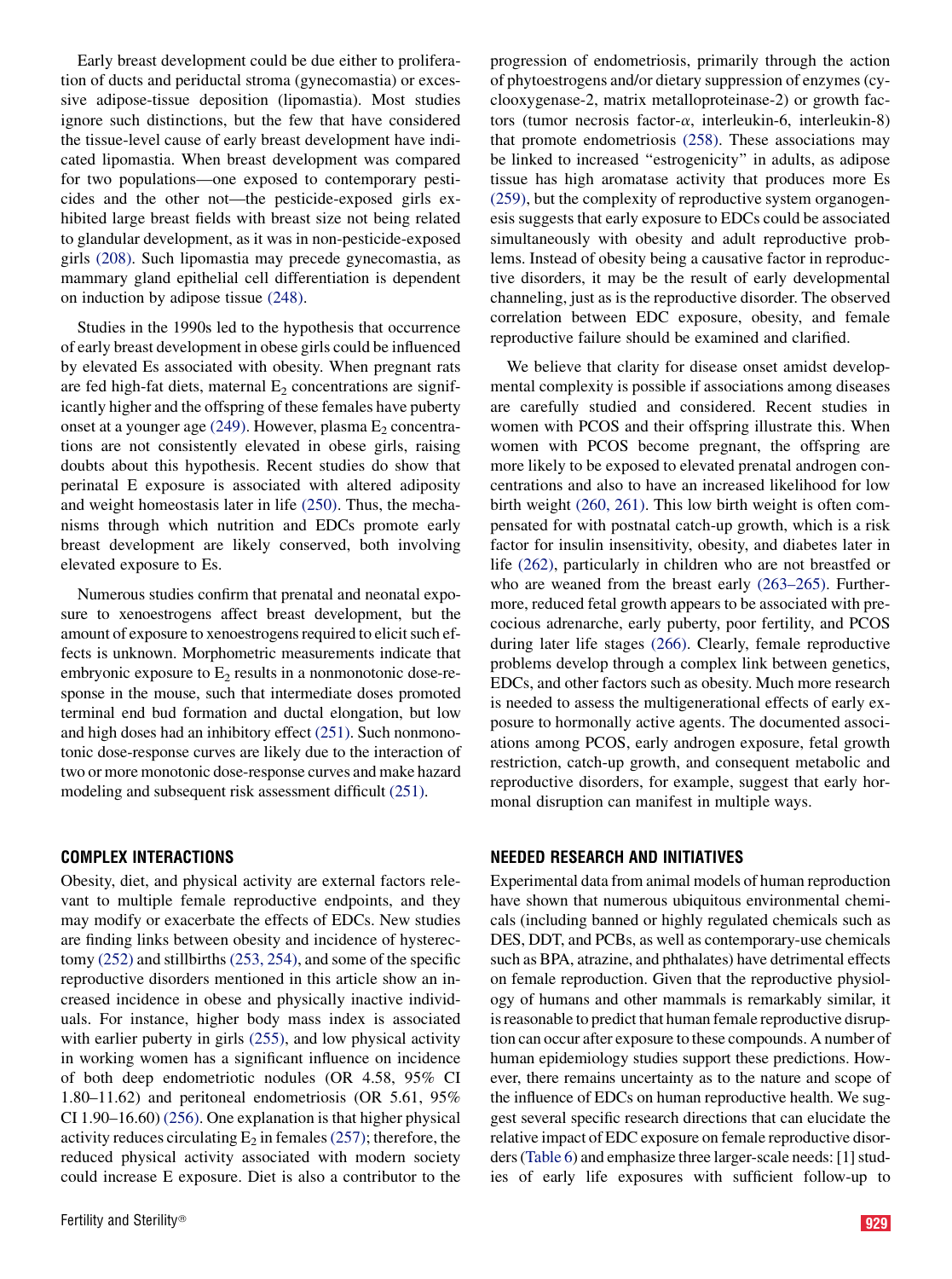# TABLE 6

Specific research needs that will help clarify the contribution of EDCs to female reproductive disruptions. These needs are divided into the categories of biomarker development, epidemiology studies, and experimental studies.

|                   | Ovary                                                                                                                                                                                                    | <b>Uterus</b>                                                                                                                             | <b>Breast</b>                                                                                                                                                                                                          | <b>Puberty</b>                                                                                                                                                                                                 | <b>Combined</b>                                                                                                                  |
|-------------------|----------------------------------------------------------------------------------------------------------------------------------------------------------------------------------------------------------|-------------------------------------------------------------------------------------------------------------------------------------------|------------------------------------------------------------------------------------------------------------------------------------------------------------------------------------------------------------------------|----------------------------------------------------------------------------------------------------------------------------------------------------------------------------------------------------------------|----------------------------------------------------------------------------------------------------------------------------------|
| <b>Biomarkers</b> | Develop<br>biomarkers<br>for detection<br>of aneuploidy<br>in humans.                                                                                                                                    | <b>Develop DNA</b><br>microarrays to<br>detect individuals<br>that are genetically<br>susceptible to<br>uterine EDC-induced<br>disorders. | <b>Build on existing</b><br>screening processes<br>to enable the<br>proactive<br>identification of<br>compounds<br>warranting further<br>investigation.                                                                | <b>Collect biomarkers</b><br>of prenatal exposure<br>and link to markers<br>of onset and<br>progression of<br>puberty (e.g., B2,<br>hormonal markers,<br>menarche).                                            | Clarify how nonhuman<br>animal endpoints<br>extrapolate to human<br>endpoints.                                                   |
|                   |                                                                                                                                                                                                          | Clarify morphologic<br>predictors of<br>adult-disease<br>states such as<br>adenosis.                                                      |                                                                                                                                                                                                                        | Determine how<br>nonhuman animal<br>endpoints mimic or<br>extrapolate to human<br>endpoints. Need<br>new or different<br>endpoints.                                                                            | Assess new and existing<br>screening assays to<br>identify early markers<br>of future downstream<br>events.                      |
| studies           | Epidemiology Perform cohort<br>comparisons of<br>populations with<br>different EDC<br>exposures,<br>particularly<br>emphasizing<br><b>ART-based fertility</b><br>success and<br>aneuploidy<br>incidence. | Continue focus<br>on DES-daughter<br>and -granddaughter<br>cohorts to elucidate<br>epigenetic<br>imprinting<br>of uterine tissues.        | Evaluate existing<br>cohorts to assess<br>whether PCOS and<br>breast disease are<br>related, and examine<br>the relationship<br>between in utero<br>exposures and<br>subsequent breast<br>disease in these<br>cohorts. | Include precise<br>measures of pubertal<br>timing in offspring of<br>women in national<br>pregnancy cohort<br>studies (including<br>Tanner stage B2,<br>pubarche, menarche,<br>and age of regular<br>cycling). | Evaluate whether<br>currently available<br>data are sufficient to<br>assess trends in<br>female reproductive<br>health outcomes. |
|                   | Monitor panels of<br>endocrine disruptors in<br>ovarian follicular fluid<br>of women with PCOS<br>compared with<br>age-matched egg<br>donors.                                                            | Establish new<br>cohort study<br>groups (e.g.,<br>exposure groups<br>based on targeted<br>EDCs).                                          | Continue focus on<br>DES-daughter<br>and -granddaughter<br>cohorts to elucidate<br>epigenetic<br>influences on breast<br>cancer.                                                                                       | Examine pregnancy<br>cohorts (e.g., exposed<br>cohorts such as<br>Seveso, Italy; adoptees;<br>populations exposed to<br>soy-based formula) for<br>pubertal disruptions.                                        | Assess existing cohorts<br>and national databases<br>to evaluate associated<br>patterns among<br>reproductive disorders.         |

<span id="page-19-0"></span>Crain. Endocrine-disrupting compounds and female reproduction. Fertil Steril 2008.

930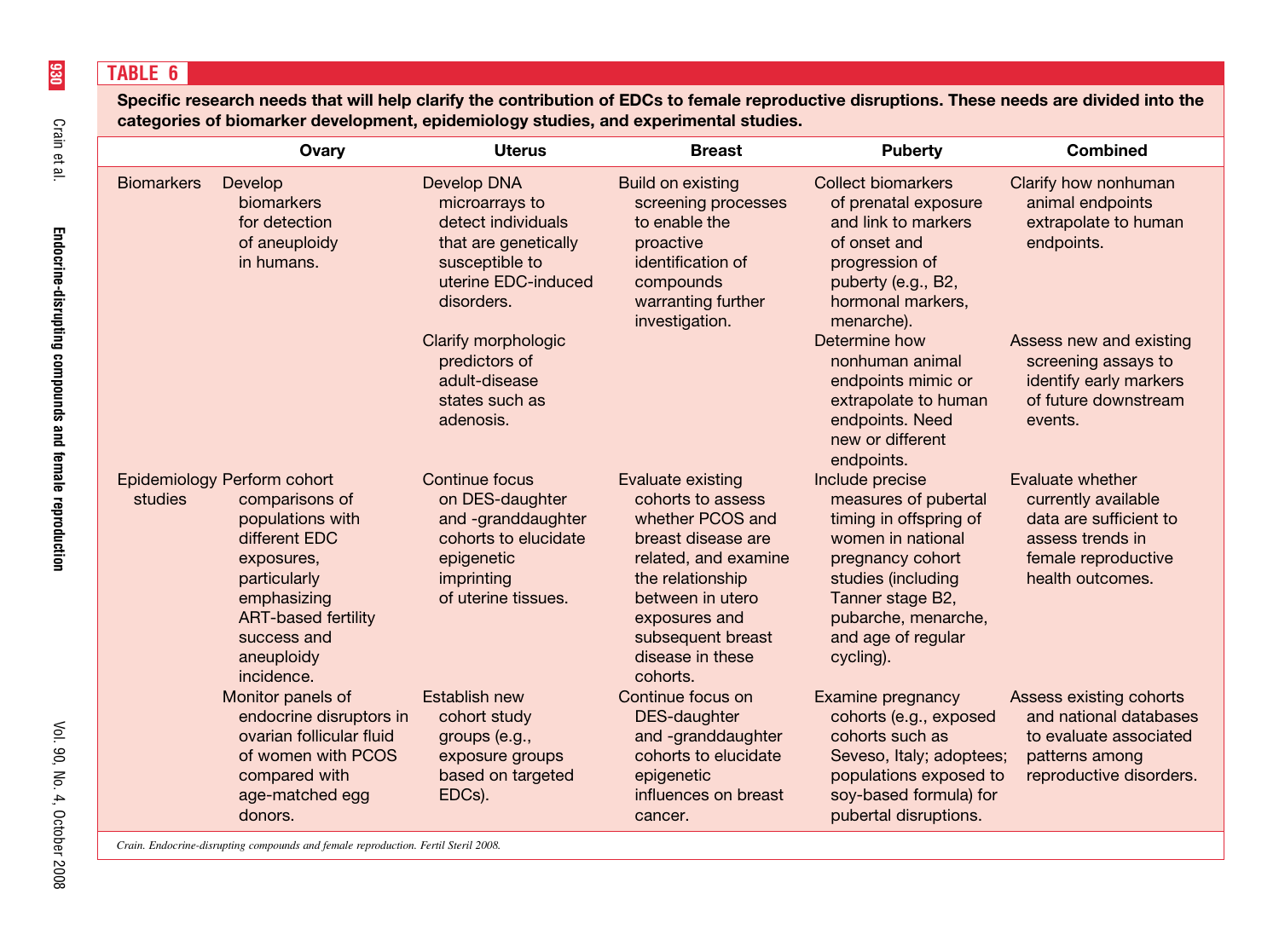# TABLE 6

# Continued.

|         | Ovary                                                                                                                                                                                        | <b>Uterus</b>                                                                                                                                                                                                 | <b>Breast</b>                                                                                                                                       | <b>Puberty</b>                                                                                                                                                                                                             | <b>Combined</b>                                                                                                                                  |
|---------|----------------------------------------------------------------------------------------------------------------------------------------------------------------------------------------------|---------------------------------------------------------------------------------------------------------------------------------------------------------------------------------------------------------------|-----------------------------------------------------------------------------------------------------------------------------------------------------|----------------------------------------------------------------------------------------------------------------------------------------------------------------------------------------------------------------------------|--------------------------------------------------------------------------------------------------------------------------------------------------|
|         | Perform population-<br>based studies of<br>time to pregnancy<br>to identify true<br>changes in<br>reproductive<br>health over time.                                                          | <b>Assess relationships</b><br>between environmental<br>exposures and<br>pregnancy loss,<br>fertilization, and<br>implantation failure,<br>preeclampsia, fetal<br>growth restriction, and<br>premature birth. | Assess trends in<br>prevalence and<br>incidence of benign<br>breast diseases and<br>relationship to<br>exposures.                                   | Conduct further study of<br>identified high-risk<br>populations (e.g.,<br>immigrants to<br>developed nations) to<br>help identify etiologic<br>factors.                                                                    |                                                                                                                                                  |
|         | Further examine<br>the relationship<br>between cycle<br>duration and<br>exposure to<br>hormonally<br>active<br>pesticides.<br><b>Examine the</b><br>influence of<br>EDCs on<br>inducing POF. |                                                                                                                                                                                                               |                                                                                                                                                     |                                                                                                                                                                                                                            |                                                                                                                                                  |
| studies | Experimental In mice and other<br>appropriate<br>model animals,<br>experimentally<br>determine which<br>EDCs (in addition<br>to BPA) increase<br>aneuploidy<br>incidence<br>and how.         | Clarify the relationship<br>between EDC disruption<br>and immune function in<br>uterine diseases.                                                                                                             | Conduct animal studies<br>that look at both<br>exposure to multiple<br>xenoestrogens and<br>multiple developmental<br>windows of<br>susceptibility. | Follow patterns of<br>hormones in neonates<br>and peripubertal<br>individuals (nonhuman<br>animals and humans) to<br>characterize normal<br>patterns. Only then can<br><b>EDC-disruption patterns</b><br>be characterized. | Examine developmental<br>exposures to EDCs in<br>nonhuman animals and<br>subsequent onset of<br>early and late female<br>reproductive disorders. |

Crain. Endocrine-disrupting compounds and female reproduction. Fertil Steril 2008.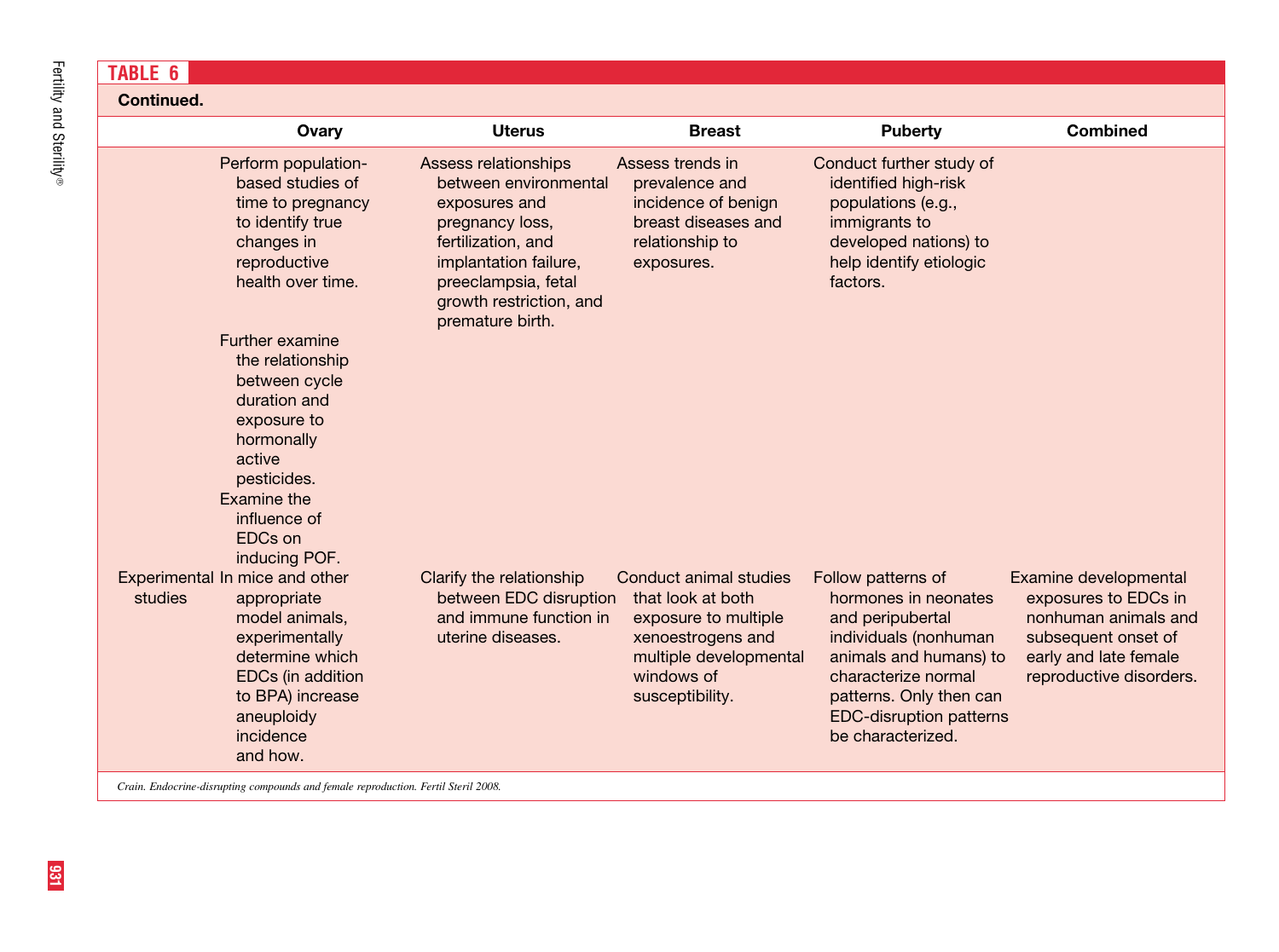| Ovary | <b>Uterus</b>                                                                                                                                                | <b>Breast</b>                                                                                                          | <b>Puberty</b>                                                                 | <b>Combined</b>                                                                                                                  |
|-------|--------------------------------------------------------------------------------------------------------------------------------------------------------------|------------------------------------------------------------------------------------------------------------------------|--------------------------------------------------------------------------------|----------------------------------------------------------------------------------------------------------------------------------|
|       | Elucidate epigenetic<br>mechanisms of<br>disruption and<br>multigenerational<br>effects of early<br>exposure to EDCs.                                        | Examine impacts of<br>EDCs on other breast<br>diseases including<br>fibrocystic breast<br>disease and<br>fibroadenoma. | Characterize the primary<br>signal(s) triggering onset<br>of puberty.          | Study simultaneous<br>exposure to multiple<br>EDCs and subsequent<br>adult reproductive<br>diseases in model<br>nonhuman animal. |
|       | Study effects of EDCs<br>on first-trimester<br>placentation, with<br>particular emphasis<br>on trophoblast<br>proliferation and spiral<br>artery remodeling. | Clarify the mechanisms<br>of action of atrazine,<br>dioxin, BPA, and DES<br>in leading to breast<br>cancer.            | Better understand the<br>timing between Tanner<br>B <sub>2</sub> and menarche. |                                                                                                                                  |
|       | Study effects of EDCs<br>on fetal growth,<br>timing of birth, and<br>postnatal growth<br>patterns.                                                           | Examine the influence of<br>EDC <sub>s</sub> on breast<br>density (and stromal<br>and epithelial<br>changes).          |                                                                                |                                                                                                                                  |
|       | <i>Note:</i> $ART =$ assisted reproductive technologies.                                                                                                     |                                                                                                                        |                                                                                |                                                                                                                                  |
|       | Crain. Endocrine-disrupting compounds and female reproduction. Fertil Steril 2008.                                                                           |                                                                                                                        |                                                                                |                                                                                                                                  |

932

Crain et al.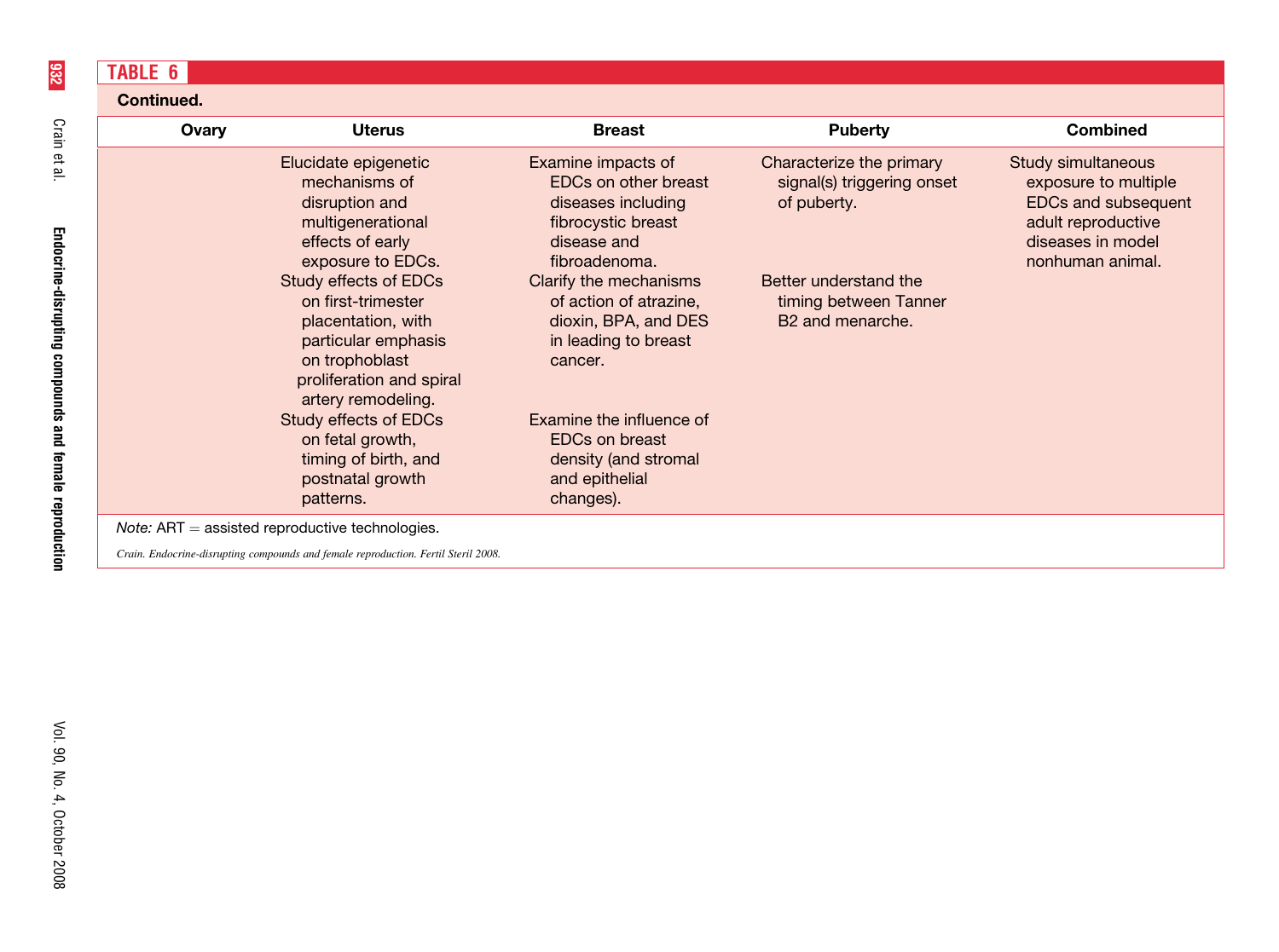## FIGURE 3

Well-defined developmental periods of sensitivity when EDC exposure greatly increases the risk for reproductive disorders.



understand links to adult onset of disease, [2] national and international coordination of samples and data, and [3] establishment of an interdisciplinary consortium to improve research, policies, and education.

First, the major factor limiting the certainty of EDC disruption on human female reproduction is the paucity of data linking human fetal exposures to adult-onset reproductive disorders, and this should be a focus of future studies. The data from DES exposure are compelling; however, EDCs in lower concentrations than DES exposure or with comparably lower, similar, or higher affinity for ER- $\alpha$  and ER- $\beta$  should be investigated. Human exposure data concerning the reproductive system are essential for risk assessment, and although serum and follicular fluid have been analyzed for many environmental contaminants, few studies have examined associations between measured physiologic EDC concentrations or history of environmental exposure and particular reproductive disorders. Studies of cohorts with strong exposure assessment data during prenatal, neonatal, and pubertal development are needed. However, these types of epidemiologic studies take much time and resources, and we need also to pursue both model animal studies and development of new techniques to clarify the links between early perturbations and future female reproductive disorders.

<span id="page-22-0"></span>Second, although we are certain that fetal and neonatal exposures to particular EDCs contribute to specific reproduc-

tive disorders in adults, the links among the various female reproductive disruptions are less clear. If, as we hypothesize, adult female reproductive disruptions result from similar windows of exposure for EDCs (see [Fig. 3](#page-22-0)), then multiple outcomes and endpoints could share etiologies (although time of onset likely will differ for different disorders). This would be analogous to the role of EDCs during embryogenesis in males, which is hypothesized to result in a number of different adverse outcomes (hypospadias, cryptorchidism, reduced spermatogenesis, and testicular cancer) collectively re-ferred to as the "testicular dysgenesis syndrome" [\(267\).](#page-29-1) This hypothesis can be tested most effectively through national and international coordination of research laboratories that can share samples through a tissue bank repository and share results through centralization of a database. Currently, most studies (and research laboratories) focus on a single disorder (e.g., endometriosis) as an endpoint of interest and a single biomarker for disorder detection. Although this focus improves diagnosis and understanding of a particular disorder, it fails to address the larger issue of total female reproductive system disruption. Establishment of a ''laboratory without walls'' would maximize knowledge gained about EDC-associated reproductive disorders by increasing the efficiency of both time and money used in such studies.

Third, a multidisciplinary, coordinated approach is needed to reduce the detrimental impact of EDCs on reproductive health. Numerous private, governmental, and academic organizations currently work to clarify and reduce the detrimental effects of EDCs, but no coordinated consortium exists to organize and focus such efforts. We suggest the establishment of an interdisciplinary consortium that can coordinate research, policy, and education pertaining to the role of EDCs on reproductive health.

Collectively, the data reviewed in this article illustrate the role of EDCs in numerous human female reproductive disorders and emphasize just how sensitive the embryo, fetus, neonate, and adolescent are to EDCs. To reduce the risk of reproductive disorders in the next generation of women, we as a society must commit to reducing EDC contamination of air, water, and land by the products we use. We also must focus on collaborative research and solution-based efforts as we have described and provide easily accessible information about EDCs to the public. It is of concern that the endocrine-disrupting potential of the majority of chemicals in production, including those that are found in common consumer products, has not been assessed systematically for their effects on reproduction. Although there is much information on EDCs available from the US Food and Drug Administration ([http://edkb.fda.gov\)](http://edkb.fda.gov), US Environmental Protection Agency [\(http://www.epa.gov/endo](http://www.epa.gov/endo)), and private organizations (e.g., [http://www.ourstolenfuture.org,](http://www.ourstolenfuture.org) [http://](http://www.silentspring.org) [www.silentspring.org,](http://www.silentspring.org) <http://www.nrdc.org>, [http://](http://www.healthandenvironment.org) [www.healthandenvironment.org](http://www.healthandenvironment.org)), there is not yet an easily accessible format for centralized public information about how to reduce EDC exposure, why it is important, and when it is most critical. The combination of regulatory efforts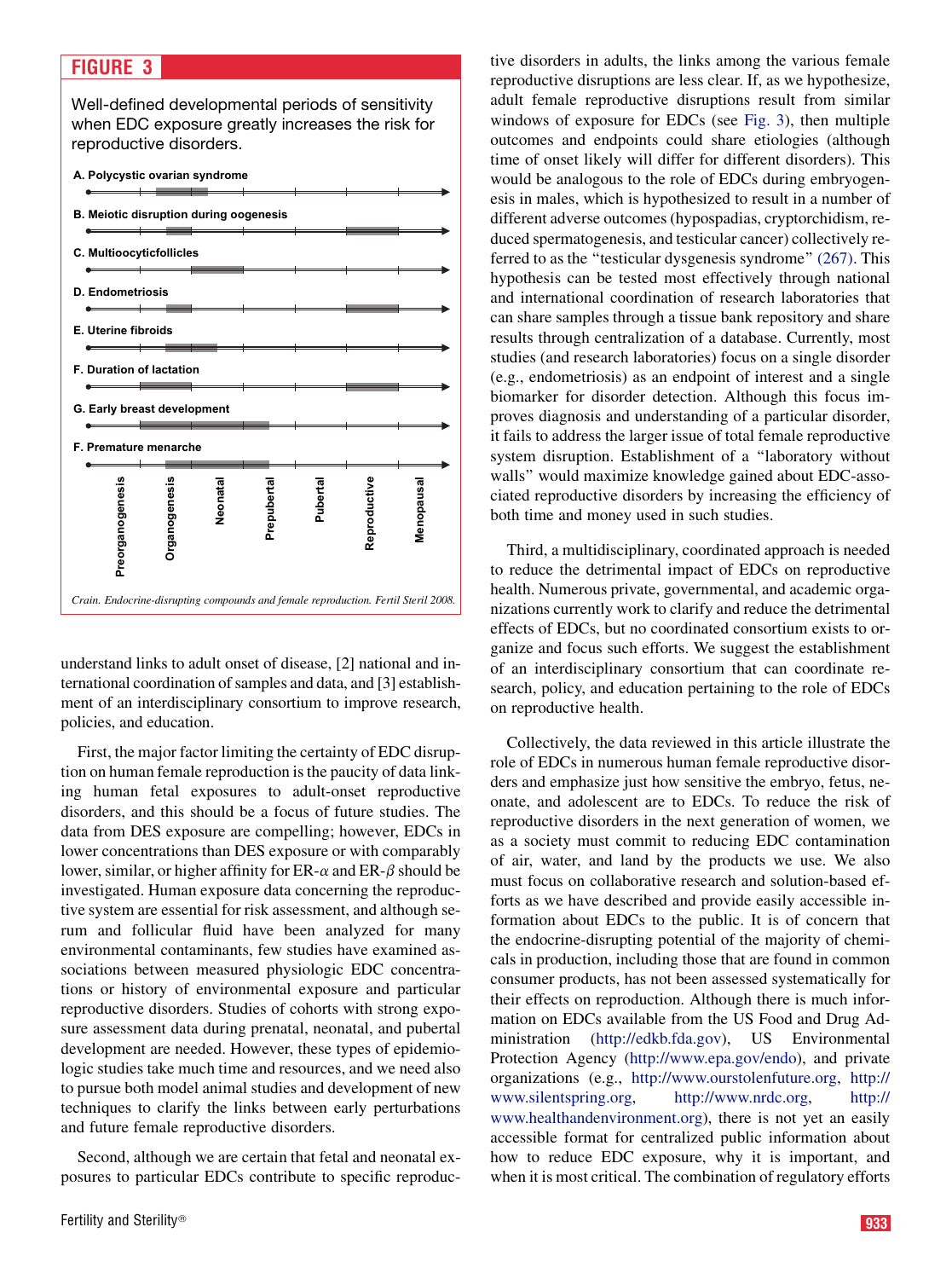to reduce exposures to EDCs and increased public education about EDCs is likely to improve the reproductive health of women and future generations.

Acknowledgments: This article is the result of the Women's Reproductive Health and the Environment Workshop held at Commonweal in Bolinas, California, January 6–9, 2008, and cosponsored by the Collaborative on Health and the Environment (CHE), the University of Florida (UF), and the University of California, San Francisco's Program on Reproductive Health and the Environment (PRHE). This event was co-chaired by Prof. Louis Guillette (UF) and Prof. Linda Giudice at PRHE ([www.prhe.ucsf.edu](http://www.prhe.ucsf.edu)).

#### **REFERENCES**

- 1. Foster WG, Neal MS, Han MS, Dominguez MM. Environmental contaminants and human infertility: hypothesis or cause for concern? J Toxicol Environ Health B Crit Rev 2008;11:162–76.
- 2. Toppari J, Larsen JC, Christiansen P, Giwercman A, Grandjean P, Guillette LJ Jr, et al. Male reproductive health and environmental xenoestrogens. Environ Health Perspect 1996;104(Suppl 4):741–803.
- 3. Caserta D, Maranghi L, Mantovani A, Marci R, Maranghi F, Moscarini M. Impact of endocrine disruptor chemicals in gynaecology. Hum Reprod Update 2008;14:59–72.
- 4. Genuis SJ. Health issues and the environment–an emerging paradigm for providers of obstetrical and gynaecological health care. Hum Reprod 2006;21:2201–8.
- 5. Giudice LC. Infertility and the environment: the medical context. Semin Reprod Med 2006;24:129–33.
- 6. Jensen TK, Sobotka T, Hansen MA, Pedersen AT, Lutz W, Skakkebaek NE. Declining trends in conception rates in recent birth cohorts of native Danish women: a possible role of deteriorating male reproductive health. Int J Androl 2007;30:1–9.
- 7. Hamilton BE, Ventura SJ. Fertility and abortion rates in the United States, 1960–2002. Int J Androl 2006;29:34–45.
- 8. Herbst AL, Ulfelder H, Poskanzer DC. Adenocarcinoma of the vagina. Association of maternal stilbestrol therapy with tumor appearance in young women. N Engl J Med 1971;284:878–81.
- 9. Barclay DL. Congenital diethylstilbestrol-associated vaginal/cervical adenosis (DES babies). J Ark Med Soc 1979;75:451–2.
- 10. Goldberg JM, Falcone T. Effect of diethylstilbestrol on reproductive function. Fertil Steril 1999;72:1–7.
- 11. Lagiou P. Intrauterine exposures, pregnancy estrogens and breast cancer risk: where do we currently stand? Breast Cancer Res 2006;8:112.
- 12. Hatch EE, Troisi R, Wise LA, Hyer M, Palmer JR, Titus-Ernstoff L, et al. Age at natural menopause in women exposed to diethylstilbestrol in utero. Am J Epidemiol 2006;164:682–8.
- 13. Bern H. The fragile fetus. In: Colborn T, Clemet C, eds. Chemically-induced alterations in sexual and functional development: the wildlife/human connection. Princeton (NJ): Princeton Scientific Publishing Company, 1992:9–15.
- 14. Colborn T, vom Saal FS, Soto AM. Developmental effects of endocrinedisrupting chemicals in wildlife and humans. Environ Health Perspect 1993;101:378–84.
- 15. McLachlan JA. Environmental signaling: what embryos and evolution teach us about endocrine disrupting chemicals. Endocr Rev 2001;22: 319–41.
- 16. Guillette LJ Jr, Crain DA. Endocrine disrupting contaminants: an evolutionary perspective. Philadelphia: Taylor and Francis, 2000.
- 17. Crain DA, Rooney AA, Orlando E, Guillette LJ Jr. Endocrine disrupting contaminants and hormone dynamics: lessons from wildlife. In: Guillette Jr LJ, Crain DA, eds. Environmental endocrine disrupters: an evolutionary perspective. New York: Taylor and Francis, 2000:355.
- 18. Crews D, McLachlan JA. Epigenetics, evolution, endocrine disruption, health, and disease. Endocrinology 2006;147:S4–10.
- <span id="page-23-0"></span>19. Gilbert SF. Mechanisms for the environmental regulation of gene expression: ecological aspects of animal development. J Biosci 2005;30:65–74.
- 20. Jirtle RL, Skinner MK. Environmental epigenomics and disease susceptibility. Nat Rev Genet 2007;8:253–62.
- 21. Edwards TM, Myers JP. Environmental exposures and gene regulation in disease etiology. Environ Health Perspect 2007;115:1264–70.
- 22. Anway MD, Skinner MK. Epigenetic transgenerational actions of endocrine disruptors. Endocrinology 2006;147:S43–9.
- 23. Couzin J. Quirks of fetal environment felt decades later. Science 2002;296:2167–9.
- 24. Barker DJ. Fetal programming of coronary heart disease. Trends Endocrinol Metab 2002;13:364–8.
- 25. Frankel S, Elwood P, Sweetnam P, Yarnell J, Smith GD. Birthweight, body-mass index in middle age, and incident coronary heart disease. Lancet 1996;348:1478–80.
- 26. Hattersley AT, Tooke JE. The fetal insulin hypothesis: an alternative explanation of the association of low birthweight with diabetes and vascular disease. Lancet 1999;353:1789–92.
- 27. Tang WY, Ho SM. Epigenetic reprogramming and imprinting in origins of disease. Rev Endocr Metab Disord 2007;8:173–82.
- 28. Bateson P. Developmental plasticity and evolutionary biology. J Nutr 2007;137:1060–2.
- 29. Bowers JL, Tyulmenkov VV, Jernigan SC, Klinge CM. Resveratrol acts as a mixed agonist/antagonist for estrogen receptors alpha and beta. Endocrinology 2000;141:3657–67.
- 30. Henry LA, Witt DM. Resveratrol: phytoestrogen effects on reproductive physiology and behavior in female rats. Horm Behav 2002;41:220–8.
- 31. Henry LA, Witt DM. Effects of neonatal resveratrol exposure on adult male and female reproductive physiology and behavior. Dev Neurosci 2006;28:186–95.
- 32. Andersson AM, Jorgensen N, Main KM, Toppari J, Rajpert-De Meyts E, Leffers H, et al. Adverse trends in male reproductive health: we may have reached a crucial 'tipping point'. Int J Androl 2008;31:74–80.
- 33. Skakkebaek NE, Rajpert-De Meyts E, Jorgensen N, Main KM, Leffers H, Andersson AM, et al. Testicular cancer trends as 'whistle blowers' of testicular developmental problems in populations. Int J Androl 2007;30:198–204; discussion 204–5.
- 34. Lerch TF, Xu M, Jardetzky TS, Mayo KE, Radhakrishnan I, Kazer R, et al. The structures that underlie normal reproductive function. Mol Cell Endocrinol 2007;267:1–5.
- 35. Pepe GJ, Billiar RB, Albrecht ED. Regulation of baboon fetal ovarian folliculogenesis by estrogen. Mol Cell Endocrinol 2006;247:41–6.
- 36. Kipp JL, Kilen SM, Bristol-Gould S, Woodruff TK, Mayo KE. Neonatal exposure to estrogens suppresses activin expression and signaling in the mouse ovary. Endocrinology 2007;148:1968–76.
- 37. Hassold T, Hunt P. To err (meiotically) is human: the genesis of human aneuploidy. Nat Rev Genet 2001;2:280–91.
- 38. Hunt PA. Meiosis in mammals: recombination, non-disjunction and the environment. Biochem Soc Trans 2006;34:574–7.
- 39. Hunt PA, Koehler KE, Susiarjo M, Hodges CA, Ilagan A, Voigt RC, et al. Bisphenol a exposure causes meiotic aneuploidy in the female mouse. Curr Biol 2003;13:546–53.
- 40. Can A, Semiz O, Cinar O. Bisphenol-A induces cell cycle delay and alters centrosome and spindle microtubular organization in oocytes during meiosis. Mol Hum Reprod 2005;11:389–96.
- 41. Eichenlaub-Ritter U, Vogt E, Cukurcam S, Sun F, Pacchierotti F, Parry J. Exposure of mouse oocytes to bisphenol A causes meiotic arrest but not aneuploidy. Mutat Res 2008;12(651):82–92.
- 42. Can A, Semiz O. Diethylstilbestrol (DES)-induced cell cycle delay and meiotic spindle disruption in mouse oocytes during in-vitro maturation. Mol Hum Reprod 2000;6:154–62.
- 43. Susiarjo M, Hassold TJ, Freeman E, Hunt PA. Bisphenol A exposure in utero disrupts early oogenesis in the mouse. PLoS Genet 2007;3:e5.
- 44. Azziz R, Woods KS, Reyna R, Key TJ, Knochenhauer ES, Yildiz BO. The prevalence and features of the polycystic ovary syndrome in an unselected population. J Clin Endocrinol Metab 2004;89:2745–9.
- 45. Knochenhauer ES, Key TJ, Kahsar-Miller M, Waggoner W, Boots LR, Azziz R. Prevalence of the polycystic ovary syndrome in unselected black and white women of the southeastern United States: a prospective study. J Clin Endocrinol Metab 1998;83:3078–82.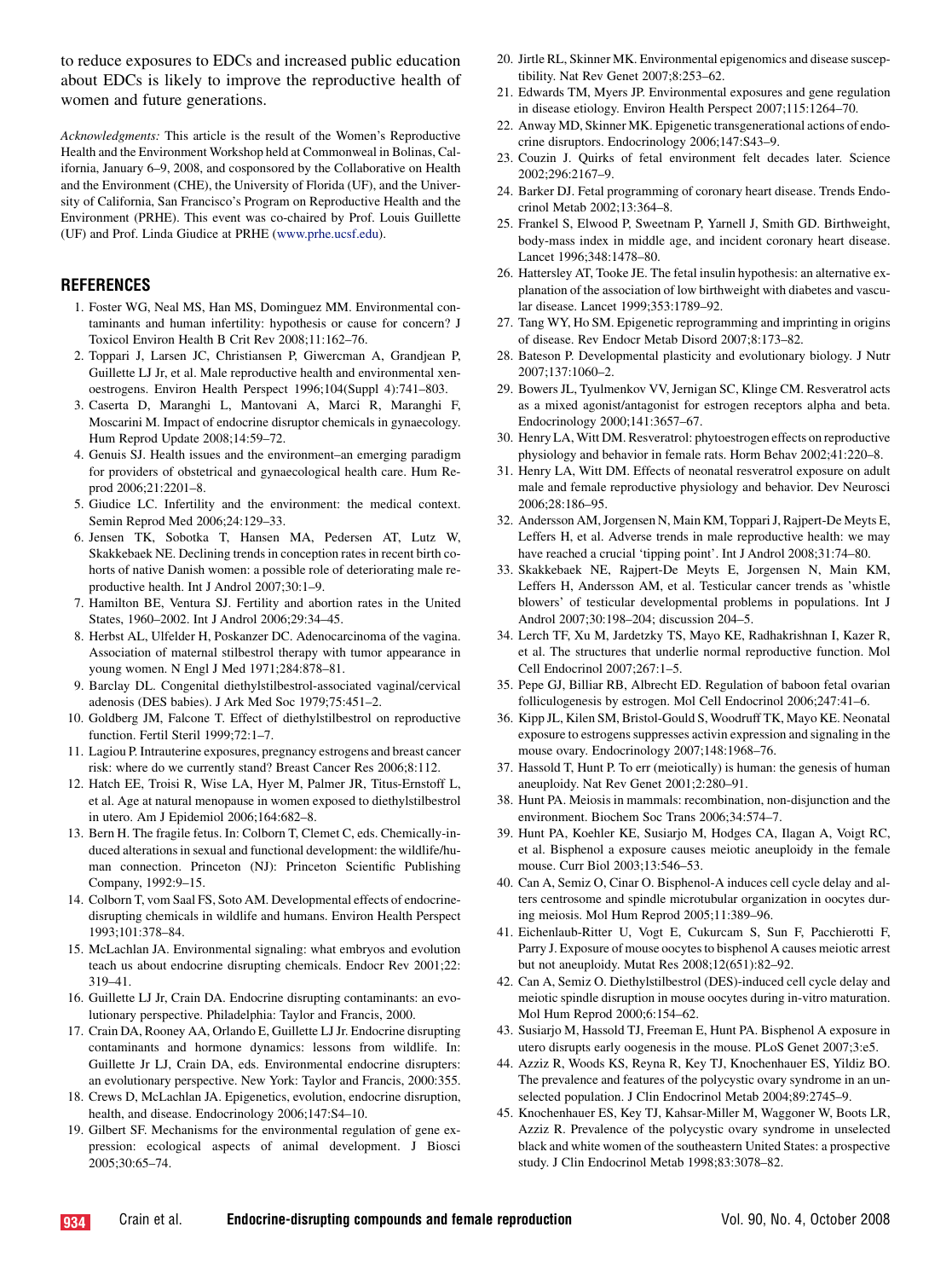- 46. Yildiz BO, Knochenhauer ES, Azziz R. Impact of obesity on the risk for polycystic ovary syndrome. J Clin Endocrinol Metab 2008;93:162–8.
- 47. Sinha P, Kuruba N. Premature ovarian failure. J Obstet Gynaecol 2007;27:16–9.
- 48. Stubbs SA, Stark J, Dilworth SM, Franks S, Hardy K. Abnormal preantral folliculogenesis in polycystic ovaries is associated with increased granulosa cell division. J Clin Endocrinol Metab 2007;92:4418–26.
- 49. McGee EA, Hsueh AJ. Initial and cyclic recruitment of ovarian follicles. Endocr Rev 2000;21:200–14.
- 50. Dumesic DA, Abbott DH, Padmanabhan V. Polycystic ovary syndrome and its developmental origins. Rev Endocr Metab Disord 2007;8:127–41.
- 51. Franks S, McCarthy MI, Hardy K. Development of polycystic ovary syndrome: involvement of genetic and environmental factors. Int J Androl 2006;29:278–85; discussion 86–90.
- 52. Urbanek M. The genetics of the polycystic ovary syndrome. Nat Clin Pract Endocrinol Metab 2007;3:103–11.
- 53. Xita N, Tsatsoulis A. Review: fetal programming of polycystic ovary syndrome by androgen excess: evidence from experimental, clinical, and genetic association studies. J Clin Endocrinol Metab 2006;91: 1660–6.
- 54. Petry CJ, Ong KK, Michelmore KF, Artigas S, Wingate DL, Balen AH, et al. Association of aromatase (CYP 19) gene variation with features of hyperandrogenism in two populations of young women. Hum Reprod 2005;20:1837–43.
- 55. Xita N, Tsatsoulis A, Chatzikyriakidou A, Georgiou I. Association of the (TAAAA)n repeat polymorphism in the sex hormone–binding globulin (SHBG) gene with polycystic ovary syndrome and relation to SHBG serum levels. J Clin Endocrinol Metab 2003;88:5976–80.
- 56. Abbott DH, Barnett DK, Bruns CM, Dumesic DA. Androgen excess fetal programming of female reproduction: a developmental aetiology for polycystic ovary syndrome? Hum Reprod Update 2005;11:357–74.
- 57. West C, Foster DL, Evans NP, Robinson J, Padmanabhan V. Intra-follicular activin availability is altered in prenatally-androgenized lambs. Mol Cell Endocrinol 2001;185:51–9.
- 58. Forsdike RA, Hardy K, Bull L, Stark J, Webber LJ, Stubbs S, et al. Disordered follicle development in ovaries of prenatally androgenized ewes. J Endocrinol 2007;192:421–8.
- 59. Ikezuki Y, Tsutsumi O, Takai Y, Kamei Y, Taketani Y. Determination of bisphenol A concentrations in human biological fluids reveals significant early prenatal exposure. Hum Reprod 2002;17:2839–41.
- 60. Takeuchi T, Tsutsumi O, Ikezuki Y, Takai Y, Taketani Y. Positive relationship between androgen and the endocrine disruptor, bisphenol A, in normal women and women with ovarian dysfunction. Endocr J 2004;51:165–9.
- 61. Takeuchi T, Tsutsumi O, Ikezuki Y, Kamei Y, Osuga Y, Fujiwara T, et al. Elevated serum bisphenol A levels under hyperandrogenic conditions may be caused by decreased UDP-glucuronosyltransferase activity. Endocr J 2006;53:485–91.
- 62. Rao L, Babu A, Padmalatha V, Kanakavalli M, Deenadayal M, Singh L. Novel X-chromosomal defect associated with abnormal ovarian function. J Obstet Gynaecol Res 2005;31:12–5.
- 63. Allen EG, Sullivan AK, Marcus M, Small C, Dominguez C, Epstein MP, et al. Examination of reproductive aging milestones among women who carry the FMR1 premutation. Hum Reprod 2007;22: 2142–52.
- 64. Reddy P, Liu L, Adhikari D, Jagarlamudi K, Rajareddy S, Shen Y, et al. Oocyte-specific deletion of Pten causes premature activation of the primordial follicle pool. Science 2008;319:611–3.
- 65. Jensen TK, Scheike T, Keiding N, Schaumburg I, Grandjean P. Fecundability in relation to body mass and menstrual cycle patterns. Epidemiology 1999;10:422–8.
- 66. Chao HR, Wang SL, Lin LY, Lee WJ, Papke O. Placental transfer of polychlorinated dibenzo-p-dioxins, dibenzofurans, and biphenyls in Taiwanese mothers in relation to menstrual cycle characteristics. Food Chem Toxicol 2007;45:259–65.
- <span id="page-24-0"></span>67. Yang CY, Yu ML, Guo HR, Lai TJ, Hsu CC, Lambert G, et al. The endocrine and reproductive function of the female Yucheng adolescents prenatally exposed to PCBs/PCDFs. Chemosphere 2005;61:355–60.
- 68. Nikaido Y, Yoshizawa K, Danbara N, Tsujita-Kyutoku M, Yuri T, Uehara N, et al. Effects of maternal xenoestrogen exposure on development of the reproductive tract and mammary gland in female CD-1 mouse offspring. Reprod Toxicol 2004;18:803–11.
- 69. Jefferson WN, Padilla-Banks E, Newbold RR. Adverse effects on female development and reproduction in CD-1 mice following neonatal exposure to the phytoestrogen genistein at environmentally relevant doses. Biol Reprod 2005;73:798–806.
- 70. Markey CM, Coombs MA, Sonnenschein C, Soto AM. Mammalian development in a changing environment: exposure to endocrine disruptors reveals the developmental plasticity of steroid-hormone target organs. Evol Dev 2003;5:67–75.
- 71. Rubin BS, Murray MK, Damassa DA, King JC, Soto AM. Perinatal exposure to low doses of bisphenol A affects body weight, patterns of estrous cyclicity, and plasma LH levels. Environ Health Perspect 2001;109:675–80.
- 72. Rubin BS, Lenkowski JR, Schaeberle CM, Vandenberg LN, Ronsheim PM, Soto AM. Evidence of altered brain sexual differentiation in mice exposed perinatally to low, environmentally relevant levels of bisphenol A. Endocrinology 2006;147:3681–91.
- 73. Axmon A, Rylander L, Stromberg U, Hagmar L. Altered menstrual cycles in women with a high dietary intake of persistent organochlorine compounds. Chemosphere 2004;56:813–9.
- 74. Ouyang F, Perry MJ, Venners SA, Chen C, Wang B, Yang F, et al. Serum DDT, age at menarche, and abnormal menstrual cycle length. Occup Environ Med 2005;62:878–84.
- 75. Farr SL, Cooper GS, Cai J, Savitz DA, Sandler DP. Pesticide use and menstrual cycle characteristics among premenopausal women in the Agricultural Health Study. Am J Epidemiol 2004;160:1194–204.
- 76. Bretveld RW, Thomas CM, Scheepers PT, Zielhuis GA, Roeleveld N. Pesticide exposure: the hormonal function of the female reproductive system disrupted? Reprod Biol Endocrinol 2006;4:30.
- 77. Titus-Ernstoff L, Troisi R, Hatch EE, Wise LA, Palmer J, Hyer M, et al. Menstrual and reproductive characteristics of women whose mothers were exposed in utero to diethylstilbestrol (DES). Int J Epidemiol 2006;35:862–8.
- 78. Yin Y, Ma L. Development of the mammalian female reproductive tract. J Biochem (Tokyo) 2005;137:677–83.
- 79. Gray CA, Bartol FF, Tarleton BJ, Wiley AA, Johnson GA, Bazer FW, et al. Developmental biology of uterine glands. Biol Reprod 2001;65: 1311–23.
- 80. Brody JR, Cunha GR. Histologic, morphometric, and immunocytochemical analysis of myometrial development in rats and mice: II. Effects of DES on development. Am J Anat 1989;186:21–42.
- 81. Najafpour GD, Shan CP. Enzymatic hydrolysis of molasses. Bioresour Technol 2003;86:91–4.
- 82. Branham WS, Sheehan DM. Ovarian and adrenal contributions to postnatal growth and differentiation of the rat uterus. Biol Reprod 1995;53: 863–72.
- 83. Davis BJ, Travlos G, McShane T. Reproductive endocrinology and toxicological pathology over the life span of the female rodent. Toxicol Pathol 2001;29:77–83.
- 84. Ojeda SR, Urbanski HF. Puberty in the rat. In: Knobil E, Neill JD, eds. The physiology of reproduction. Philadelphia: Lippincott Williams & Wilkins, 1994.
- 85. Carpenter KD, Gray CA, Bryan TM, Welsh TH Jr, Spencer TE. Estrogen and antiestrogen effects on neonatal ovine uterine development. Biol Reprod 2003;69:708–17.
- 86. Spencer TE, Gray CA. Sheep uterine gland knockout (UGKO) model. Methods Mol Med 2006;121:85–94.
- 87. Taylor KM, Gray CA, Joyce MM, Stewart MD, Bazer FW, Spencer TE. Neonatal ovine uterine development involves alterations in expression of receptors for estrogen, progesterone, and prolactin. Biol Reprod 2000;63:1192–204.
- 88. Glatstein IZ, Yeh J. Ontogeny of the estrogen receptor in the human fetal uterus. J Clin Endocrinol Metab 1995;80:958–64.
- 89. Bartol FF, Wiley AA, Bagnell CA. Uterine development and endometrial programming. Soc Reprod Fertil Suppl 2006;62:113–30.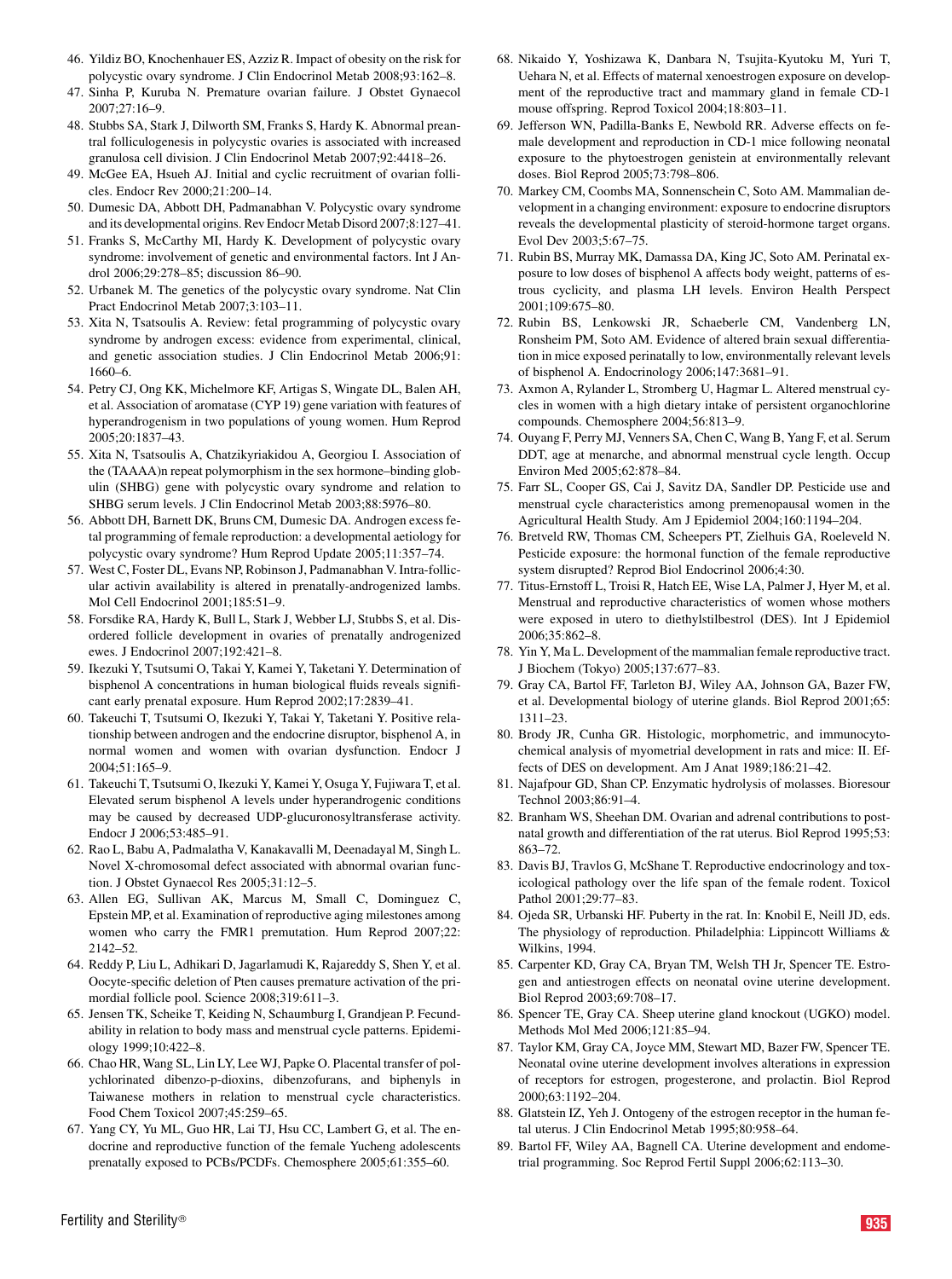- 90. Jefferies JA, Robboy SJ, O'Brien PC, Bergstralh EJ, Labarthe DR, Barnes AB, et al. Structural anomalies of the cervix and vagina in women enrolled in the Diethylstilbestrol Adenosis (DESAD) Project. Am J Obstet Gynecol 1984;148:59–66.
- 91. Johnson LD, Driscoll SG, Hertig AT, Cole PT, Nickerson RJ. Vaginal adenosis in stillborns and neonates exposed to diethylstilbestrol and steroidal estrogens and progestins. Obstet Gynecol 1979;53:671–9.
- 92. Bumey RO, Giudice LC. The pathogenesis of endometriosis. In: Nezhat's operative gynecologic lapraroscopy and hysteroscopy. 3<sup>rd</sup> Ed. New York: Cambridge University Press, 2008:251–7.
- 93. Hompes PG, Mijatovic V. Endometriosis: the way forward. Gynecol Endocrinol 2007;23:5–12.
- 94. Leibson CL, Good AE, Hass SL, Ransom J, Yawn BP, O'Fallon WM, et al. Incidence and characterization of diagnosed endometriosis in a geographically defined population. Fertil Steril 2004;82:314–21.
- 95. Vigano P, Parazzini F, Somigliana E, Vercellini P. Endometriosis: epidemiology and aetiological factors. Best Pract Res Clin Obstet Gynaecol 2004;18:177–200.
- 96. Cramer DW, Missmer SA. The epidemiology of endometriosis. Ann N Y Acad Sci 2002;955:11–22. discussion 34–6, 396–406.
- 97. Simoens S, Hummelshoj L, D'Hooghe T. Endometriosis: cost estimates and methodological perspective. Hum Reprod Update 2007;13: 395–404.
- 98. Sampson JA. Peritoneal endometriosis due to menstrual dissemination of endometrial tissue into the peritoneal cavity. Am J Obstet Gynecol 1927;14:422–69.
- 99. Halme J, Hammond MG, Hulka JF, Raj SG, Talbert LM. Retrograde menstruation in healthy women and in patients with endometriosis. Obstet Gynecol 1984;64:151–4.
- 100. Missmer SA, Hankinson SE, Spiegelman D, Barbieri RL, Michels KB, Hunter DJ. In utero exposures and the incidence of endometriosis. Fertil Steril 2004;82:1501–8.
- 101. Cummings AM, Hedge JM, Birnbaum LS. Effect of prenatal exposure to TCDD on the promotion of endometriotic lesion growth by TCDD in adult female rats and mice. Toxicol Sci 1999;52:45–9.
- 102. Kitawaki J, Kado N, Ishihara H, Koshiba H, Kitaoka Y, Honjo H. Endometriosis: the pathophysiology as an estrogen-dependent disease. J Steroid Biochem Mol Biol 2002;83:149–55.
- 103. Burney RO, Talbi S, Hamilton AE, Vo KC, Nyegaard M, Nezhat CR, et al. Gene expression analysis of endometrium reveals progesterone resistance and candidate susceptibility genes in women with endometriosis. Endocrinology 2007;148:3814–26.
- 104. Dizerega GS, Barber DL, Hodgen GD. Endometriosis: role of ovarian steroids in initiation, maintenance, and suppression. Fertil Steril 1980;33:649–53.
- 105. Yang JZ, Foster WG. Continuous exposure to 2,3,7,8-tetrachlorodibenzo-p-dioxin inhibits the growth of surgically induced endometriosis in the ovariectomized mouse treated with high dose estradiol. Toxicol Ind Health 1997;13:15–25.
- 106. Cummings AM, Metcalf JL, Birnbaum L. Promotion of endometriosis by 2,3,7,8-tetrachlorodibenzo-p-dioxin in rats and mice: time-dose dependence and species comparison. Toxicol Appl Pharmacol 1996;138: 131–9.
- 107. Birnbaum LS, Cummings AM. Dioxins and endometriosis: a plausible hypothesis. Environ Health Perspect 2002;110:15–21.
- 108. Heilier JF, Donnez J, Lison D. Organochlorines and endometriosis: a mini-review. Chemosphere 2008;71:203–10.
- 109. Rier SE, Martin DC, Bowman RE, Dmowski WP, Becker JL. Endometriosis in rhesus monkeys (Macaca mulatta) following chronic exposure to 2,3,7,8-tetrachlorodibenzo-p-dioxin. Fundam Appl Toxicol 1993;21: 433–41.
- 110. Rier SE, Turner WE, Martin DC, Morris R, Lucier GW, Clark GC. Serum levels of TCDD and dioxin-like chemicals in Rhesus monkeys chronically exposed to dioxin: correlation of increased serum PCB levels with endometriosis. Toxicol Sci 2001;59:147–59.
- 111. Guo SW. The link between exposure to dioxin and endometriosis: a critical reappraisal of primate data. Gynecol Obstet Invest 2004;57:157–73.
- 112. Yang JZ, Agarwal SK, Foster WG. Subchronic exposure to 2,3,7,8-tetrachlorodibenzo-p-dioxin modulates the pathophysiology of endometriosis in the cynomolgus monkey. Toxicol Sci 2000;56:374–81.
- 113. Cummings AM, Metcalf JL. Induction of endometriosis in mice: a new model sensitive to estrogen. Reprod Toxicol 1995;9:233–8.
- 114. Myllymaki SA, Haavisto TE, Brokken LJ, Viluksela M, Toppari J, Paranko J. In utero and lactational exposure to TCDD; steroidogenic outcomes differ in male and female rat pups. Toxicol Sci 2005;88: 534–44.
- 115. Pesonen SA, Haavisto TE, Viluksela M, Toppari J, Paranko J. Effects of in utero and lactational exposure to 2,3,7,8-tetrachlorodibenzo-p-dioxin (TCDD) on rat follicular steroidogenesis. Reprod Toxicol 2006;22: 521–8.
- 116. Chaffin CL, Trewin AL, Watanabe G, Taya K, Hutz RJ. Alterations to the pituitary–gonadal axis in the peripubertal female rat exposed in utero and through lactation to 2,3,7,8–tetrachlorodibenzo-p-dioxin. Biol Reprod 1997;56:1498–502.
- 117. Wormke M, Stoner M, Saville B, Safe S. Crosstalk between estrogen receptor alpha and the aryl hydrocarbon receptor in breast cancer cells involves unidirectional activation of proteasomes. FEBS Lett 2000;478: 109–12.
- 118. Nayyar T, Bruner-Tran KL, Piestrzeniewicz-Ulanska D, Osteen KG. Developmental exposure of mice to TCDD elicits a similar uterine phenotype in adult animals as observed in women with endometriosis. Reprod Toxicol 2007;23:326–36.
- 119. Osteen KG, Bruner-Tran KL, Eisenberg E. Reduced progesterone action during endometrial maturation: a potential risk factor for the development of endometriosis. Fertil Steril 2005;83:529–37.
- 120. Mueller MD, Vigne JL, Streich M, Tee MK, Raio L, Dreher E, et al. 2,3,7,8-Tetrachlorodibenzo-p-dioxin increases glycodelin gene and protein expression in human endometrium. J Clin Endocrinol Metab 2005;90:4809–15.
- 121. Dinulescu DM, Ince TA, Quade BJ, Shafer SA, Crowley D, Jacks T. Role of K-ras and Pten in the development of mouse models of endometriosis and endometrioid ovarian cancer. Nat Med 2005;11:63–70.
- 122. Dassen H, Punyadeera C, Kamps R, Delvoux B, Van Langendonckt A, Donnez J, et al. Estrogen metabolizing enzymes in endometrium and endometriosis. Hum Reprod 2007;22:3148–58.
- 123. Fazleabas AT, Brudney A, Chai D, Langoi D, Bulun SE. Steroid receptor and aromatase expression in baboon endometriotic lesions. Fertil Steril 2003;80(Suppl 2):820–7.
- 124. Hudelist G, Keckstein J, Czerwenka K, Lass H, Walter I, Auer M, et al. Estrogen receptor beta and matrix metalloproteinase 1 are coexpressed in uterine endometrium and endometriotic lesions of patients with endometriosis. Fertil Steril 2005;84(Suppl. 2):1249–56.
- 125. Walker CL, Stewart EA. Uterine fibroids: the elephant in the room. Science 2005;308:1589–92.
- 126. Cramer SF, Patel A. The frequency of uterine leiomyomas. Am J Clin Pathol 1990;94:435–8.
- 127. Buttram VC Jr, Reiter RC. Uterine leiomyomata: etiology, symptomatology, and management. Fertil Steril 1981;36:433–45.
- 128. Carlson KJ, Miller BA, Fowler FJ Jr. The Maine Women's Health Study: II. Outcomes of nonsurgical management of leiomyomas, abnormal bleeding, and chronic pelvic pain. Obstet Gynecol 1994;83:566–72.
- 129. Carlson KJ, Miller BA, Fowler FJ Jr. The Maine Women's Health Study: I. Outcomes of hysterectomy. Obstet Gynecol 1994;83:556–65.
- 130. Coronado GD, Marshall LM, Schwartz SM. Complications in pregnancy, labor, and delivery with uterine leiomyomas: a population-based study. Obstet Gynecol 2000;95:764–9.
- 131. Kjerulff KH, Langenberg P, Seidman JD, Stolley PD, Guzinski GM. Uterine leiomyomas. Racial differences in severity, symptoms and age at diagnosis. J Reprod Med 1996;41:483–90.
- 132. Rice JP, Kay HH, Mahony BS. The clinical significance of uterine leiomyomas in pregnancy. Am J Obstet Gynecol 1989;160:1212–6.
- 133. Rowe MK, Kanouse DE, Mittman BS, Bernstein SJ. Quality of life among women undergoing hysterectomies. Obstet Gynecol 1999;93: 915–21.

<span id="page-25-0"></span>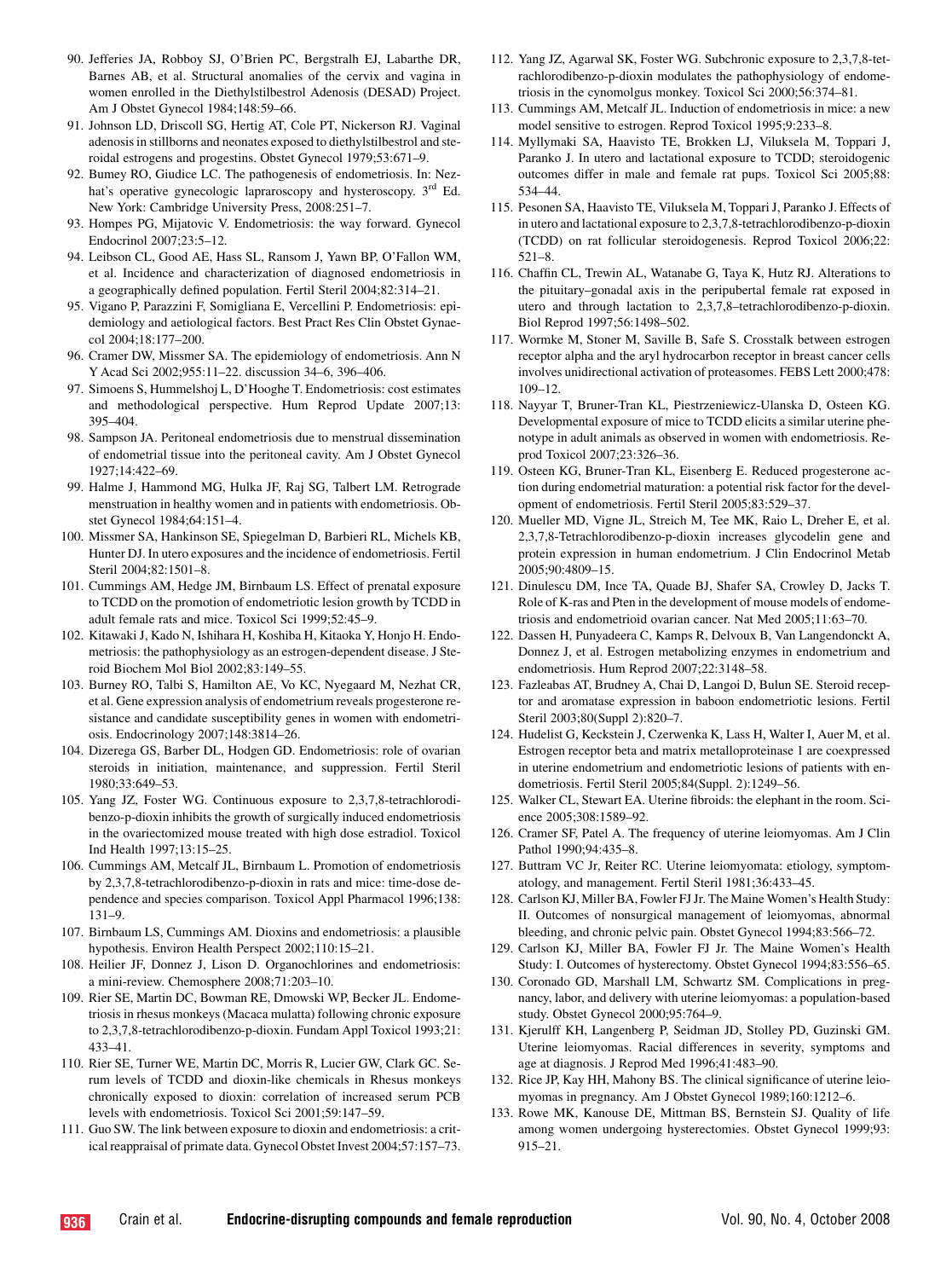- 134. Marshall LM, Spiegelman D, Barbieri RL, Goldman MB, Manson JE, Colditz GA, et al. Variation in the incidence of uterine leiomyoma among premenopausal women by age and race. Obstet Gynecol 1997;90:967–73.
- 135. Chiaffarino F, Parazzini F, La Vecchia C, Chatenoud L, Di Cintio E, Marsico S. Diet and uterine myomas. Obstet Gynecol 1999;94:395–8.
- 136. Chiaffarino F, Parazzini F, La Vecchia C, Marsico S, Surace M, Ricci E. Use of oral contraceptives and uterine fibroids: results from a case-control study. Br J Obstet Gynaecol 1999;106:857–60.
- 137. Marshall LM, Spiegelman D, Goldman MB, Manson JE, Colditz GA, Barbieri RL, et al. A prospective study of reproductive factors and oral contraceptive use in relation to the risk of uterine leiomyomata. Fertil Steril 1998;70:432–9.
- 138. Marshall LM, Spiegelman D, Manson JE, Goldman MB, Barbieri RL, Stampfer MJ, et al. Risk of uterine leiomyomata among premenopausal women in relation to body size and cigarette smoking. Epidemiology 1998;9:511–7.
- 139. Parazzini F, Negri E, La Vecchia C, Chatenoud L, Ricci E, Guarnerio P. Reproductive factors and risk of uterine fibroids. Epidemiology 1996;7:  $440 - 2$ .
- 140. Parazzini F, Negri E, La Vecchia C, Rabaiotti M, Luchini L, Villa A, et al. Uterine myomas and smoking. Results from an Italian study. J Reprod Med 1996;41:316–20.
- 141. Ross RK, Pike MC, Vessey MP, Bull D, Yeates D, Casagrande JT. Risk factors for uterine fibroids: reduced risk associated with oral contraceptives. Br Med J (Clin Res Ed) 1986;293:359–62.
- 142. Kunar RV, Ramakrishna O, Sreeraman PK. Leiomyoma uteri in a bitch. Can Vet J 1995;36:185.
- 143. Backlin BM, Eriksson L, Olovsson M. Histology of uterine leiomyoma and occurrence in relation to reproductive activity in the Baltic gray seal (Halichoerus grypus). Vet Pathol 2003;40:175–80.
- 144. Everitt JI, Wolf DC, Howe SR, Goldsworthy TL, Walker C. Rodent model of reproductive tract leiomyomata. Clinical and pathological features. Am J Pathol 1995;146:1556–67.
- 145. Hodges LC, Hunter DS, Bergerson JS, Fuchs-Young R, Walker CL. An in vivo/in vitro model to assess endocrine disrupting activity of xenoestrogens in uterine leiomyoma. Ann N Y Acad Sci 2001;948:100–11.
- 146. Howe SR, Gottardis MM, Everitt JI, Goldsworthy TL, Wolf DC, Walker C. Rodent model of reproductive tract leiomyomata. Establishment and characterization of tumor-derived cell lines. Am J Pathol 1995;146:1568–79.
- 147. Walker CL, Hunter D, Everitt JI. Uterine leiomyoma in the Eker rat: a unique model for important diseases of women. Genes Chromosomes Cancer 2003;38:349–56.
- 148. Newbold RR, Moore AB, Dixon D. Characterization of uterine leiomyomas in CD-1 mice following developmental exposure to diethylstilbestrol (DES). Toxicol Pathol 2002;30:611–6.
- 149. Cook JD, Davis BJ, Cai SL, Barrett JC, Conti CJ, Walker CL. Interaction between genetic susceptibility and early-life environmental exposure determines tumor-suppressor-gene penetrance. Proc Natl Acad Sci U S A 2005;102:8644–9.
- 150. Cook JD, Davis BJ, Goewey JA, Berry TD, Walker CL. Identification of a sensitive period for developmental programming that increases risk for uterine leiomyoma in Eker rats. Reprod Sci 2007;14:121–36.
- 151. Wise LA, Palmer JR, Rowlings K, Kaufman RH, Herbst AL, Noller KL, et al. Risk of benign gynecologic tumors in relation to prenatal diethylstilbestrol exposure. Obstet Gynecol 2005;105:167–73.
- 152. Baird DD, Newbold R. Prenatal diethylstilbestrol (DES) exposure is associated with uterine leiomyoma development. Reprod Toxicol 2005;20:81–4.
- 153. Nagata C, Takatsuka N, Kawakami N, Shimizu H. Soy product intake and premanopausal hysterectomy in a follow-up study of Japanese women. Eur J Clin Nutr 2001;55:773–7.
- <span id="page-26-0"></span>154. Atkinson C, Lampe JW, Scholes D, Chen C, Wahala K, Schwartz SM. Lignan and isoflavone excretion in relation to uterine fibroids: a casecontrol study of young to middle-aged women in the United States. Am J Clin Nutr 2006;84:587–93.
- 155. Hodges LC, Bergerson JS, Hunter DS, Walker CL. Estrogenic effects of organochlorine pesticides on uterine leiomyoma cells in vitro. Toxicol Sci 2000;54:355–64.
- 156. Jauniaux E, Poston L, Burton GJ. Placental-related diseases of pregnancy: involvement of oxidative stress and implications in human evolution. Hum Reprod Update 2006;12:747–55.
- 157. St-Louis J, Brochu M. The cardiovascular paradox of pregnancy. Med Sci (Paris) 2007;23:944–9.
- 158. Bricker L, Farquharson RG. Types of pregnancy loss in recurrent miscarriage: implications for research and clinical practice. Hum Reprod 2002;17:1345–50.
- 159. Buss L, Tolstrup J, Munk C, Bergholt T, Ottesen B, Gronbaek M, et al. Spontaneous abortion: a prospective cohort study of younger women from the general population in Denmark. Validation, occurrence and risk determinants. Acta Obstet Gynecol Scand 2006;85:467–75.
- 160. Chard T. Frequency of implantation and early-pregnancy loss in natural cycles. Baillieres Clin Obstet Gynaecol 1991;5:179–89.
- 161. Regan L, Rai R. Epidemiology and the medical causes of miscarriage. Best Pract Res Clin Obstet Gynaecol 2000;14:839–54.
- 162. Burton G, Hempstock J, Jauniaux E. Oxygen, early embryonic metabolism and free radical–mediated embryopathies. Reprod Biomed Online 2003;6:84–96.
- 163. Genbacev O, Joslin R, Damsky CH, Polliotti BM, Fisher SJ. Hypoxia alters early gestation human cytotrophoblast differentiation invasion in vitro and models the placental defects that occur in preeclampsia. J Clin Invest 1996;97:540–50.
- 164. Gray RH, Pardthaisong T. In utero exposure to steroid-contraceptives and survival during infancy. Am J Epidemiol 1991;134:804–11.
- 165. Pardthaisong T, Gray RH. In utero exposure to steroid-contraceptives and outcome of pregnancy. Am J Epidemiol 1991;134:795–803.
- 166. Matsuura S, Itakura A, Ohno Y, Nakashima Y, Murata Y, Takeuchi M, et al. Effects of estradiol administration on feto-placental growth in rat. Early Hum Dev 2004;77:47–56.
- 167. Tachibana T, Wakimoto Y, Nakamuta N, Phichitraslip T, Wakitani S, Kusakabe K, et al. Effects of bisphenol A (BPA) on placentation and survival of the neonates in mice. J Reprod Dev 2007;53:509–14.
- 168. Derfoul A, Lin FJ, Awumey EM, Kolodzeski T, Hall DJ, Tuan RS. Estrogenic endocrine disruptive components interfere with calcium handling and differentiation of human trophoblast cells. J Cell Biochem 2003;89:755–70.
- 169. Richard S, Moslemi S, Sipahutar H, Benachour N, Seralini GE. Differential effects of glyphosate and Roundup on human placental cells and aromatase. Environ Health Perspect 2005;113:716–20.
- 170. Soto AM, Rubin BS, Sonnenschein C. Endocrine disruption and the female. In: Gore AC, ed. The handbook of endocrine disrupting chemicals. Totowa (NJ): Humana Press, 2007:9–31.
- 171. Vandenberg LN, Maffini MV, Wadia PR, Sonnenschein C, Rubin BS, Soto AM. Exposure to environmentally relevant doses of the xenoestrogen bisphenol-A alters development of the fetal mouse mammary gland. Endocrinology 2007;148:116–27.
- 172. Sternlicht MD, Kouros-Mehr H, Lu P, Werb Z. Hormonal and local control of mammary branching morphogenesis. Differentiation 2006;74: 365–81.
- 173. Soto AM, Sonnenschein C. Emergentism as a default: cancer as a problem of tissue organization. J Biosci 2005;30:103–18.
- 174. Yager JD, Davidson NE. Estrogen carcinogenesis in breast cancer. N Engl J Med 2006;354:270–82.
- 175. Hausauer AK, Keegan TH, Chang ET, Clarke CA. Recent breast cancer trends among Asian/Pacific Islander, Hispanic, and African-American women in the US: changes by tumor subtype. Breast Cancer Res 2007;9:R90.
- 176. Rudel RA, Attfield KR, Schifano JN, Brody JG. Chemicals causing mammary gland tumors in animals signal new directions for epidemiology, chemicals testing, and risk assessment for breast cancer prevention. Cancer 2007;109:2635–66.
- 177. Giusti RM, Iwamoto K, Hatch EE. Diethylstilbestrol revisited: a review of the long-term health effects. Ann Intern Med 1995;122: 778–88.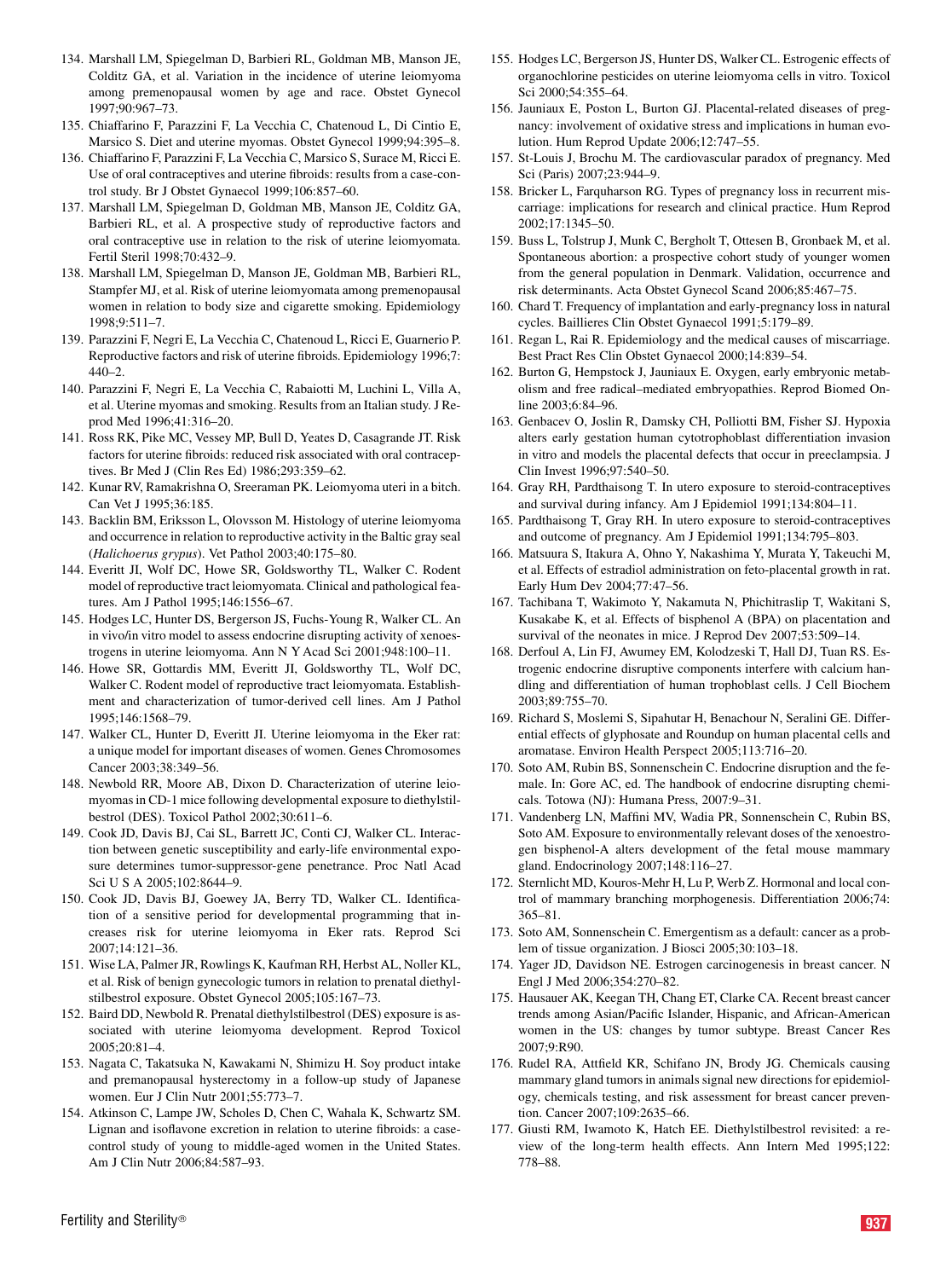- 178. Palmer JR, Wise LA, Hatch EE, Troisi R, Titus-Ernstoff L, Strohsnitter W, et al. Prenatal diethylstilbestrol exposure and risk of breast cancer. Cancer Epidemiol Biomarkers Prev 2006;15:1509–14.
- 179. Troisi R, Hatch EE, Titus-Ernstoff L, Hyer M, Palmer JR, Robboy SJ, et al. Cancer risk in women prenatally exposed to diethylstilbestrol. Int J Cancer 2007;121:356–60.
- 180. Mori T, Nagasawa H, Bern HA. Long-term effects of perinatal exposure to hormones on normal and neoplastic mammary growth in rodents: a review. J Environ Pathol Toxicol 1979;3:191–205.
- 181. Boylan ES, Calhoon RE. Prenatal exposure to diethylstilbestrol: ovarian-independent growth of mammary tumors induced by 7,12-dimethylbenz[a]anthracene. J Natl Cancer Inst 1981;66:649–52.
- 182. Murray TJ, Maffini MV, Ucci AA, Sonnenschein C, Soto AM. Induction of mammary gland ductal hyperplasias and carcinoma in situ following fetal bisphenol A exposure. Reprod Toxicol 2007;23:383–90.
- 183. Durando M, Kass L, Piva J, Sonnenschein C, Soto AM, Luque EH, et al. Prenatal bisphenol A exposure induces preneoplastic lesions in the mammary gland in Wistar rats. Environ Health Perspect 2007;115:80–6.
- 184. Markey CM, Luque EH, Munoz De Toro M, Sonnenschein C, Soto AM. In utero exposure to bisphenol A alters the development and tissue organization of the mouse mammary gland. Biol Reprod 2001;65:1215–23.
- 185. Martin LJ, Boyd NF. Mammographic density. Potential mechanisms of breast cancer risk associated with mammographic density: hypotheses based on epidemiological evidence. Breast Cancer Res 2008;10:201.
- 186. Munoz-de-Toro M, Markey CM, Wadia PR, Luque EH, Rubin BS, Sonnenschein C, et al. Perinatal exposure to bisphenol-A alters peripubertal mammary gland development in mice. Endocrinology 2005;146: 4138–47.
- 187. Wadia PR, Vandenberg LN, Schaeberle CM, Rubin BS, Sonnenschein C, Soto AM. Perinatal bisphenol A exposure increases estrogen sensitivity of the mammary gland in diverse mouse strains. Environ Health Perspect 2007;115:592–8.
- 188. Stevens JT, Breckenridge CB, Wetzel LT, Gillis JH, Luempert LG 3rd, Eldridge JC. Hypothesis for mammary tumorigenesis in Sprague-Dawley rats exposed to certain triazine herbicides. J Toxicol Environ Health 1994;43:139–53.
- 189. McElroy JA, Gangnon RE, Newcomb PA, Kanarek MS, Anderson HA, Brook JV, et al. Risk of breast cancer for women living in rural areas from adult exposure to atrazine from well water in Wisconsin. J Expo Sci Environ Epidemiol 2007;17:207–14.
- 190. Mills PK, Yang R. Regression analysis of pesticide use and breast cancer incidence in California Latinas. J Environ Health 2006;68:15–22. quiz 43–4.
- 191. Ibarluzea Jm J, Fernandez MF, Santa-Marina L, Olea-Serrano MF, Rivas AM, Aurrekoetxea JJ, et al. Breast cancer risk and the combined effect of environmental estrogens. Cancer Causes Control 2004;15:591–600.
- 192. Lopez-Cervantes M, Torres-Sanchez L, Tobias A, Lopez-Carrillo L. Dichlorodiphenyldichloroethane burden and breast cancer risk: a metaanalysis of the epidemiologic evidence. Environ Health Perspect 2004;112:207–14.
- 193. Cohn BA, Wolff MS, Cirillo PM, Sholtz RI. DDT and breast cancer in young women: new data on the significance of age at exposure. Environ Health Perspect 2007;115:1406–14.
- 194. Safe S, Papineni S. The role of xenoestrogenic compounds in the development of breast cancer. Trends Pharmacol Sci 2006;27:447–54.
- 195. Barton HA, Cogliano VJ, Flowers L, Valcovic L, Setzer RW, Woodruff TJ. Assessing susceptibility from early-life exposure to carcinogens. Environ Health Perspect 2005;113:1125–33.
- 196. Yang X, Edgerton SM, Kosanke SD, Mason TL, Alvarez KM, Liu N, et al. Hormonal and dietary modulation of mammary carcinogenesis in mouse mammary tumor virus-c-erbB-2 transgenic mice. Cancer Res 2003;63:2425–33.
- 197. Koletzko B, Michaelsen K, Hernell O. Short and long term effects of breast feeding on child health. Adv Exp Med Biol 2002;478.
- <span id="page-27-0"></span>198. Rogan WJ, Gladen BC, McKinney JD, Carreras N, Hardy P, Thullen J, et al. Polychlorinated biphenyls (PCBs) and dichlorodiphenyl dichloroethene (DDE) in human milk: effects on growth, morbidity, and duration of lactation. Am J Public Health 1987;77:1294–7.
- 199. Gladen BC, Rogan WJ. DDE and shortened duration of lactation in a northern Mexican town. Am J Public Health 1995;85:504–8.
- 200. Karmaus W, Davis S, Fussman C, Brooks K. Maternal concentration of dichlorodiphenyl dichloroethylene (DDE) and initiation and duration of breast feeding. Paediatr Perinat Epidemiol 2005;19:388–98.
- 201. Kornbrust D, Gillis B, Collins B, Goehl T, Gupta B, Schwetz B. Effects of 1,1-dichloro-2,2-bis[p-chlorophenyl]ethylene (DDE) on lactation in rats. J Toxicol Environ Health 1986;17:23–36.
- 202. Kelce WR, Stone CR, Laws SC, Gray LE, Kemppainen JA, Wilson EM. Persistent DDT metabolite p,p'-DDE is a potent androgen receptor antagonist. Nature 1995;375:581–5.
- 203. Vonier PM, Crain DA, McLachlan JA, Guillette LJ Jr, Arnold SF. Interaction of environmental chemicals with the estrogen and progesterone receptors from the oviduct of the American alligator. Environ Health Perspect 1996;104:1318–22.
- 204. Rayner JL, Enoch RR, Fenton SE. Adverse effects of prenatal exposure to atrazine during a critical period of mammary gland growth. Toxicol Sci 2005;87:255–66.
- 205. Enoch RR, Stanko JP, Greiner SN, Youngblood GL, Rayner JL, Fenton SE. Mammary gland development as a sensitive end point after acute prenatal exposure to an atrazine metabolite mixture in female Long-Evans rats. Environ Health Perspect 2007;115:541–7.
- 206. Holloway AC, Anger DA, Crankshaw DJ, Wu M, Foster WG. Atrazineinduced changes in aromatase activity in estrogen sensitive target tissues. J Appl Toxicol 2008;28:260–70.
- 207. Jordan HL, Bruinsma FJ, Thomson RJ, Amir LH, Werther GA, Venn AJ. Adolescent exposure to high-dose estrogen and subsequent effects on lactation. Reprod Toxicol 2007;24:397–402.
- 208. Guillette EA, Conard C, Lares F, Aguilar MG, McLachlan J, Guillette LJ Jr. Altered breast development in young girls from an agricultural environment. Environ Health Perspect 2006;114:471–5.
- 209. Tanner JM. Growth at adolescence. 2nd ed. Oxford: Blackwell, 1962.
- 210. Herman-Giddens ME, Slora EJ, Wasserman RC, Bourdony CJ, Bhapkar MV, Koch GG, et al. Secondary sexual characteristics and menses in young girls seen in office practice: a study from the Pediatric Research in Office Settings network. Pediatrics 1997;99:505–12.
- 211. Parent AS, Teilmann G, Juul A, Skakkebaek NE, Toppari J, Bourguignon JP. The timing of normal puberty and the age limits of sexual precocity: variations around the world, secular trends, and changes after migration. Endocr Rev 2003;24:668–93.
- 212. Euling SY, Herman-Giddens ME, Lee PA, Selevan SG, Juul A, Sorensen TI, et al. Examination of US puberty-timing data from 1940 to 1994 for secular trends: panel findings. Pediatrics 2008;121(Suppl 3):S172–91.
- 213. Stice E, Presnell K, Bearman SK. Relation of early menarche to depression, eating disorders, substance abuse, and comorbid psychopathology among adolescent girls. Dev Psychol 2001;37:608–19.
- 214. Graber JA, Lewinsohn PM, Seeley JR, Brooks-Gunn J. Is psychopathology associated with the timing of pubertal development? J Am Acad Child Adolesc Psychiatry 1997;36:1768–76.
- 215. Zabin LS, Emerson MR, Rowland DL. Childhood sexual abuse and early menarche: the direction of their relationship and its implications. J Adolesc Health 2005;36:393–400.
- 216. Stoll BA. Western diet, early puberty, and breast cancer risk. Breast Cancer Res Treat 1998;49:187–93.
- 217. Sun SS, Schubert CM, Chumlea WC, Roche AF, Kulin HE, Lee PA, et al. National estimates of the timing of sexual maturation and racial differences among US children. Pediatrics 2002;110:911–9.
- 218. Davison KK, Susman EJ, Birch LL. Percent body fat at age 5 predicts earlier pubertal development among girls at age 9. Pediatrics 2003;111: 815–21.
- 219. Lee JM, Appugliese D, Kaciroti N, Corwyn RF, Bradley RH, Lumeng JC. Weight status in young girls and the onset of puberty. Pediatrics 2007;119:e624–30.
- 220. Slyper AH. The pubertal timing controversy in the USA, and a review of possible causative factors for the advance in timing of onset of puberty. Clin Endocrinol (Oxf) 2006;65:1–8.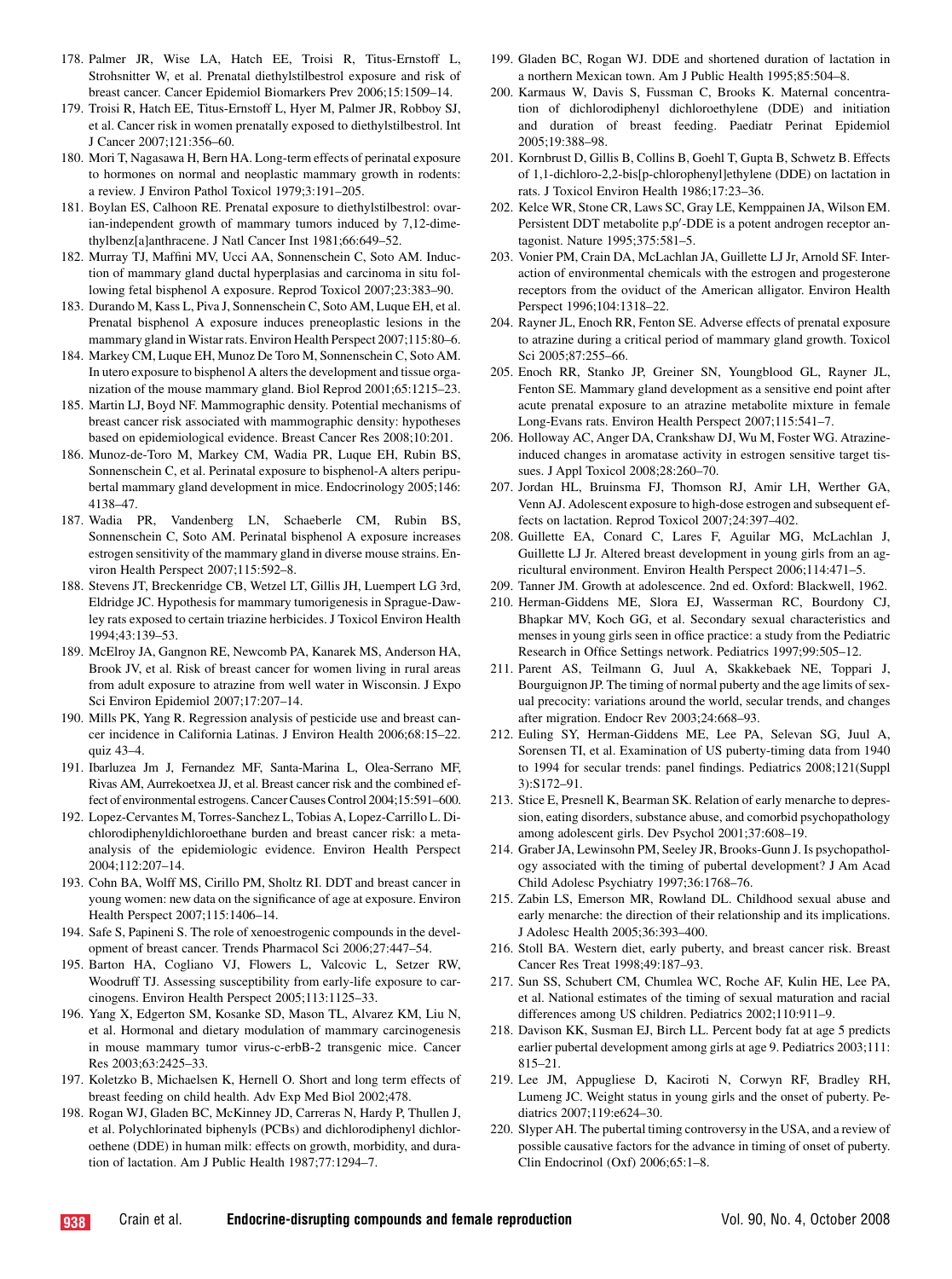- 221. Newbold RR, Padilla-Banks E, Snyder RJ, Jefferson WN. Developmental exposure to estrogenic compounds and obesity. Birth Defects Res A Clin Mol Teratol 2005;73:478–80.
- 222. vom Saal FS, Richter CA, Mao J, Welshons WV. Commercial animal feed: variability in estrogenic activity and effects on body weight in mice. Birth Defects Res A Clin Mol Teratol 2005;73:474–5.
- 223. Bourdony C. Premature thelarche and early sexual development registry. San Juan, Puerto Rico: Department of Health, 1998.
- 224. Freni-Titulaer LW, Cordero JF, Haddock L, Lebron G, Martinez R, Mills JL. Premature thelarche in Puerto Rico. A search for environmental factors. Am J Dis Child 1986;140:1263–7.
- 225. Hannon WH, Hill RH Jr, Bernert JT Jr, Haddock L, Lebron G, Cordero JF. Premature thelarche in Puerto Rico: a search for environmental estrogenic contamination. Arch Environ Contam Toxicol 1987;16:255–62.
- 226. Colon I, Caro D, Bourdony CJ, Rosario O. Identification of phthalate esters in the serum of young Puerto Rican girls with premature breast development. Environ Health Perspect 2000;108:895–900.
- 227. Blount BC, Silva MJ, Caudill SP, Needham LL, Pirkle JL, Sampson EJ, et al. Levels of seven urinary phthalate metabolites in a human reference population. Environ Health Perspect 2000;108:979–82.
- 228. Duty SM, Ackerman RM, Calafat AM, Hauser R. Personal care product use predicts urinary concentrations of some phthalate monoesters. Environ Health Perspect 2005;113:1530–5.
- 229. McKee RH. Phthalate exposure and early thelarche. Environ Health Perspect 2004;112:A541–3.
- 230. Qiao L, Zheng L, Cai D. [Study on the di-n-butyl phthalate and di-2-ethylhexyl phthalate level of girl serum related with precocious puberty in Shanghai]. Wei Sheng Yan Jiu 2007;36:93–5.
- 231. Krstevska-Konstantinova M, Charlier C, Craen M, Du Caju M, Heinrichs C, de Beaufort C, et al. Sexual precocity after immigration from developing countries to Belgium: evidence of previous exposure to organochlorine pesticides. Hum Reprod 2001;16:1020–6.
- 232. Teilmann G, Pedersen CB, Skakkebaek NE, Jensen TK. Increased risk of precocious puberty in internationally adopted children in Denmark. Pediatrics 2006;118:e391–9.
- 233. Blanck HM, Marcus M, Tolbert PE, Rubin C, Henderson AK, Hertzberg VS, et al. Age at menarche and Tanner stage in girls exposed in utero and postnatally to polybrominated biphenyl. Epidemiology 2000;11:641–7.
- 234. Brown NM, Lamartiniere CA. Xenoestrogens alter mammary gland differentiation and cell proliferation in the rat. Environ Health Perspect 1995;103:708–13.
- 235. Howdeshell KL, Hotchkiss AK, Thayer KA, Vandenbergh JG, vom Saal FS. Exposure to bisphenol A advances puberty. Nature 1999;401:763–4.
- 236. Den Hond E, Roels HA, Hoppenbrouwers K, Nawrot T, Thijs L, Vandermeulen C, et al. Sexual maturation in relation to polychlorinated aromatic hydrocarbons: Sharpe and Skakkebaek's hypothesis revisited. Environ Health Perspect 2002;110:771–6.
- 237. Gray LE Jr, Ostby JS. In utero 2,3,7,8-tetrachlorodibenzo-p-dioxin (TCDD) alters reproductive morphology and function in female rat offspring. Toxicol Appl Pharmacol 1995;133:285–94.
- 238. Fenton SE, Hamm JT, Birnbaum LS, Youngblood GL. Persistent abnormalities in the rat mammary gland following gestational and lactational exposure to 2,3,7,8-tetrachlorodibenzo-p-dioxin (TCDD). Toxicol Sci 2002;67:63–74.
- 239. Vasiliu O, Muttineni J, Karmaus W. In utero exposure to organochlorines and age at menarche. Hum Reprod 2004;19:1506–12.
- 240. Denham M, Schell LM, Deane G, Gallo MV, Ravenscroft J, DeCaprio AP. Relationship of lead, mercury, mirex, dichlorodiphenyldichloroethylene, hexachlorobenzene, and polychlorinated biphenyls to timing of menarche among Akwesasne Mohawk girls. Pediatrics 2005;115:e127–34.
- <span id="page-28-0"></span>241. Ronis MJ, Badger TM, Shema SJ, Roberson PK, Shaikh F. Effects on pubertal growth and reproduction in rats exposed to lead perinatally or continuously throughout development. J Toxicol Environ Health A 1998;53:327–41.
- 242. Ronis MJ, Gandy J, Badger T. Endocrine mechanisms underlying reproductive toxicity in the developing rat chronically exposed to dietary lead. J Toxicol Environ Health A 1998;54:77–99.
- 243. Selevan SG, Rice DC, Hogan KA, Euling SY, Pfahles-Hutchens A, Bethel J. Blood lead concentration and delayed puberty in girls. N Engl J Med 2003;348:1527–36.
- 244. Wu T, Buck GM, Mendola P. Blood lead levels and sexual maturation in U.S. girls: the Third National Health and Nutrition Examination Survey, 1988–1994. Environ Health Perspect 2003;111:737–41.
- 245. Meyer PA, Pivetz T, Dignam TA, Homa DM, Schoonover J, Brody D. Surveillance for elevated blood lead levels among children—United States, 1997–2001. MMWR Surveill Summ 2003;52:1–21.
- 246. Rasier G, Toppari J, Parent AS, Bourguignon JP. Female sexual maturation and reproduction after prepubertal exposure to estrogens and endocrine disrupting chemicals: a review of rodent and human data. Mol Cell Endocrinol 2006;254–5: 187–201.
- 247. Rasier G, Parent AS, Gerard A, Lebrethon MC, Bourguignon JP. Early maturation of gonadotropin-releasing hormone secretion and sexual precocity after exposure of infant female rats to estradiol or dichlorodiphenyltrichloroethane. Biol Reprod 2007;77:734–42.
- 248. Levine JF, Stockdale FE. Cell-cell interactions promote mammary epithelial cell differentiation. J Cell Biol 1985;100:1415–22.
- 249. Hilakivi-Clarke L, Clarke R, Onojafe I, Raygada M, Cho E, Lippman M. A maternal diet high in n-6 polyunsaturated fats alters mammary gland development, puberty onset, and breast cancer risk among female rat offspring. Proc Natl Acad Sci U S A 1997;94:9372–7.
- 250. Newbold RR, Padilla-Banks E, Snyder RJ, Jefferson WN. Perinatal exposure to environmental estrogens and the development of obesity. Mol Nutr Food Res 2007;51:912–7.
- 251. Vandenberg LN, Wadia PR, Schaeberle CM, Rubin BS, Sonnenschein C, Soto AM. The mammary gland response to estradiol: monotonic at the cellular level, non-monotonic at the tissue-level of organization? J Steroid Biochem Mol Biol 2006;101:263–74.
- 252. Cooper R, Hardy R, Kuh D. Is adiposity across life associated with subsequent hysterectomy risk? Findings from the 1946 British birth cohort study. BJOG 2008;115:184–92. discussion 92.
- 253. Bhattacharya S, Campbell DM, Liston WA, Bhattacharya S. Effect of body mass index on pregnancy outcomes in nulliparous women delivering singleton babies. BMC Public Health 2007;7:168.
- 254. Smith GC, Fretts RC. Stillbirth. Lancet 2007;370:1715–25.
- 255. Kaplowitz PB. Link between body fat and the timing of puberty. Pediatrics 2008;121(Suppl. 3):S208–17.
- 256. Heilier JF, Donnez J, Nackers F, Rousseau R, Verougstraete V, Rosenkranz K, et al. Environmental and host-associated risk factors in endometriosis and deep endometriotic nodules: a matched case-control study. Environ Res 2007;103:121–9.
- 257. Jasienska G, Ziomkiewicz A, Thune I, Lipson SF, Ellison PT. Habitual physical activity and estradiol levels in women of reproductive age. Eur J Cancer Prev 2006;15:439–45.
- 258. Wieser F, Cohen M, Gaeddert A, Yu J, Burks-Wicks C, Berga SL, et al. Evolution of medical treatment for endometriosis: back to the roots? Hum Reprod Update 2007;13:487–99.
- 259. Key TJ, Appleby PN, Reeves GK, Roddam A, Dorgan JF, Longcope C, et al. Body mass index, serum sex hormones, and breast cancer risk in postmenopausal women. J Natl Cancer Inst 2003;95:1218–26.
- 260. Recabarren SE, Sir-Petermann T, Maliqueo M, Lobos A, Rojas-Garcia P. Prenatal exposure to androgens as a factor of fetal programming. Rev Med Chil 2006;134:101–8.
- 261. Sir-Petermann T, Hitchsfeld C, Maliqueo M, Codner E, Echiburu B, Gazitua R, et al. Birth weight in offspring of mothers with polycystic ovarian syndrome. Hum Reprod 2005;20:2122–6.
- 262. Dulloo AG, Jacquet J, Seydoux J, Montani JP. The thrifty 'catch-up fat' phenotype: its impact on insulin sensitivity during growth trajectories to obesity and metabolic syndrome. Int J Obes 2006;30:S23–35.
- 263. Amador-Licona N, Martinez-Cordero C, Guizar-Mendoza JM, Malacara JM, Hernandez J, Alcala JF. Catch-up growth in infants born small for gestational age—a longitudinal study. J Pediatr Endocrinol Metab 2007;20:379–86.